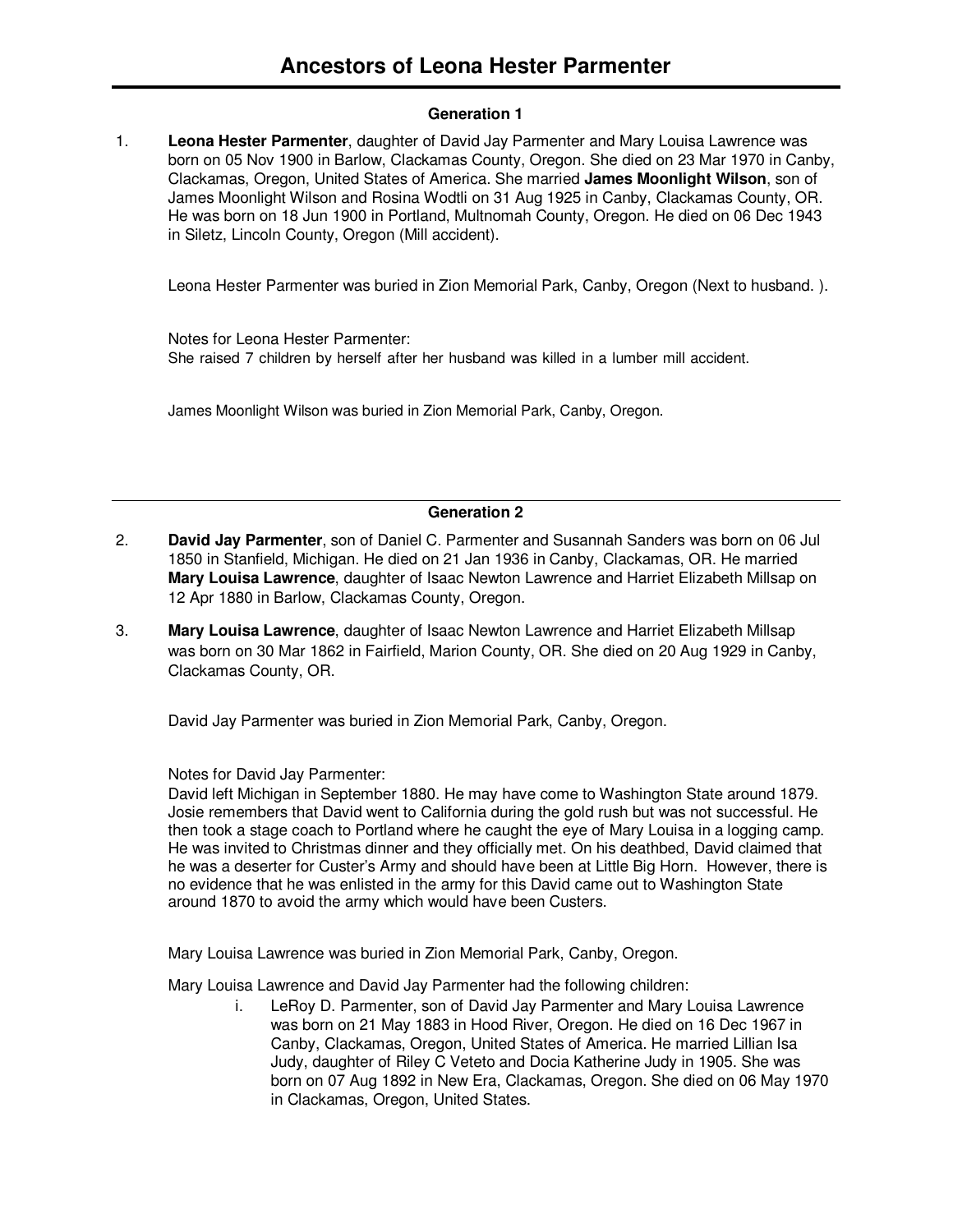Notes for LeRoy D. Parmenter: Lillian was 13 years old when she married LeRoy. Lois Parmenter Weed

Lillian Isa (Judy) Parmenter was buried in Zion Memorial Park, Canby, Oregon.

ii. Leonard Lawrence Parmenter, son of David Jay Parmenter and Mary Louisa Lawrence was born on 21 Apr 1885 in La Center, Washington. He died on 08 Jan 1947 in Clackamas, Oregon, United States (crushed by a tree he was felling). He married Josie Maria Ausve, daughter of Ove Martin Ausve and Caroline Moe on 06 Apr 1909. She was born on 18 Apr 1889 in Jamestown, Cloudor Jewel County, Kansas. She died on 30 Jun 1975 in Oregon City, Clackamas County, Oregon.

Leonard Lawrence Parmenter was buried on 08 Jan 1947 in Zion Memorial Park, Canby, Clackamas County, OR.

Josie Maria Ausve was buried in Zion Memorial Park, Canby, Oregon.

- iii. Harriet S. Parmenter, daughter of David Jay Parmenter and Mary Louisa Lawrence was born on 08 Jul 1890 in Oregon. She died on 20 May 1905 (Inflammatory rheumatism at age died at 14 years, 10 months, 12 days.
- iv. Dorrance K. Parmenter, son of David Jay Parmenter and Mary Louisa Lawrence was born on 23 Jan 1895 in Oregon. He died on 30 Oct 1988 in Josephine, Oregon, United States.

Dorrance K. Parmenter was buried in Ashes scattered in Hills of Grants Pass, Oregon. He has a tombstone at Zion Memorial Park, Canby, Oregon

1. v. Leona Hester Parmenter, daughter of David Jay Parmenter and Mary Louisa Lawrence was born on 05 Nov 1900 in Barlow, Clackamas County, Oregon. She died on 23 Mar 1970 in Canby, Clackamas, Oregon, United States of America. She married James Moonlight Wilson, son of James Moonlight Wilson and Rosina Wodtli on 31 Aug 1925 in Canby, Clackamas County, OR. He was born on 18 Jun 1900 in Portland, Multnomah County, Oregon. He died on 06 Dec 1943 in Siletz, Lincoln County, Oregon (Mill accident).

### **Generation 3**

4. **Daniel C. Parmenter**, son of Isaiah Parmenter and Susannah Swift was born on 21 Jan 1810 in Pittsfield, Rutland Co, Vermont. He died on 23 Jul 1886 in Sebewa, Ionia Co, Michigan. He married **Susannah Sanders**, daughter of David Sanders and Elizabeth in May 1835.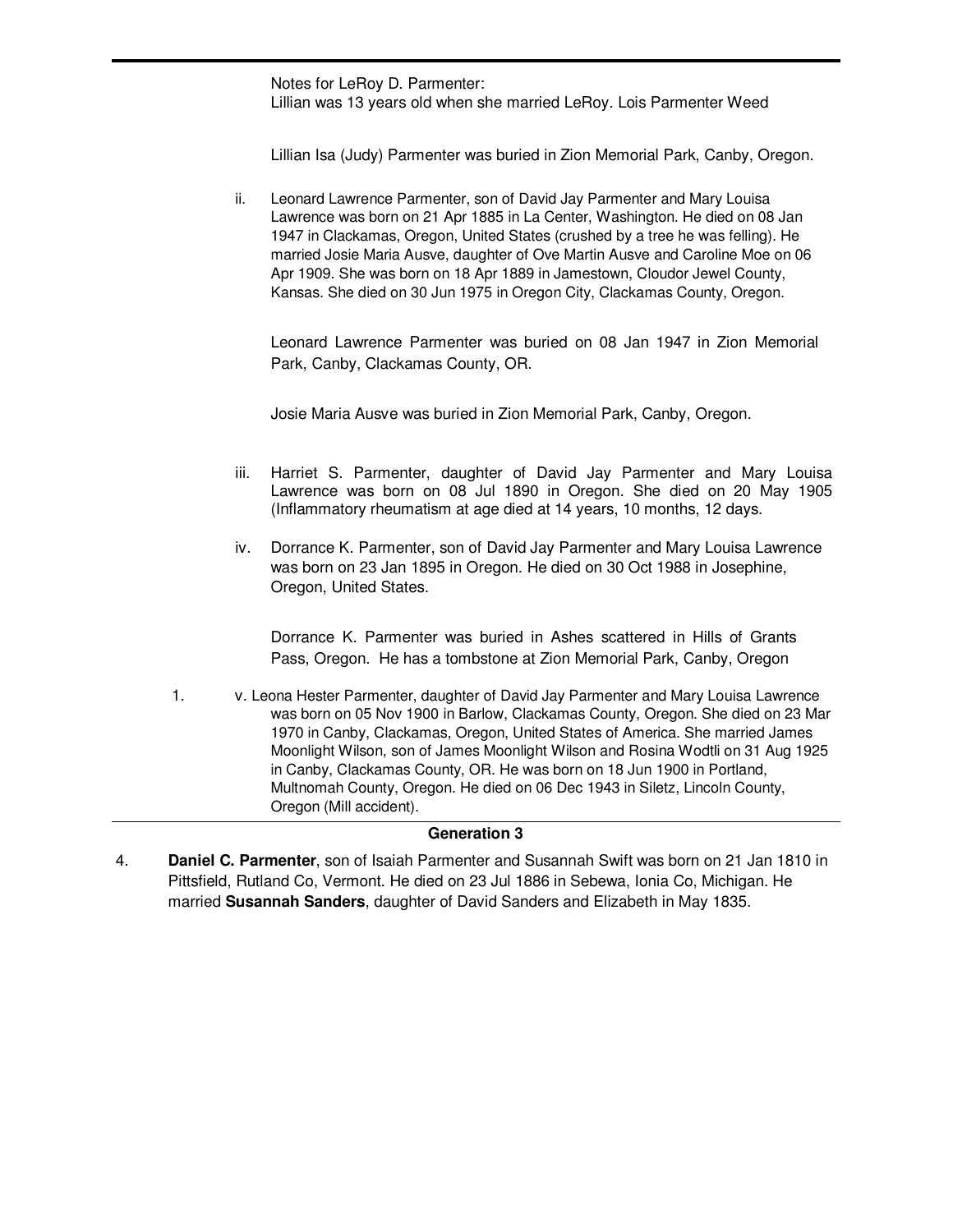5. **Susannah Sanders**, daughter of David Sanders and Elizabeth was born in 1813 in Canada. She died on 23 May 1897 in Sebewa, Michigan.

Daniel C. Parmenter was buried in Benton Road, Eaton County, Michigan. Notes for Daniel C. Parmenter:

[judymcmichael.FTW] 1840 Census Rutland Co,VT 1850 Census 432 #349 p 145 Eaton Co MI 1860 1870 Census 593 #676 p 678 Sebewa Twp Ionia Co MI 1880 Census T9 #584 104-26-31 Sebewa Twp Ionia Co, MI says his parents were both born in Massachusetts says her parents were born in Vermont and Massachusetts Daniel was on 1880 census. County started keeping probate records in 1885.

Notes for Susannah Sanders: Born on Easter Sunday.

Susannah Sanders and Daniel C. Parmenter had the following children:

- i. Melissa Parmenter, daughter of Daniel C. Parmenter and Susannah Sanders was born on 11 Mar 1838 in Michigan? or Vermont. She died in 1880 in Michigan.
- ii. Nancy Rosina Parmenter, daughter of Daniel C. Parmenter and Susannah Sanders was born on 11 Mar 1840 in Rutland, Vermont, USA. She died in 1900 in Michigan.

Notes for Nancy Rosina Parmenter:

[judymcmichael.FTW] Nancy is found on the 1880 Allegan Co, Michigan Census married to Shelby B. Nash with sons William D. Newell, Alonso W. Newell and James F. Newell. The sons are listed as stepsons to Shelby Nash who works in a saw mill. 1900 Census of Calhoun Co, MI Nancy had 8 children, 4 survived. Her parents were born in Canada and Vermont.

iii. Harris Parmenter, son of Daniel C. Parmenter and Susannah Sanders was born on 06 Jun 1842 in Michigan. He died on 23 Mar 1843 in Michigan.

Notes for Harris Parmenter:

Harris died either in March or May on the 23rd in the year 1843. The 1850 Census shows a Rosina being 10 years old (female), born in Do. (unclear notation for place of birth). No notation as to the relationship of Rosina to the family.

iv. Jay D. Parmenter, son of Daniel C. Parmenter and Susannah Sanders was born on 11 Mar 1855 in Michigan. He died on 30 Apr 1930 in Sunfield, Eaton, Michigan, USA. He married Adella. She was born in 1859 in Ohio. She died in 1930.

Jay D. Parmenter was buried in Sunfield Township Cemetery.

Notes for Jay D. Parmenter: [judymcmichael.FTW] 1880 Census Ionia Co, Michigan

Notes for Adella: Lois Parmenter Weed has Adella's birth year as 1860.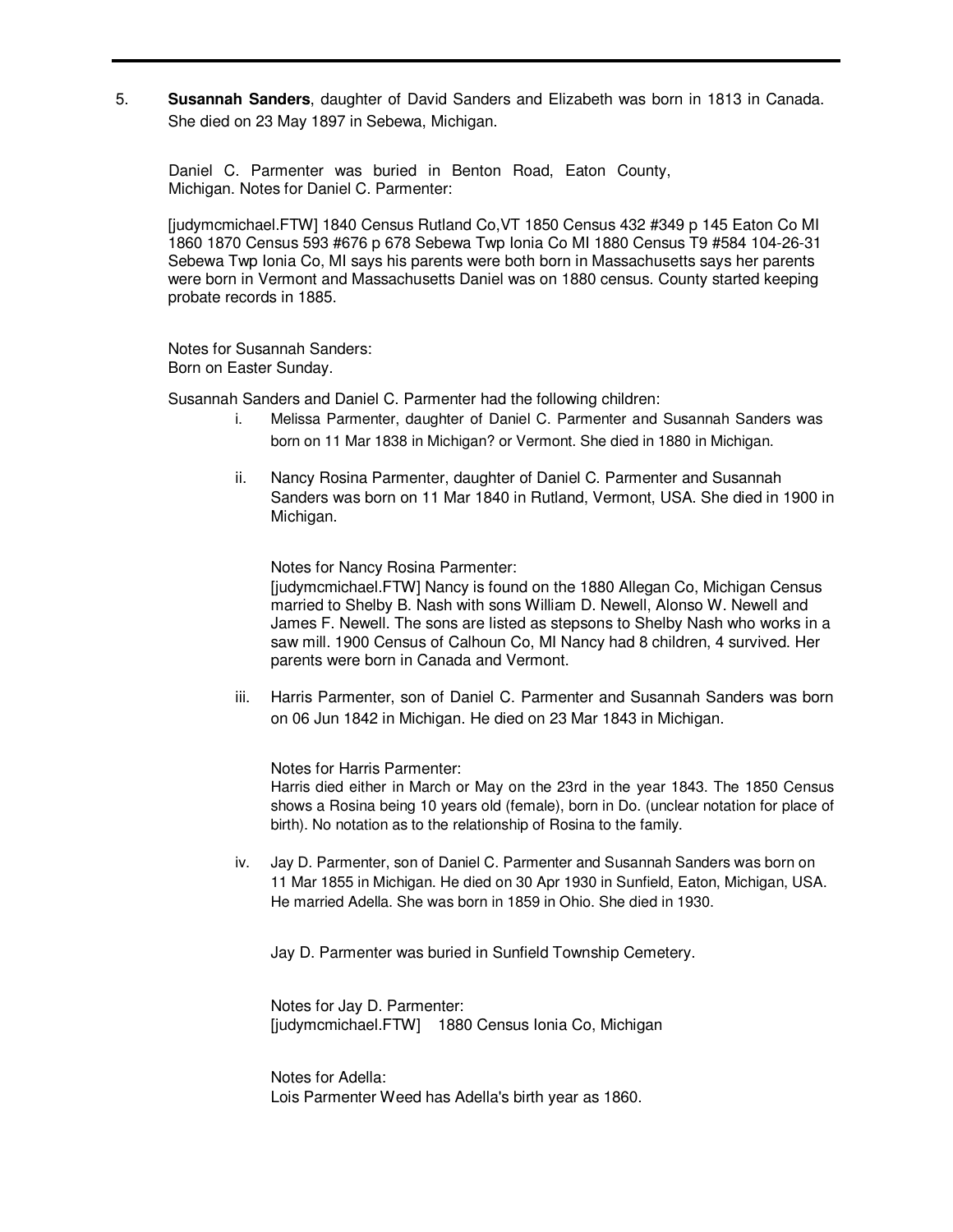v. Elizabeth Susan Parmenter, daughter of Daniel C. Parmenter and Susannah Sanders was born in Jul 1853 in Michigan. She died in 1937 in Hillsboro, Oregon. She married Chauncy Lindsay Johnson. He was born in 1849. He died in 1935 in Oregon.

Elizabeth Susan Parmenter was buried in Pioneer Cemetery, Baseline Rd, Hillsboro, Oregon.

Notes for Elizabeth Susan Parmenter: Elizabeth came to Oregon to care for the children of Mary and Wallace Weed, she left them motherless.

Chauncy Lindsay Johnson was buried in Hillsboro Pioneer Cemetery, behind the Hill monument.

vi. Martha Ann Parmenter, daughter of Daniel C. Parmenter and Susannah Sanders was born on 29 May 1857 in Danby, Michigan. She died on 17 Jun 1892 in Sebawa, Ionia, Michigan, USA. She married William Henry Rogers on 25 Aug 1878 in Michigan. He was born on 24 Sep 1856 in Holland, Michigan. He died on 23 Jul 1936.

Martha Ann Parmenter was buried in East Sebewa Cemetery, Ionia, MI.

Notes for Martha Ann Parmenter: Died soon after birth of Neva.

Notes for William Henry Rogers: Moved to Sebewa 9/11/1859.

vii. Alonzo Parmenter, son of Daniel C. Parmenter and Susannah Sanders was born on 19 Jul 1844 in Ionia County, Michigan. He died on 24 Apr 1929 in Orleans, Ionia, Michigan, USA (Civil War). He married Amy Edith Jane on 24 Mar 1878 in Michigan. She was born on 07 Apr 1861 in Indiana. She died on 12 Mar 1895.

Notes for Alonzo Parmenter: Lois Parmenter Weed gives the marriage date as April 7, 1861.

Notes for Amy Edith Jane: Lois Parmenter Weed gives the marriage date as April 7, 1861.

viii. Mary Parmenter, daughter of Daniel C. Parmenter and Susannah Sanders was born on 30 Oct 1847 in Michigan. She died on 10 Feb 1936 in Canby, Clackamas, Oregon, USA. She married Wallace W. Weed. He was born on 09 Sep 1829. He died on 18 Oct 1900.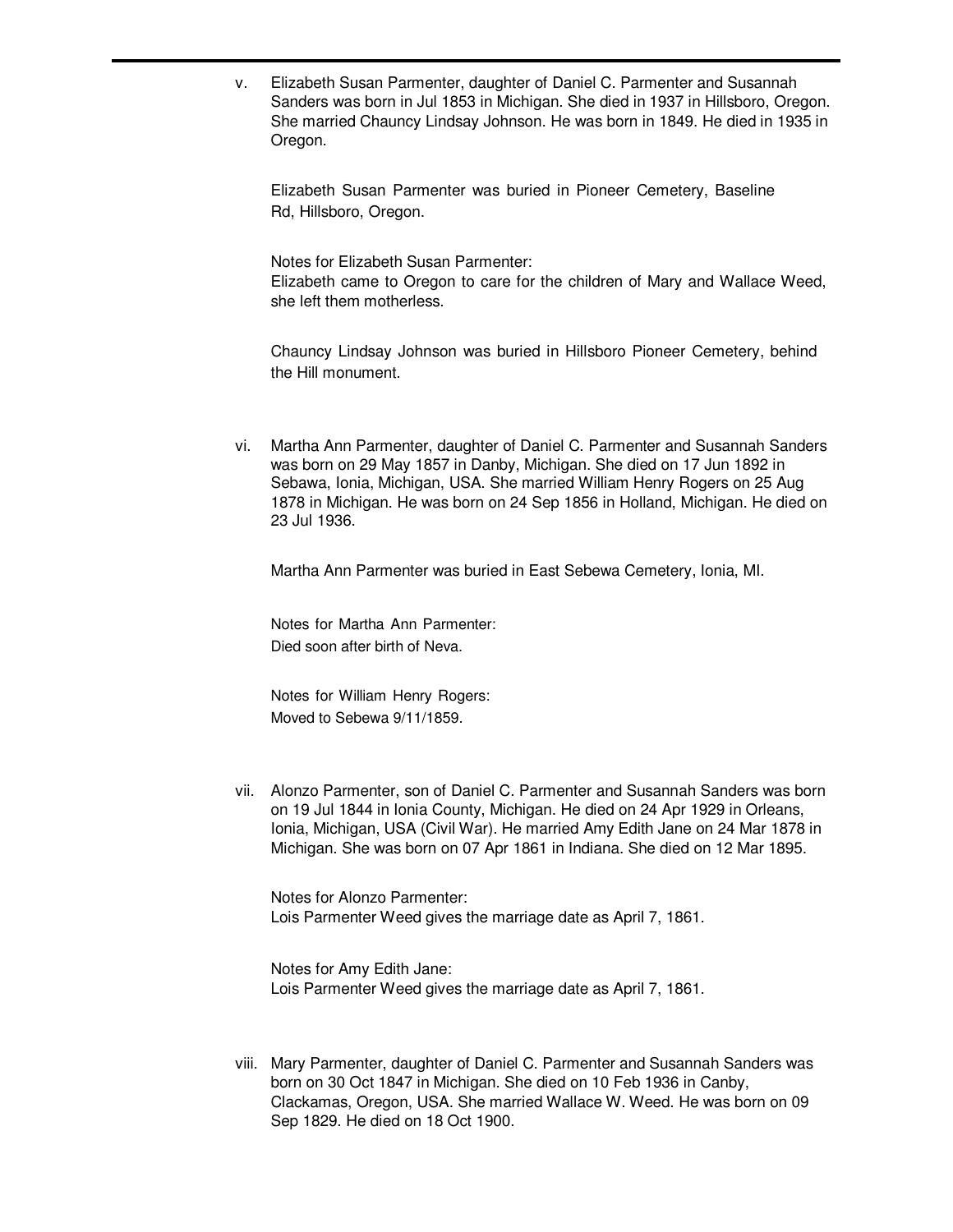Mary Parmenter was buried in Pioneer Cemetery, Hillsboro, Oregon.

Notes for Mary Parmenter: Mary and Wallace ran the Canby Hotel for a few years.

Wallace W. Weed was buried in Pioneer Cemetery, Hillsboro, Oregon.

Notes for Wallace W. Weed: Mary and Wallace ran the Canby Hotel for a few years.

ix. Peter Parmenter, son of Daniel C. Parmenter and Susannah Sanders was born on 11 Aug 1837 in St Lawrence Co, New York. He died on 15 Jul 1911 in Sebewa Twp, Ionia Co, Michigan. He married Ann M. She was born in 1844 in Illinois.

Notes for Peter Parmenter: Lois Parmenter and Josie both said that Peter was born in New York.[judymcmichael.FTW] 1880 Census Ionia Co, Michigan 1900 Census Ionia Co, Michigan

- 2. x. David Jay Parmenter, son of Daniel C. Parmenter and Susannah Sanders was born on 06 Jul 1850 in Stanfield, Michigan. He died on 21 Jan 1936 in Canby, Clackamas, OR. He married Mary Louisa Lawrence, daughter of Isaac Newton Lawrence and Harriet Elizabeth Millsap on 12 Apr 1880 in Barlow, Clackamas County, Oregon. She was born on 30 Mar 1862 in Fairfield, Marion County, OR. She died on 20 Aug 1929 in Canby, Clackamas County, OR.
- 6. **Isaac Newton Lawrence**, son of Benjamin Lawrence and Nancy was born on 01 Nov 1830 in Virginia. He died on 19 Mar 1887 in Fairfield, Marion County, OR. He married **Harriet Elizabeth Millsap**, daughter of Reuben Millsap and Mary Wise on 24 Dec 1854 in Fairfield, Oregon.
- 7. **Harriet Elizabeth Millsap**, daughter of Reuben Millsap and Mary Wise was born in 1833 in Batesville, Independence, Arkansas. She died in 1867 in Fairfield, OR.

Isaac Newton Lawrence was buried on 19 Mar 1887 in Fairfield Cemetery, near Gervais, Oregon.

Notes for Isaac Newton Lawrence:

Isaac Lawrence came to Fairfield, Marion County, Oregon in 1852 when he was 19 years old from Monroe County, Missouri. Isaac built the first sawmill on the east side of the Willamette River. Isaac had a total of 11 children between 2 wives. His first 6 children were by Harriet Millsap. After her death, Isaac remarried to Mary Wise Byrd by whom he had 5 more children.

Harriet Elizabeth Millsap was buried in 1867 in Fairfield Cemetery, near Gervais, Oregon.

Harriet Elizabeth Millsap and Isaac Newton Lawrence had the following children:

- i. John E. Lawrence, son of Isaac Newton Lawrence and Harriet Elizabeth Millsap was born in 1858 in Fairfield, Marion County, OR. He died in 1883 in Fairfield, Marion County, OR.
- ii. Alma Lawrence, daughter of Isaac Newton Lawrence and Harriet Elizabeth Millsap was born on 07 Jun 1860 in Fairfield, Marion County, OR. She died in 1942 in Salem. She married Samuel T. Howe on 10 Sep 1878 in Portland, Oregon. He wasborn about 1845 in Kentucky. He died in 1896.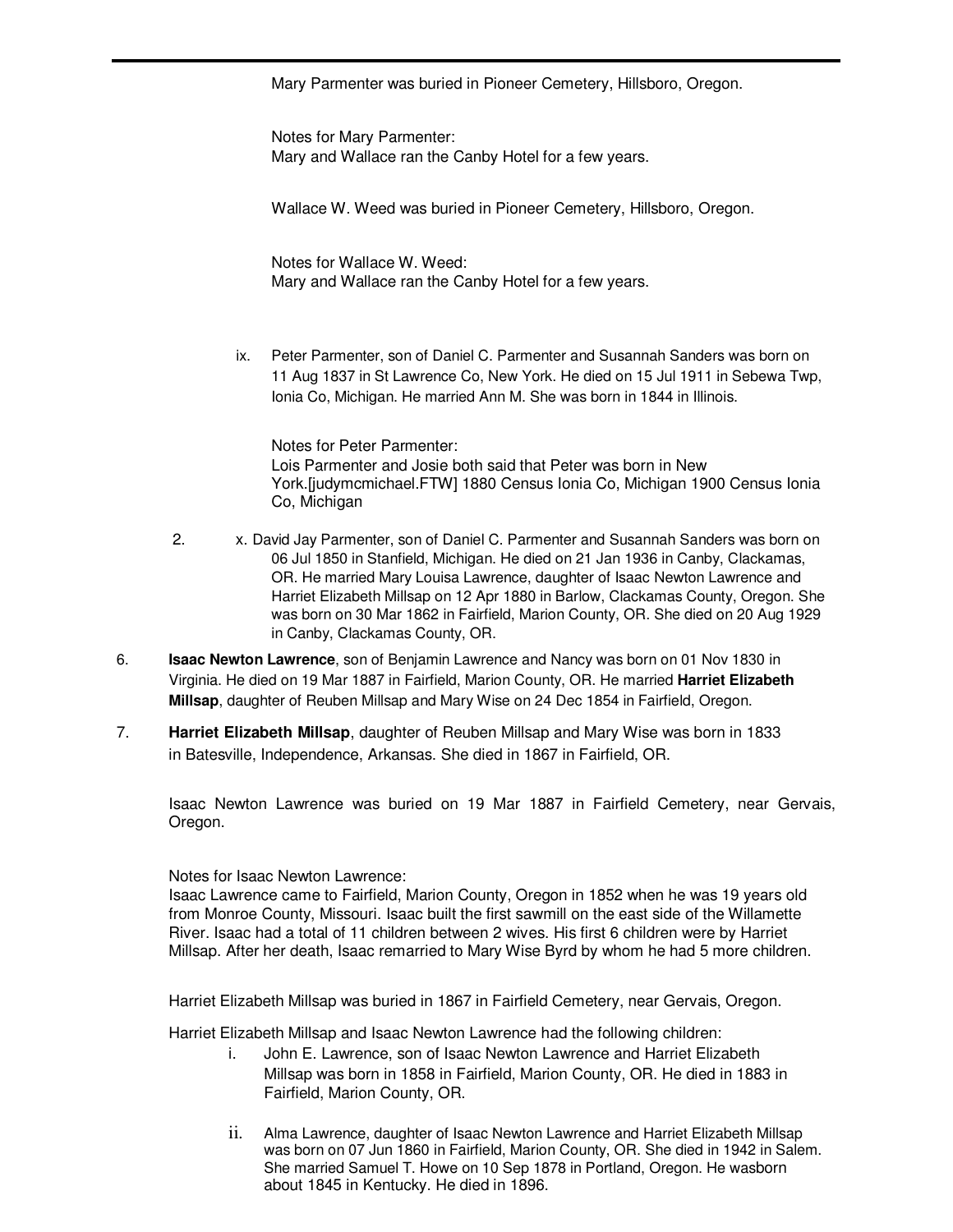Alma Lawrence was buried in 1931 in Idlewild Cemetery, Hood River, Oregon.

#### Notes for Alma Lawrence:

"Impressions and Observations of the Journal Man" by Alma (Lawrence) Howe. "I lived at Hood River more that 50 years, "aid Mrs. Alma Howe when I (?) interviewed her recently at Salem. "I was born at the little village of Fairfield, on French Pairie, on June 7, 1860. My father, Isaac N. Lawrence, was born in Kentucky. He crossed the plains to Oregon in 1852, when he was 19 years old. My mother's maiden name was Harriet Millsap. My mother was a half sister of Lorenzo A. Byrd, who was the son of John Byrd and Mary Wise Byrd, who were born in Kentucky. John Byrd died when Lorenzo was 2 years old. His mother then married Reuben Millsap, who had been an officer in the War of 1812, serving under General Jackson at the battle of New Orleans. My mother's half-brother, Lorenzo A. Byrd, was born in Arkansas in 1822. He crossed the plains to Oregon in 1846. The Rev. Josephus Cornwall was captain of the wagon train. They didn't arrive in Polk County till January, 1847. Mr. Byrd took up a claim in the spring of 1847 in the Waldo Hills. He went to the California gold diggings in the fall of 1848. In 1852 he bought 320 acres on French Prairie. He was married on New Years Day, 1854 to Marthja Crawford Savage, daughter of Dr. John Savage. The oldest of their eight children, William H. Byrd, was a prominent physician at Salem for many years. My father had six children by my mother. After Mother's death he married Emma Ditmar, by who he had five children. My halfsister, Mrs. Frances Beard, who lives in Astoria, and myself are the only ones of the 11 children now living. I started to school when I was 5 years old, at Butteville. Professor S.W. King was my teacher. After my mother's death Father moved back to Fairfield and married his second wife. I attended school at Fairfield awhile. We moved to Lake Labish, as he had secured the contract to furnish the ties and bridge timbers for the Southern Pacific Railroad, which was being built from Portland to Salem. When I was 9 years old - that would be in 1869 - Father moved his sawmill from Lake Labish to East Portland. All of our household goods, as well as the machinery, were put on scows and taken down the Willamette to East Portland. When we moved there, there were no streets, and we had to make our way among the stumps and fallen trees. Father sold his sawmill to Hogue & Abrams. He then moved to Crooked Creek, across from Astoria. For some time he ran a logging camp near Westport. He also ran a logging camp on Columbia Slough. All of his life Father worked in the woods, either in logging camps or running sawmills. I was married on September 10, 1878, to Dr. Samuel T. Howe. My husband was a dentist, and when I married him he was located in East Portland. Shortly after our marriage we moved to Hubbard, where my husband practied dentistry till 1883, when we moved to Hood River, where I made my home for the next 51 years. After the death of my husband, I built and operated a resort known as Cottage Farm. I ran this resort from 1896 till 1933. The Ladds, Corbetts, Kerrs and many other well known people of Portland used to spend a few weeks at my home each summer. Thomas W. Lawson came for many years to spend a few weeks there each summer. At that time he was rated as a millionaire many times over. He published a book - not "Frenzied Finance" but another one. He had a few copies printed for his special friends. They were magnificently bound and each copy was in a special case. They cost \$400.00 each. He gave me one of these books. I was very proud of it, particularly as it was inscribed by him to me. One time I went to my bookcase to show it to a guest and I found the empty case there. Someone had taken the book. I hope that whoever took it enjoyed it as much as I did. My daughter Hester went to school at Monmouth Normal School and taught for awhile. She went East, where she took pneumonia and died. The Indians used to call me their counselor and lawmaker. For 30 or 40 years they came to me for advice. One time Indian George came to me and said the Indians were being arrested for fishing out of season, and also that the white men would not let them fish for salmon where they had always fished. I asked him if he had any documents by which he could prove that they had a right to fish there. He brought me a treaty, which was signed by President Johnson, and which, in exchange for the land they had given up to the white men, guaranteed them the perpetual use of their accustomed fishing places. I phone to the judge and after an examination of this document the Indians were very grateful to me, and I was glad to be able, for once, to see that white respected the right of the Indians. " From 'Alma Howe runs Cottage Farm like good ship'

"Alma visited her sister and brother-in-law, the David Parmenter's, in 1882 as the new railroad through the Columbia Gorge was about to end Hood River's isolation. A four-block townsite on the Coe Donation Land Claim already had a hotel and several stores. "The next year she came back to live. In 1885 she purchased from Parmenter 40 acres on Belmont Road (then Lyman Smith Avenue), including a two-room cabin. This had served as the first school-house in the settlement, erected about 20 years before. Parmenter had bought it for 20 bushels of wheat (from Dr. W. L. Adams) and moved it a quarter-mile east to his farm. (David Parmenter made this into a comfortable pioneer cabin by dividing the building into two rooms. The two rooms were still in use at the Cottage Farm in 1916). "In those rough pioneer year, Mrs. Howe became, as she was to be called later, "the angel of mercy of Hood River Valley." With some training as a nurse, she cared for the sick and the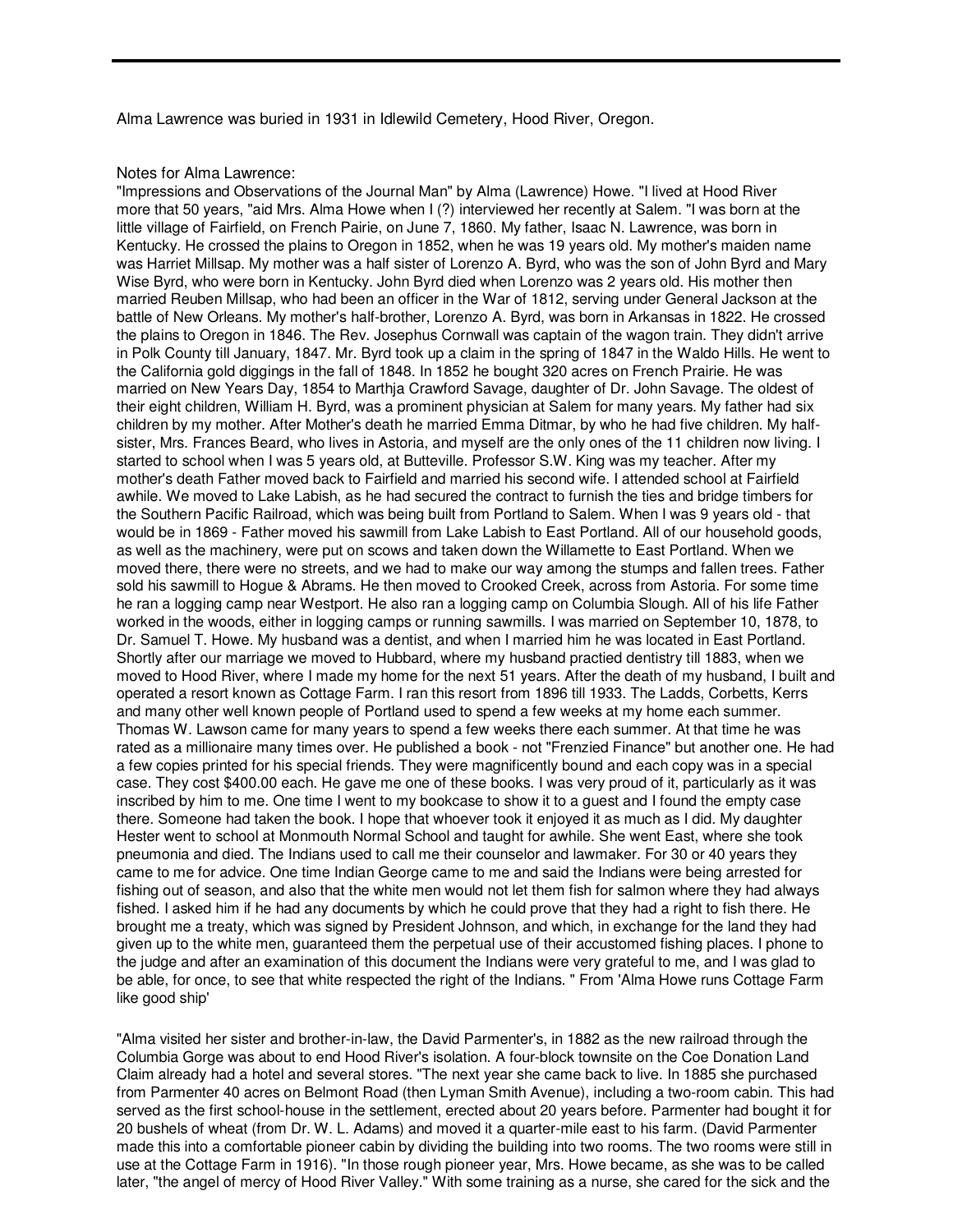lonely, day or night, in any weather. It was said that "no appeal for help was ever rejected by Alma Howe." (From 'D.M.C. Historian, Mrs. Alma Howe, dated 1882.' -- In the year 1888, on account of the stress of hard times at Hood River, Mrs. Howe went to Portland and engaged in nursing. After four years of this strenuous labor, she returned to Hood River to recuperate her health and look after her neglected farm. In the summer of 1894 she erected a substantial building and opened her home to summer boarders and those in search of rest and quiet, the summer of 1895 was a busy hopeful time, but an accident in the fall made her a cripple, bedfast and helpless. The doctors decided that her foot must be amputated, but at her insistence, the operation was postponed until her finances could be arranged so that her daughter could be provided for. In the meantime there was improvement, slowly but surely the injured foot grew better, until at the end of four years, she was able to walk without crutches. During these four years she was not idle; twenty acres of land was sold, more rooms were added, summer boarders and invalids came to her home and were cared for. As she prospered improvements of all kinds were added. She now has thirty three rooms besides several tents to accommodate the crowds which flock to her home. The eleven acres of land remaining is carefully cultivated and yields good returns. "At the time, she kept a sharp eye on the slowly emerging community and took an active part in its development, as chairman of the School District No. 3 -- probably the first woman to serve - and as a board member of the first hospital. She was a charter member of the early Belmont Methodist Episcopal Church, and an ardent prohibitionist. "Her greatest concern was for the few Indians still in Hood River. They lived in abject poverty, deprived of their rights to the land and its resources, dependent on the community for handouts. Alma Howe was the Indians' lawyer and advisor, financial counselor and even the legal guardian of some who were sick, elderly and destitute. "Her care of the natives was not without humorous moments. Indian George Chinidere once asked her to winter his three ponies at her farm. By then busy with her guest resort, she told him it would be impossible for her to spare the time. He replied, "Oh, that all right. George come live with you, take care of ponies!" "At one time, George borrowed 30 cents from Mrs. Howe. When he returned it, she asked why he had needed the money. "Bury brother," explained the stoic Indian. He had spent 25 cents for coffin lumber and five cents for nails. "Staying at a summer resort was a popular diversion for city people who could afford the luxury in the late 1890s and early into this century. Not for days, but for weeks or months at a time. Hood River became a fashionable place to while away the season. "After the death of Samuel, Alma built and operated a resort known as the Cottage Farm (1896 - 1933). The Ladds, Corbetts, Kerrs and many other well known people from Portland used to spend a few weeks at the resort each summer. Thomas W. Lawson came for many years to spend a few weeks there each summer. At that time he was rated as a millionaire many times over. He published a book -- not "Frenzied Finance" but another one. He had a few copies printed for his special friends. They were magnificently bound and each copy was in a special case. They cost \$400.00 each. He gave me one of these books. I was very proud of it, particularly as it was inscribed by him to me. One time I went to my bookcase to show it to a guest and I found the empty case there. Someone had taken the book. I hope that whoever took it enjoyed it as much as I did. From Women's Week, Hood River, Oregon. Thomas Lawson, Boston financier and nick named 'Copper King', visited the Cottage Farm often after his daughter, Dorothy [Dorothy wrote a book called the "Ranch Under the Rimrock" were she describes Alma Howe's and her father's friendship], married Had McCall and came to Oregon. Thomas would often bring his grandchildren to the resort, including future governor, Tom McCall. From 'Mrs. Alma Howe by D.M.C. Historian in 1883,' "Mrs. Alma Howe went to the Methodist Old Folks home at Salem Oregon in 1931, where she spent eleven years. She died in 1942 at the age of 82 and was interned at Idlewild in Hood River, Oregon.

> Notes for Samuel T. Howe: Samuel was a dentist in East Portland when he married Alma. They moved to Hubbard, OR shortly after their marriage. Samuel practiced dentistry until 1883. They then moved to Hood River.

- 3. iii. Mary Louisa Lawrence, daughter of Isaac Newton Lawrence and Harriet Elizabeth Millsap was born on 30 Mar 1862 in Fairfield, Marion County, OR. She died on 20 Aug 1929 in Canby, Clackamas County, OR. She married David Jay Parmenter, son of Daniel C. Parmenter and Susannah Sanders on 12 Apr 1880 in Barlow, Clackamas County, Oregon. He was born on 06 Jul 1850 in Stanfield, Michigan. He died on 21 Jan 1936 in Canby, Clackamas, OR.
	- iv. Frances Lawrence, child of Isaac Newton Lawrence and Harriet Elizabeth Millsap was born in 1869 in Oregon. He married Beard.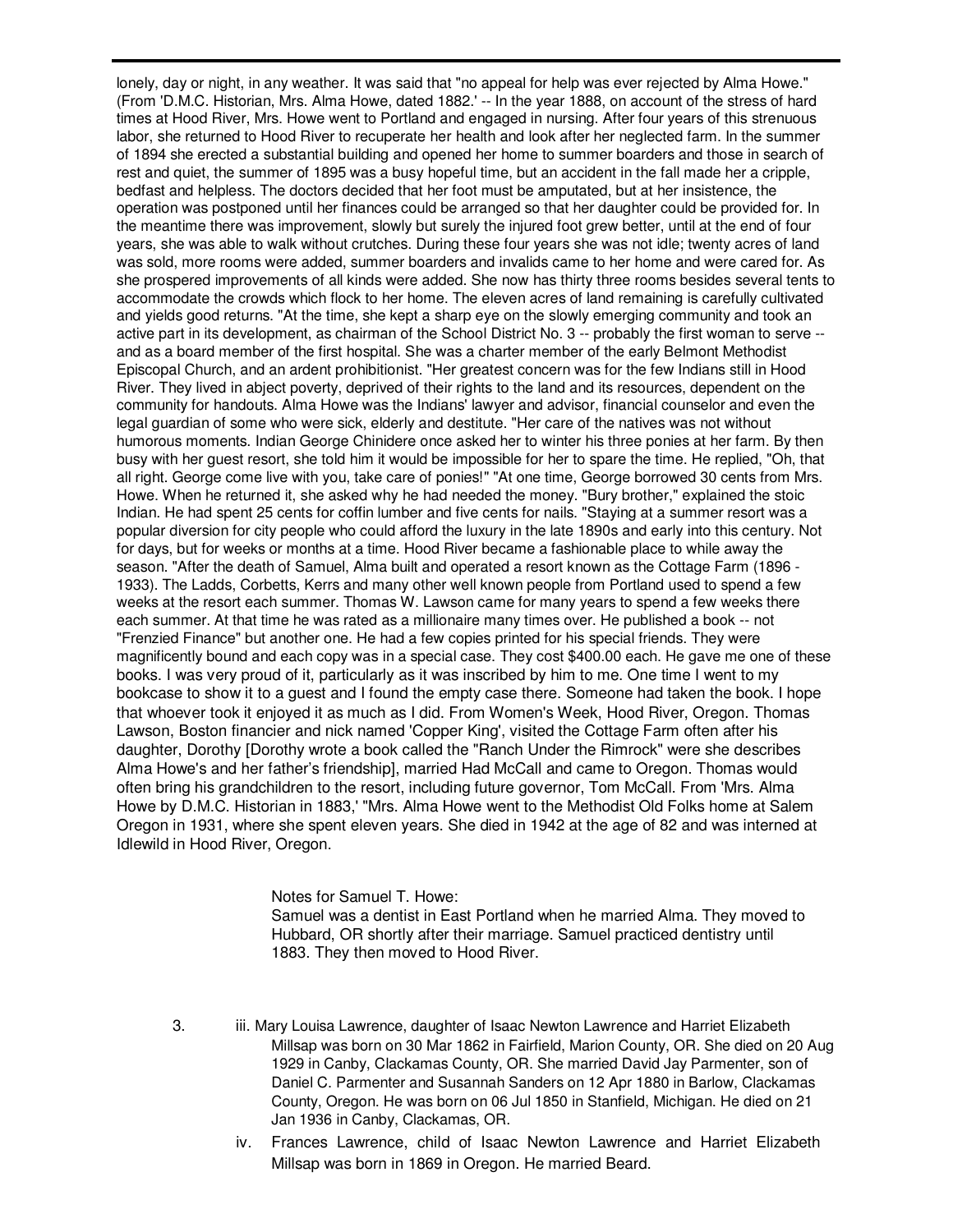Notes for Frances Lawrence: Astoria

- v. Elizabeth Lawrence.
- vi. Virginia Elizabeth Lawrence. She died in 1857 in Oregon.

#### **Generation 4**

- 8. **Isaiah Parmenter**, son of Thomas Parmenter and Mary Polly Walker was born about 1788 in Sudbury, MA. He died on 25 Mar 1860 in Pittsfield, Rutland, VT. He married **Susannah Swift** on 18 Feb 1809 in Pittsfield, Rutland, VT.
- 9. **Susannah Swift** was born in 1786 in MA. She died on 06 Oct 1871.

Isaiah Parmenter was buried in Village Cemetery, Pittsfield, VT.

Notes for Isaiah Parmenter: [judymcmichael.FTW] \* 1820 census Rutland Co VT 3/10 1/16-18 1/45+ 2/10-16 1/45+ 1850 census Rutland Co VT

Susannah Swift was buried in Village Cemetery, Pittsfield, VT.

Susannah Swift and Isaiah Parmenter had the following children:

- i. Windsor Parmenter.
- ii. Thaddeus Parmenter.
- iii. Mancil Parmenter, son of Isaiah Parmenter and Susannah Swift was born in 1816 in VT. He died on 08 May 1876 in Pittsfield, Rutland, VT.
- iv. Allen Parmenter, son of Isaiah Parmenter and Susannah Swift was born about 1811. He died on 20 May 1841 in Pittsfield, Rutland, VT.

Allen Parmenter was buried in Pittsfield, Rutland, VT.

- v. Calvin Parmenter, son of Isaiah Parmenter and Susannah Swift was born in 1820. He died in 1863. He married Anna. She was born about 1824 in Massachusetts.
- 4. vi. Daniel C. Parmenter, son of Isaiah Parmenter and Susannah Swift was born on 21 Jan 1810 in Pittsfield, Rutland Co, Vermont. He died on 23 Jul 1886 in Sebewa, Ionia Co, Michigan. He married Susannah Sanders, daughter of David Sanders and Elizabeth in May 1835. She was born in 1813 in Canada. She died on 23 May 1897 in Sebewa, Michigan.
- 10. **David Sanders**, son of Obededom Sanders and Maribah Stone was born in Jul 1785 in Vermont, United States. He died in 1870 in Eaton, MI (possible burial location Oakwood Cemetery, Grand Ledge, Michigan, United States Section 1, Lot 1; oldest site in the cemetery obliterated per reports. Findagrave.com has him listed as Oakwood Cemetery Section 1, Lot 1, Grave 7.). He married **Elizabeth**.
- 11. **Elizabeth** was born in 1785 in New York, United States. She died on 02 Apr 1855 in Eaton, Michigan, United States.

Elizabeth was buried in 1855 in Union Cemetery, Grand Ledge, Eaton County, Michigan.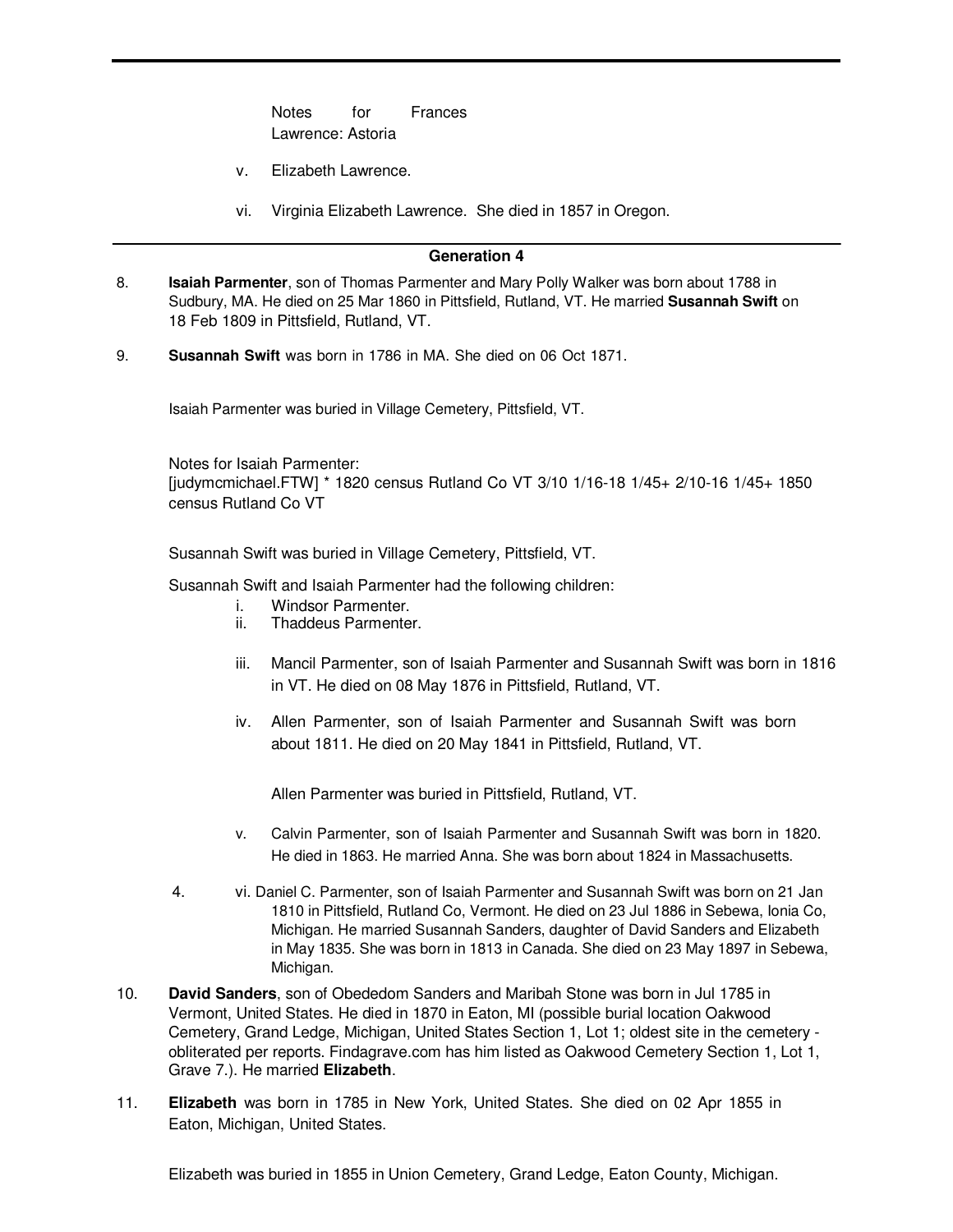Elizabeth and David Sanders had the following children:

- i. Samuel Sanders, son of David Sanders and Elizabeth was born in Dec 1824 in Canada. He died on 27 Sep 1908 in Oakland Co, Michigan. He married Anna Bailey. She was born on 10 Dec 1827 in Attica, Genesee, NY. She died on 28 Mar 1866 in Eaton County, MI.
- ii. Elizabeth Sanders, daughter of David Sanders and Elizabeth was born on 08 May 1811 in Canada. She died on 10 Mar 1888 in Eagle, Clinton Co, Michigan. She married Palmer Partlow, son of Orman Ransom Partlow and Sarah Elizabeth Hall in 1834 in New York, United States. He was born on 01 Feb 1808 in Lawrence, Nassau, New York, United States. He died on 21 Oct 1884 in Eagle, Clinton, Michigan, United States.

Palmer Partlow was buried in Union Cemetery, Clinton County, Michigan.

- iii. John Sanders, son of David Sanders and Elizabeth was born about 1822 in Canada. He died on 27 Mar 1910 in Meridian, Ingham, Michigan.
- iv. David Sanders, son of David Sanders and Elizabeth was born on 14 Apr 1817 in New York, United States. He died on 28 Nov 1898 in Lincoln Twp, Isabella Co, Michigan. He married Emily Jane Morse, daughter of Daniel Watts Morse Moss and Jane Dean on 27 Mar 1859 in Michigan, United States. She was born on 24 Jul 1835 in Bayham, Elgin, Ontario, Canada. She died on 22 Mar 1908 in Lincoln, Isabella, Michigan, United States. He married Salome Russell. She was born in 1822. She died in 1860. David Sanders was buried in 1898 in Lincoln Township Cemetery, Lincoln

Township, Isabella, Michigan.

- 5. v. Susannah Sanders, daughter of David Sanders and Elizabeth was born in 1813 in Canada. She died on 23 May 1897 in Sebewa, Michigan. She married Daniel C. Parmenter, son of Isaiah Parmenter and Susannah Swift in May 1835. He was born on 21 Jan 1810 in Pittsfield, Rutland Co, Vermont. He died on 23 Jul 1886 in Sebewa, Ionia Co, Michigan.
	- vi. Elijah P. Sanders, son of David Sanders and Elizabeth was born about 1823 in Canada. He died on 04 Aug 1906 in Grand Ledge, Eaton Co, Michigan. He married Ruth E Sanders in 1849. She was born in Sep 1831 in New York.
	- vii. Mary A. Sanders, daughter of David Sanders and Elizabeth was born about 1828 in Canada.
- 12. **Benjamin Lawrence** was born in 1800 in Virginia. He married **Nancy** in Fairfield, Marion County, OR.
- 13. **Nancy** was born in 1805.

Nancy and Benjamin Lawrence had the following child:

6. i. Isaac Newton Lawrence, son of Benjamin Lawrence and Nancy was born on 01 Nov 1830 in Virginia. He died on 19 Mar 1887 in Fairfield, Marion County, OR. He married Harriet Elizabeth Millsap, daughter of Reuben Millsap and Mary Wise on 24 Dec 1854 in Fairfield, Oregon. She was born in 1833 in Batesville, Independence, Arkansas. She died in 1867 in Fairfield, OR. He married Emma Francis Ditmars, daughter of Abraham Ditmars and Nancy Conrad on 05 Jul 1868 in Marion, Oregon, United States. She was born on 25 Nov 1850 in Ohio, USA. She died on 06 Feb 1934 in Clatsop, Oregon.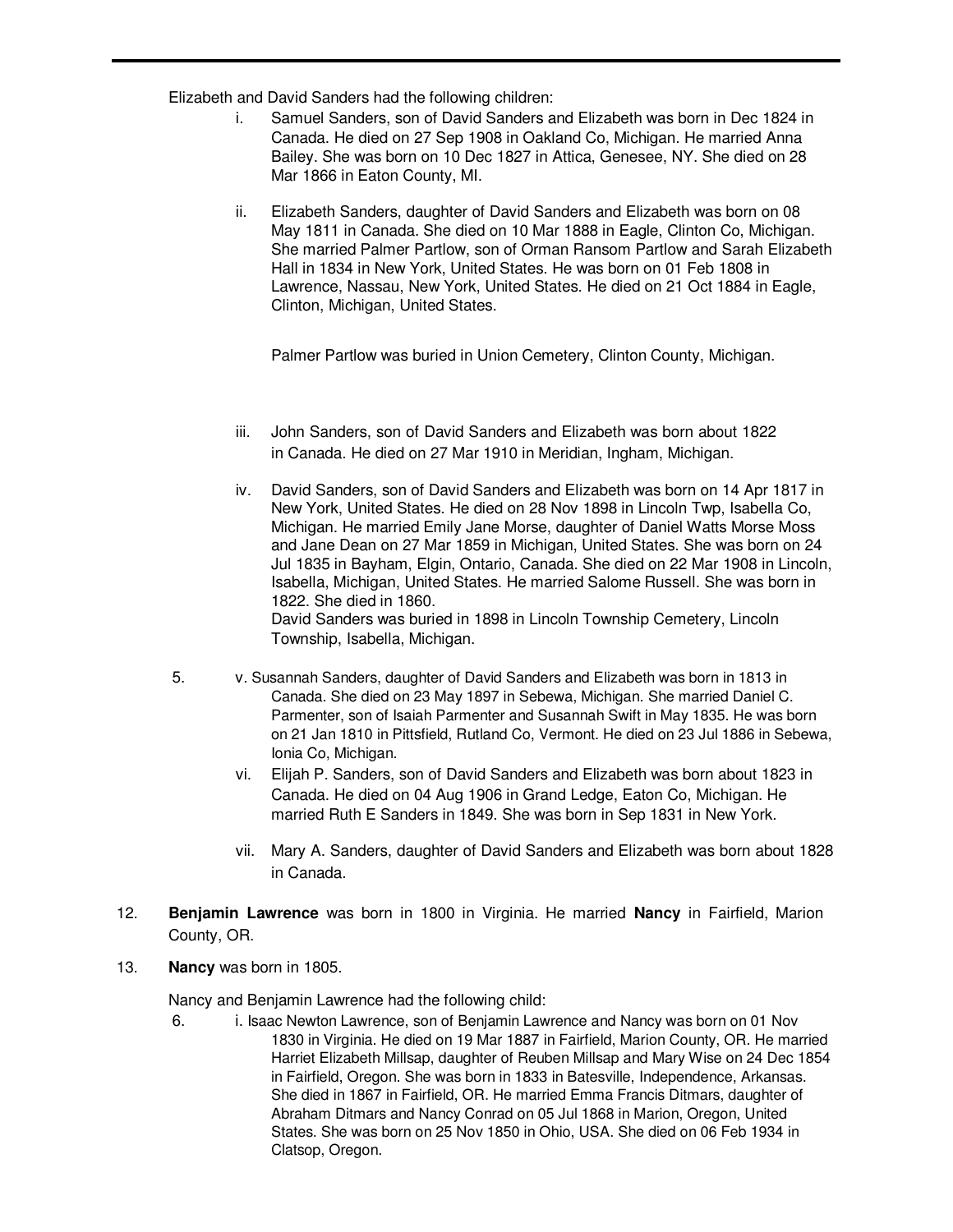- 14. **Reuben Millsap**, son of William Millsaps and Nancy Ann O'Neil was born about 1790. He died in 1833 in Arkansas, United States (Estate probated in Aug 31, 1833). He married **Mary Wise** in 1826.
- 15. **Mary Wise** was born on 12 Oct 1797 in KY. She died on 29 Dec 1875 in ,MARION, OR.

Notes for Reuben Millsap:

Reuben Millsap was a sergeant in the War of 1812, serving under General Jackson at the Battle of New Orleans. "Impressions and Observations of the Journal Man"

Mary Wise was buried in Fairfield Cemetery, near Gervais, Marion County, Oregon, USA.

Mary Wise and Reuben Millsap had the following children:

- i. Lucretia Millsap, daughter of Reuben Millsap and Mary Wise was born about 1827 in Arkansas City, Arkansas, Arkansas, United States. She died in 1911 in California, United States. She married John Bagley, son of James Bagley and Frances French on 04 May 1851 in Arkansas City, Arkansas, Arkansas, United States. He was born in 1827 in Green Briar, Arkansas, USA. He died in 1885 in Siskiyou, California, United States.
- ii. William B. Millsap, son of Reuben Millsap and Mary Wise was born on 04 Jul 1830 in Independence County, Arkansas. He died on 29 Aug 1913 in Linn, Oregon. He married Malinda Blevins, daughter of Allen Blevins and Clarissa Owens on 08 Mar 1854 in Batesville, Arkansas. She was born on 22 Mar 1834 in Tennessee. She died on 29 Jun 1919 in Oregon.

William B. Millsap was buried in Odd Fellow Cemetery, Linn Co., Oregon.

Malinda Blevins was buried on 28 Jun 1919 in Sweet Home, Linn County, Oregon (Odd Fellow and Masonic Cemetery, Lebanon, Linn County, Oregon).

7. iii. Harriet Elizabeth Millsap, daughter of Reuben Millsap and Mary Wise was born in 1833 in Batesville, Independence, Arkansas. She died in 1867 in Fairfield, OR. She married Isaac Newton Lawrence, son of Benjamin Lawrence and Nancy on 24 Dec 1854 in Fairfield, Oregon. He was born on 01 Nov 1830 in Virginia. He died on 19 Mar 1887 in Fairfield, Marion County, OR.

### **Generation 5**

- 16. **Thomas Parmenter**, son of William Parmenter and Mary Pepper was born on 30 Mar 1757 in Sudbury, Middlesex, MA. He died on 23 Oct 1842 in Pittsfield, Rutland, VT. He married **Mary Polly Walker**, daughter of Azariah Walker and Abigail Seaver on 07 Dec 1780 in Framingham, Middlesex Co., MA.
- 17. **Mary Polly Walker**, daughter of Azariah Walker and Abigail Seaver was born on 24 Feb 1759 in Framingham, Middlesex, Massachusetts, United States. She died on 20 May 1831 in Pittsfield, Rutland, VT.

Thomas Parmenter was buried in Village Cemetery, Pittsfield, VT.

Notes for Thomas Parmenter:

[judymcmichael.FTW] \* Sudbury Massachusetts 1800 Stockbridge VT for 2 years Pittsfield VT

Mary Polly Walker was buried in Village Cemetery, Pittsfield, VT.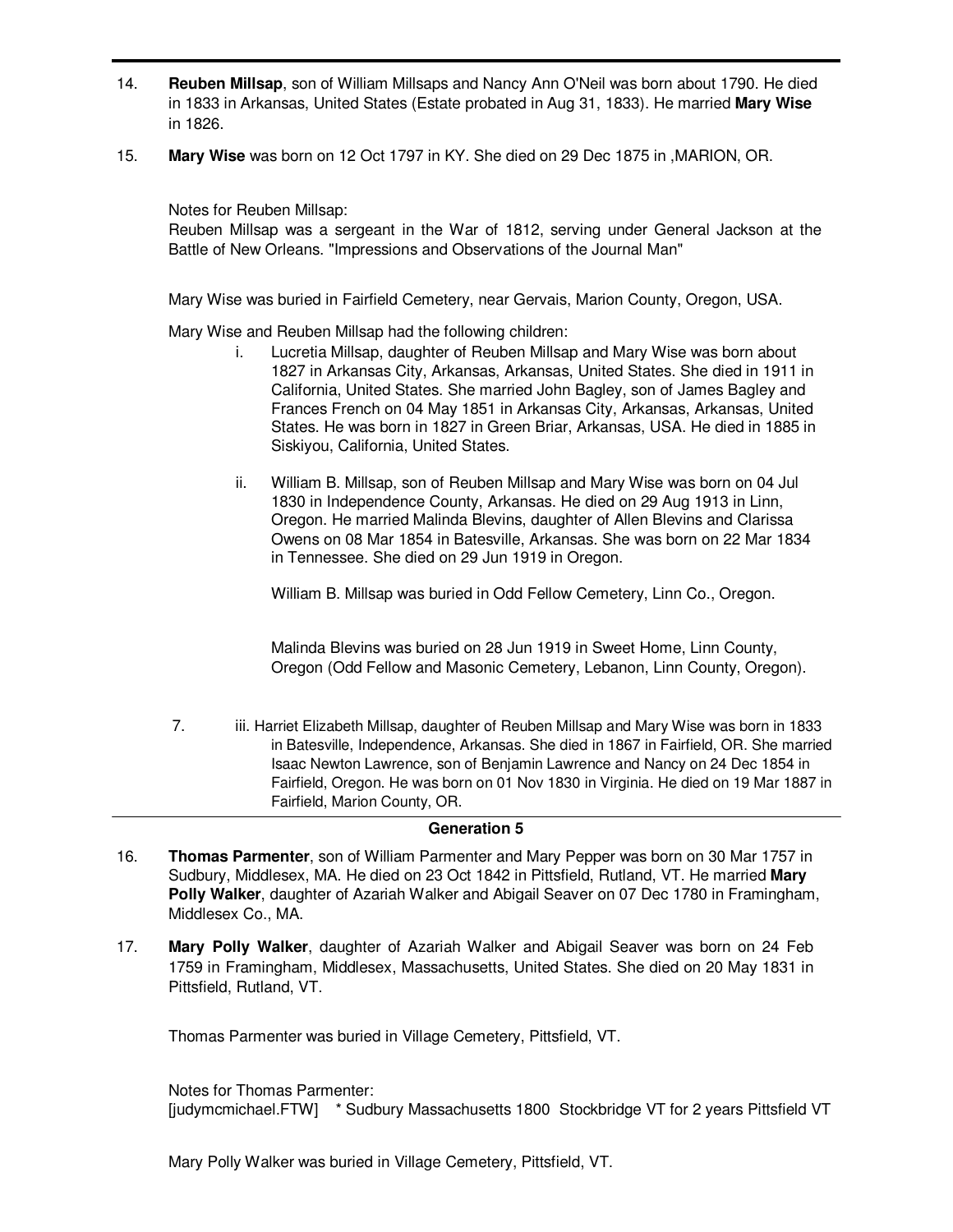Mary Polly Walker and Thomas Parmenter had the following children:

i. Thomas Parmenter, son of Thomas Parmenter and Mary Polly Walker was born on 25 Feb 1792 in Sudbury, Middlesex, MA. He died on 21 Jun 1876 in Pittsfield, Rutland, VT.

Thomas Parmenter was buried in Village Cemetery, Pittsfield, VT.

Notes for Thomas Parmenter: [judymcmichael.FTW] \* 1850 census Rutland VT 1860 census Rutland VT 1870 census Rutland VT

ii. Martin Parmenter, son of Thomas Parmenter and Mary Polly Walker was born on 24 Apr 1790 in Sudbury, Middlesex, MA. He died on 04 Mar 1859 in Pittsfield, Rutland, VT.

Martin Parmenter was buried in Village Cemetery, Pittsfield, VT.

- iii. Abigail Parmenter, daughter of Thomas Parmenter and Mary Polly Walker was born in Sudbury, Middlesex, Massachusetts, United States.
- iv. Walter A. Parmenter, son of Thomas Parmenter and Mary Polly Walker was born on 02 Jan 1782 in Sudbury, MA. He died on 02 Jan 1854 in Pittsfield, VT.

Walter A. Parmenter was buried in Village Cemetery, Pittsfield, VT.

Notes for Walter A. Parmenter: [judymcmichael.FTW] \* 1850 Rutland VT Mrs. Mary E. Garber 1908 from Holton KS Thomas was her great grandfather through son Walter

- v. Becky Parmenter, daughter of Thomas Parmenter and Mary Polly Walker was born in Sudbury, Middlesex, Massachusetts, United States.
- 8. vi. Isaiah Parmenter, son of Thomas Parmenter and Mary Polly Walker was born about 1788 in Sudbury, MA. He died on 25 Mar 1860 in Pittsfield, Rutland, VT. He married Susannah Swift on 18 Feb 1809 in Pittsfield, Rutland, VT. She was born in 1786 in MA. She died on 06 Oct 1871.
- 20. **Obededom Sanders**, son of Jonathan Sanders and Sarah Rowell was born on 04 Dec 1751 in Chester, Rockingham, New Hampshire, United States. He died on 19 Aug 1826 in Moira, Franklin, New York, United States. He married **Maribah Stone**, daughter of John Stone and Sarah Thomas on 24 Jan 1769 in Haverhill, Grafton, New Hampshire, United States.
- 21. **Maribah Stone**, daughter of John Stone and Sarah Thomas was born on 04 Apr 1750 in Plaistow Township, Rockingham, New Hampshire, USA. She died in 1786 in Haverhill, Grafton, New Hampshire, United States.

Maribah Stone and Obededom Sanders had the following children:

- i. Elizabeth Sanders, daughter of Obededom Sanders and Maribah Stone was born on 18 Apr 1779.
- 11. ii. David Sanders, son of Obededom Sanders and Maribah Stone was born in Jul 1785 in Vermont, United States. He died in 1870 in Eaton, MI (possible burial location Oakwood Cemetery, Grand Ledge, Michigan, United States Section 1, Lot 1; oldest site in the cemetery - obliterated per reports. Findagrave.com has him listed as Oakwood Cemetery Section 1, Lot 1, Grave 7.). He married Elizabeth. She was born in 1785 in New York, United States. She died on 02 Apr 1855 in Eaton, Michigan,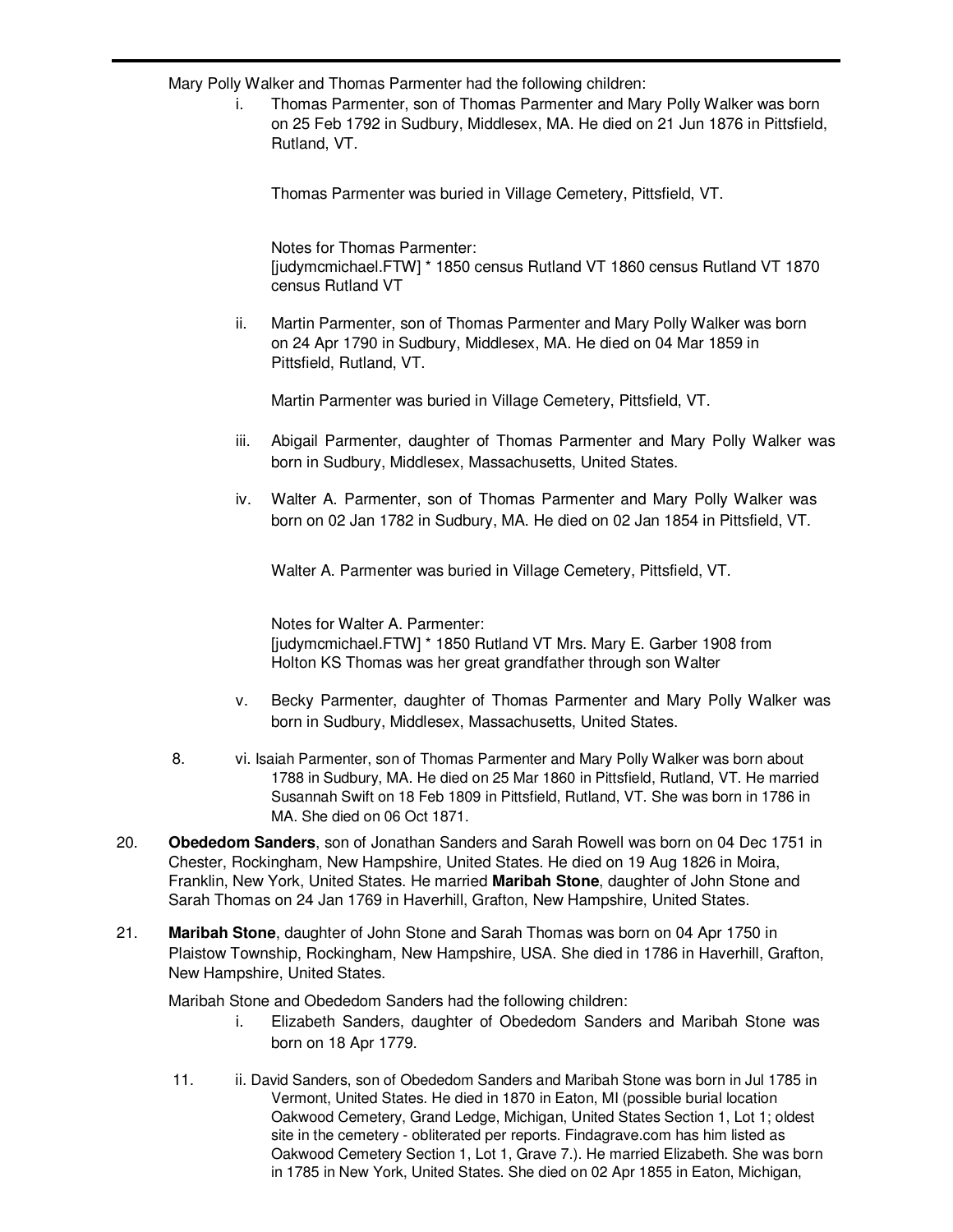United States. He married Parmelia. She was born about 1802 in Ohio.

- iii. Benjamin Sanders, son of Obededom Sanders and Maribah Stone was born on 06 Sep 1773.
- iv. Ruth Sanders, daughter of Obededom Sanders and Maribah Stone was born on 08 Apr 1779.
- v. John Sanders, son of Obededom Sanders and Maribah Stone was born on 08 Oct 1775.
- vi. Avery Sanders, son of Obededom Sanders and Maribah Stone was born on 20 Jun 1783.
- vii. Jonathan Sanders, son of Obededom Sanders and Maribah Stone was born on 06 Sep 1771.
- viii. James Sanders, son of Obededom Sanders and Maribah Stone was born on 03 Apr 1781.
- 28. **William Millsaps**, son of Thomas Millsaps and Mary Ann Poplin was born about 1749 in North Carolina. He died in Aug 1850 in Iredell, North Carolina, United States. He married **Nancy Ann O'Neil**, daughter of Arthur O'Neil on 23 Apr 1770 in Rowan, North Carolina (Permission given by Ann's father, Arthur. William Frohock was bondsman and Thomas Frohock was witness.).
- 29. **Nancy Ann O'Neil**. She died before Jun 1800 in Rowan County, North Carolina, USA (Not listed on 1800 census and not listed on property sale on Sept 1800.).

Nancy Ann O'Neil and William Millsaps had the following children:

- i. Hicks Hix Millsap, son of William Millsaps and Nancy Ann O'Neil was born in 1800. He died in 1865 in Texas, United States.
- ii. William Millsaps, son of William Millsaps and Nancy Ann O'Neil was born between 1796-1800 in South Carolina, United States. He died in 1874 in Cass, Texas, United States. He married Lavina McDaniel on 28 Jan 1847 in Cass, Texas, United States. She was born in Alabama, United States. She died in Cass, Texas, United States.
- 15. iii. Reuben Millsap, son of William Millsaps and Nancy Ann O'Neil was born about 1790. He died in 1833 in Arkansas, United States (Estate probated in Aug 31, 1833). He married Mary Wise in 1826. She was born on 12 Oct 1797 in KY. She died on 29 Dec 1875 in ,MARION, OR. He married Betsy. She died on 27 Nov 1824 in Independence County, Arkansas.

### **Generation 6**

- 32. **William Parmenter**, son of Daniel Parmenter and Rebeckah Adams was born on 16 Jul 1712 in Sudbury, Middlesex, MA. He died on 01 Apr 1797 in Sudbury, Middlesex, Massachusetts, United States. He married **Mary Pepper**, daughter of Jacob PEPPER and Mary Gleason on 25 Sep 1740 in Sudbury, Middlesex, MA.
- 33. **Mary Pepper**, daughter of Jacob PEPPER and Mary Gleason was born on 25 Oct 1717 in Framingham, Middlesex Co., MA. She died on 06 Apr in Roxbury, Suffolk, Massachusetts, United States.

Mary Pepper and William Parmenter had the following children:

- i. Daniel Parmenter, son of William Parmenter and Mary Pepper was born on 30 Nov 1740 in Sudbury, Middlesex, MA.
- ii. Isaiah Parmenter, son of William Parmenter and Mary Pepper was born on 16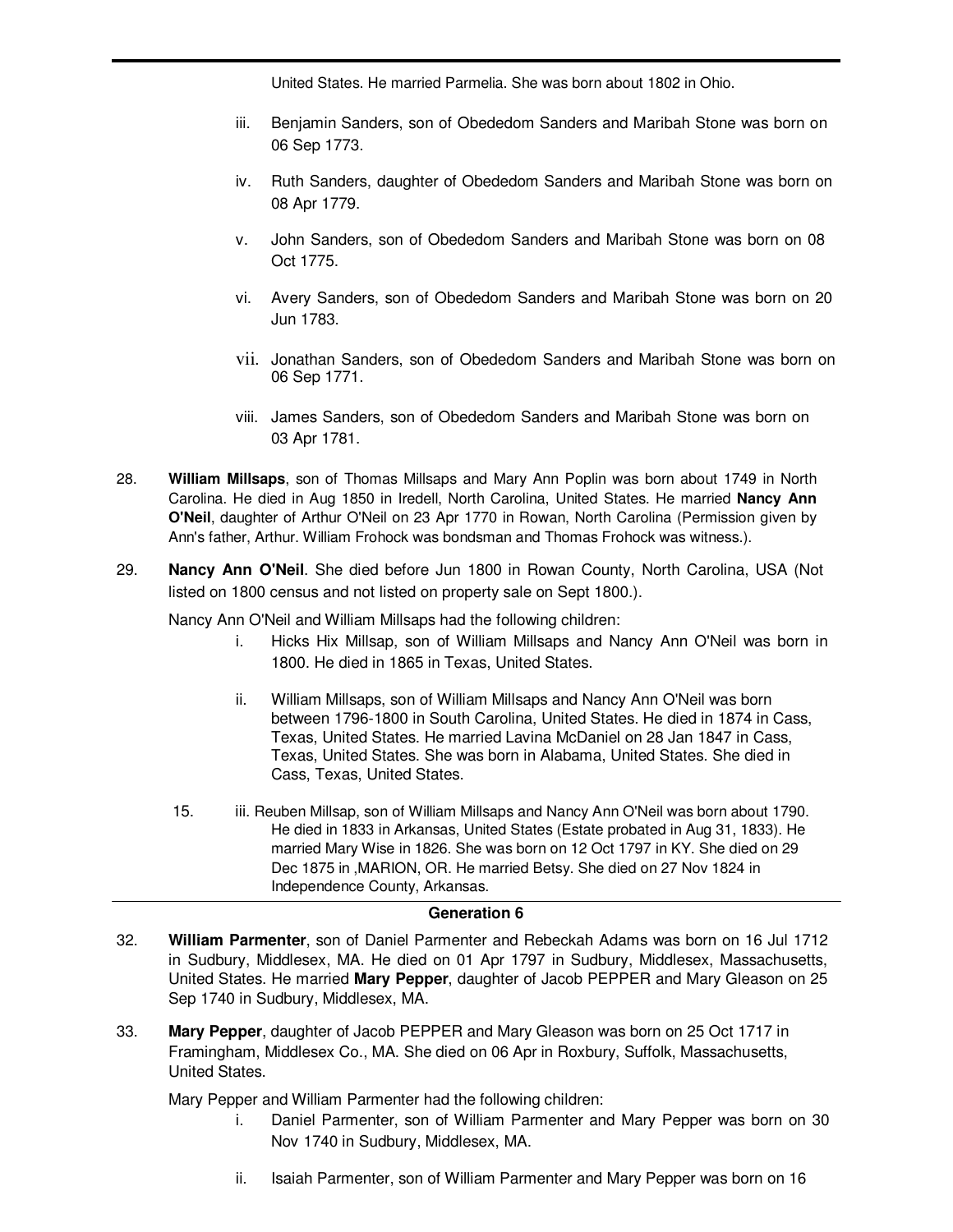Jul 1742 in Sudbury, Middlesex, MA. He died in 1820 in Luzerne, Luzerne, Pennsylvania, United States.

- iii. Lois Parmenter, daughter of William Parmenter and Mary Pepper was born on 08 Apr 1751 in Sudbury, Middlesex, MA. She died on 28 Jul 1842 in Marlborough, Middlesex, MA.
- iv. Mary Parmenter, daughter of William Parmenter and Mary Pepper was born on 23 Mar 1747/48 in Sudbury, Middlesex, MA. She died in 1790 in Massachusetts, United States.
- v. Eunice Parmenter, daughter of William Parmenter and Mary Pepper was born on 27 Mar 1760 in Sudbury, Middlesex, MA.
- vi. William Parmenter, son of William Parmenter and Mary Pepper was born on 05 Jun 1754 in Sudbury, Middlesex, MA.
- vii. Rebecca Parmenter, daughter of William Parmenter and Mary Pepper was born on 30 May 1764 in Sudbury, Middlesex, MA.
- viii. Bathsheba Parmenter, daughter of William Parmenter and Mary Pepper was born on 22 Nov 1762 in Sudbury, Middlesex, MA.
- ix. Jacob Parmenter, son of William Parmenter and Mary Pepper was born on 16 Jul 1742 in Sudbury, Middlesex, MA. He died on 31 Dec 1742 in Sudbury, Middlesex, MA.
- 16. x. Thomas Parmenter, son of William Parmenter and Mary Pepper was born on 30 Mar 1757 in Sudbury, Middlesex, MA. He died on 23 Oct 1842 in Pittsfield, Rutland, VT. He married Mary Polly Walker, daughter of Azariah Walker and Abigail Seaver on 07 Dec 1780 in Framingham, Middlesex Co., MA. She was born on 24 Feb 1759 in Framingham, Middlesex, Massachusetts, United States. She died on 20 May 1831 in Pittsfield, Rutland, VT. He married Mary on 23 Jan 1785 in Pittsfield, Rutland, VT. She was born in 1759.
	- xi. Jacob Parmenter, son of William Parmenter and Mary Pepper was born on 05 Apr 1745 in Sudbury, Middlesex, MA. He died on 11 Oct 1746 in Sudbury, Middlesex, MA.
- 34. **Azariah Walker** was born on 24 Jun 1722 in Framingham, Middlesex, Massachusetts, United States. He died in 1798 in Needham, Norfolk, Massachusetts, United States. He married **Abigail Seaver**.
- 35. **Abigail Seaver** was born in 1715 in Framingham, Middlesex, Massachusetts, United States. She died on 15 Dec 1815 in Framingham, Middlesex, Massachusetts, United States.

Abigail Seaver and Azariah Walker had the following child:

- 17. i. Mary Polly Walker, daughter of Azariah Walker and Abigail Seaver was born on 24 Feb 1759 in Framingham, Middlesex, Massachusetts, United States. She died on 20 May 1831 in Pittsfield, Rutland, VT. She married Thomas Parmenter, son of William Parmenter and Mary Pepper on 07 Dec 1780 in Framingham, Middlesex Co., MA. He was born on 30 Mar 1757 in Sudbury, Middlesex, MA. He died on 23 Oct 1842 in Pittsfield, Rutland, VT.
- 40. **Jonathan Sanders**, son of Avery Page Sanders and Abigail Salisbury Green was born on 23 Feb 1712 in Haverhill, Essex, Massachusetts, United States. He died on 01 Jan 1775 in Haverhill, Grafton, New Hampshire, United States. He married **Sarah Rowell**, daughter of John Rowell and Elizabeth Colby in 1749.
- 41. **Sarah Rowell**, daughter of John Rowell and Elizabeth Colby was born on 07 Jul 1728 in Haverhill, Essex, Massachusetts, United States. She died in 1787 in Haverhill, Grafton, New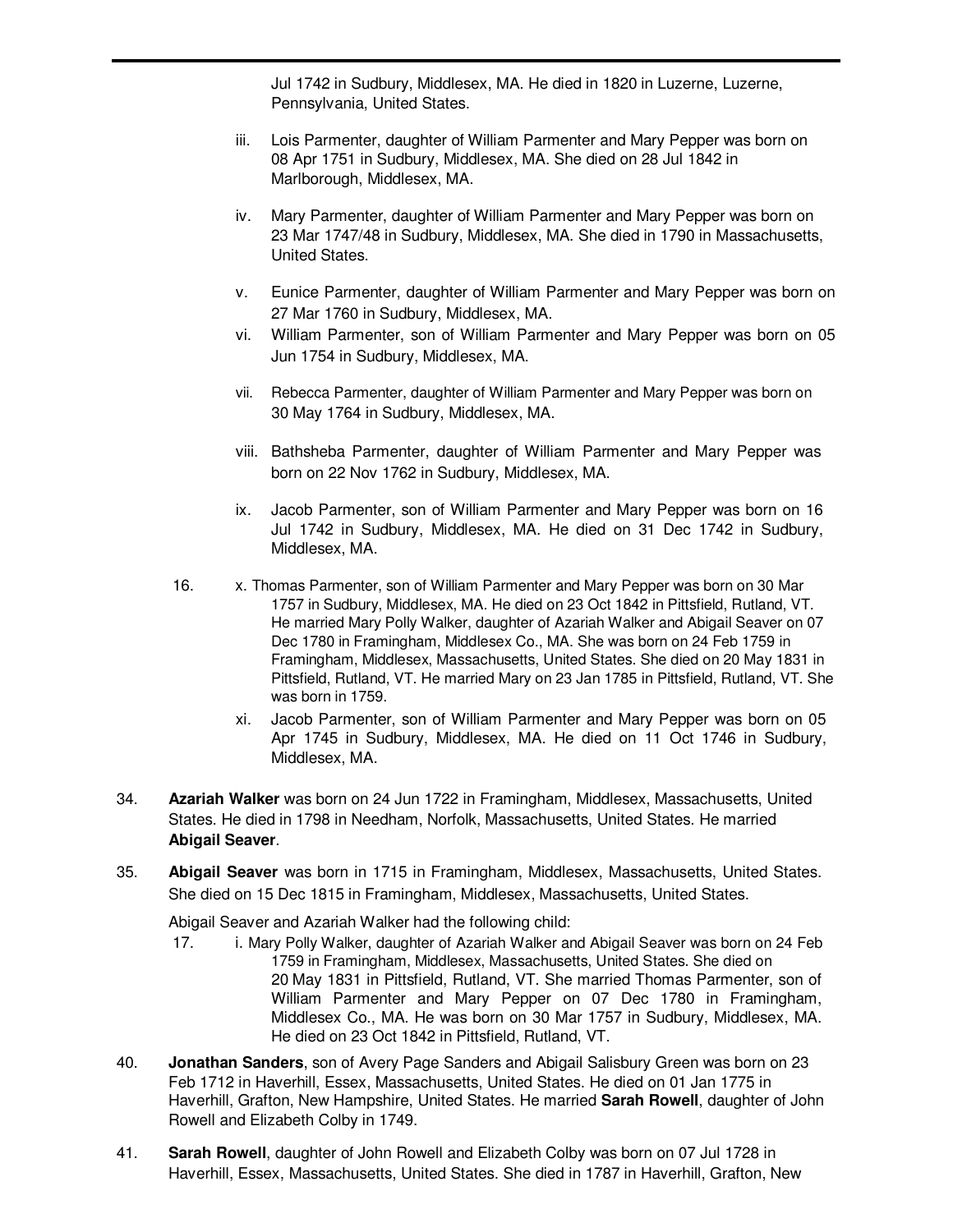Hampshire, United States.

Sarah Rowell and Jonathan Sanders had the following children:

- i. Abigail Sanders, daughter of Jonathan Sanders and Sarah Rowell was born on 05 Sep 1745 in Chester, Rockingham, New Hampshire, United States.
- 21. ii. Obededom Sanders, son of Jonathan Sanders and Sarah Rowell was born on 04 Dec 1751 in Chester, Rockingham, New Hampshire, United States. He died on 19 Aug 1826 in Moira, Franklin, New York, United States. He married Maribah Stone, daughter of John Stone and Sarah Thomas on 24 Jan 1769 in Haverhill, Grafton, New Hampshire, United States. She was born on 04 Apr 1750 in Plaistow Township, Rockingham, New Hampshire, USA. She died in 1786 in Haverhill, Grafton, New Hampshire, United States. He married Elizabeth Chapman, daughter of Stephen Chapman and Anna on 18 Aug 1787 in Haverhill, Essex County, Massachusetts, United States of America. She was born on 08 Oct 1768 in East Haddam, Middlesex Co, Connecticut. She died before 1853.
	- iii. Sarah Sanders, daughter of Jonathan Sanders and Sarah Rowell was born on 18 Nov 1743 in Chester, Rockingham, New Hampshire, United States.
	- iv. Avery Sanders, son of Jonathan Sanders and Sarah Rowell was born on 08 Sep 1761 in Chester, Rockingham, New Hampshire, United States.
	- v. Meriam Sanders, daughter of Jonathan Sanders and Sarah Rowell was born on 04 Dec 1749 in Chester, Rockingham, New Hampshire, United States.
	- vi. Ruth Sanders, daughter of Jonathan Sanders and Sarah Rowell was born on 16 May 1759 in Chester, Rockingham, New Hampshire, United States.
	- vii. John Sanders, son of Jonathan Sanders and Sarah Rowell was born on 01 Dec 1756 in Chester, Rockingham, New Hampshire, United States. He died on 27 Jan 1841 in Ft Covington, Franklin, New York, United States. He married Esther Chapman. She was born in 1760 in Lyme, New London, Connecticut, United States. She died in 1820 in Newbury, Orange, Vermont, United States.
	- viii. Elizabeth Sanders, daughter of Jonathan Sanders and Sarah Rowell was born on 21 Apr 1754 in Chester, Rockingham, New Hampshire, United States. She died on 17 Jan 1809. She married Joseph Fifield on 20 Feb 1777 in Haverhill, Grafton, New Hampshire, USA. He was born on 29 Jan 1748 in East Kingston, Rockingham, New Hampshire, USA. He died in Apr 1788 in Haverhill, Grafton, New Hampshire, USA.
	- ix. Jonathan Sanders, son of Jonathan Sanders and Sarah Rowell was born on 17 Oct 1747 in Chester, Rockingham, New Hampshire, United States. He died in 1828 in Franklin, New York, United States.
- 42. **John Stone**, son of HUGH STONE and Dorothy Colby was born on 13 Aug 1721 in Gloucester, Essex, Massachusetts, United States. He married **Sarah Thomas** on 12 Dec 1751 in Gloucester, Essex, Massachusetts, United States.

### 43. **Sarah Thomas**.

Sarah Thomas and John Stone had the following children:

- i. John STONE, son of John Stone and Sarah Thomas was born on 06 Jul 1751 in Jaffrey, Cheshire, New Hampshire, United States. He died in Nov 1815 in Spartanburg, Spartanburg, South Carolina, United States. He married Mary in 1775 in Hanover, Virginia, United States. She was born in 1760. She died in 1851 in Marion, Alabama, United States.
- ii. Sarah Stone, daughter of John Stone and Sarah Thomas was born on 11 Apr 1754 in Plaistow, Rockingham, New Hampshire, United States.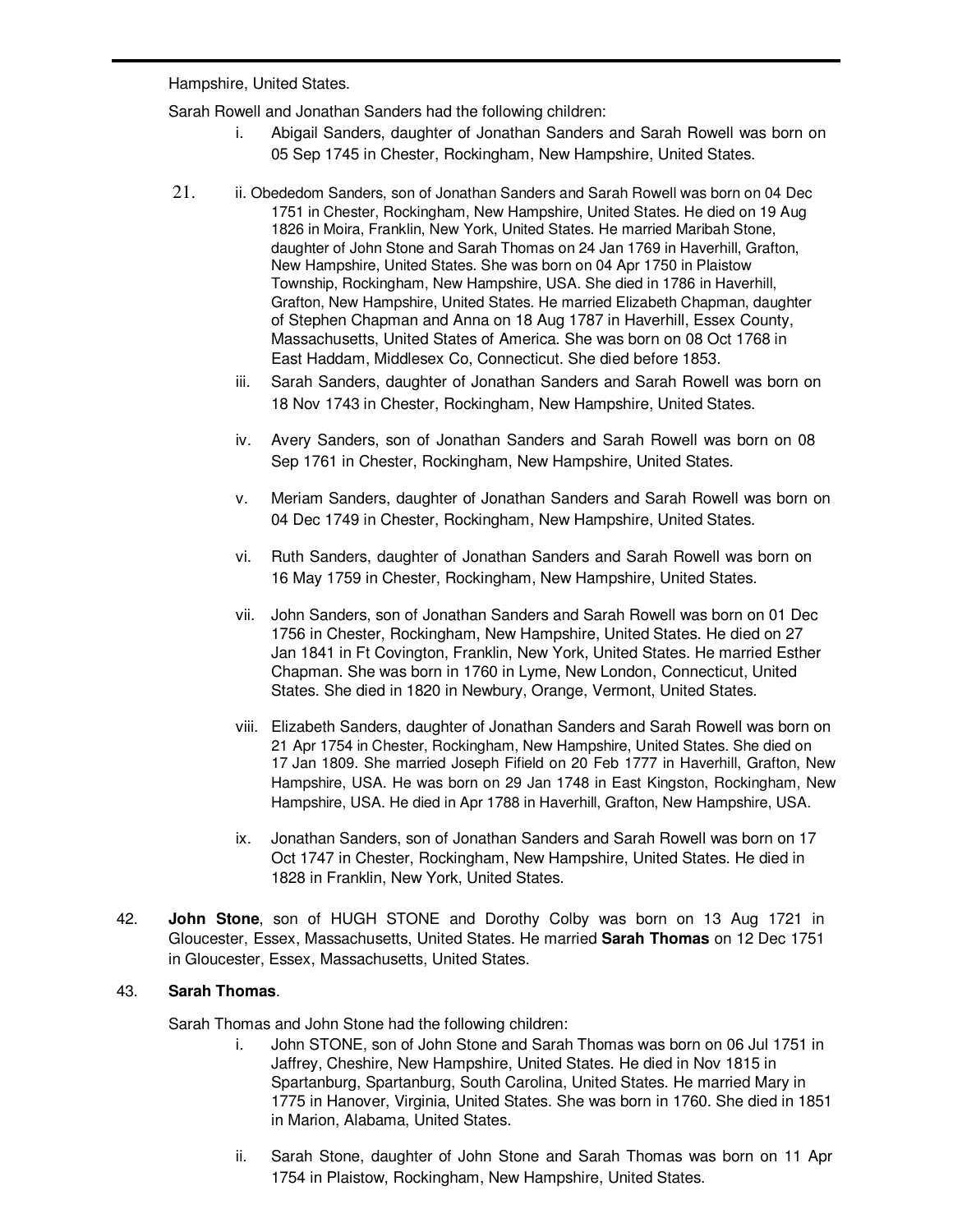- iii. Samuel Stone, son of John Stone and Sarah Thomas was born in 1757 in Plaistow, Rockingham, New Hampshire, United States.
- 22. iv. Maribah Stone, daughter of John Stone and Sarah Thomas was born on 04 Apr 1750 in Plaistow Township, Rockingham, New Hampshire, USA. She died in 1786 in Haverhill, Grafton, New Hampshire, United States. She married Obededom Sanders, son of Jonathan Sanders and Sarah Rowell on 24 Jan 1769 in Haverhill, Grafton, New Hampshire, United States. He was born on 04 Dec 1751 in Chester, Rockingham, New Hampshire, United States. He died on 19 Aug 1826 in Moira, Franklin, New York, United States.
- 56. **Thomas Millsaps**, son of William Millsaps and Elizabeth Wood was born in 1674 in Belfast, Antrim, Ireland. He died on 20 May 1760 in Staunton, Augusta, Virginia, United States. He married **Mary Ann Poplin**, daughter of Poplin in 1706 in of VA.
- 57. **Mary Ann Poplin**, daughter of Poplin was born in 1684 in Belfast, Down, Ireland. She died on 19 Aug 1761 in Augusta, Virginia, United States.

Mary Ann Poplin and Thomas Millsaps had the following children:

- i. Joseph Millsaps, son of Thomas Millsaps and Mary Ann Poplin was born in 1721 in Raleigh, Wake, North Carolina, United States,. He died on 22 Oct 1821 in Iredell, North Carolina, United States. He married Nancy Ann Martin, daughter of Joseph Martin and Susannah Chiles in 1767 in North Carolina, United States. She was born in 1742 in Raleigh, Wake, North Carolina, United States. She died in 1807 in Iredell, North Carolina, United States.
- ii. Thomas Millsaps, son of Thomas Millsaps and Mary Ann Poplin was born in 1713 in Ireland. He died on 23 May 1783 in Randolph, North Carolina, United States. He married Sarah Fuller on 10 Sep 1751 in Augusta, Virginia, United States. She was born in 1735 in Ireland. She died on 23 May 1783 in Randolph, North Carolina, United States.
- iii. Jean Millsaps, daughter of Thomas Millsaps and Mary Ann Poplin was born in 1715 in Belfast, Northern Ireland, United Kingdom. She died in North Carolina, United States. She married William H McGee. He was born in 1715. She married an unknown spouse in Oct.
- iv. Mary Millsaps, daughter of Thomas Millsaps and Mary Ann Poplin was born in 1707 in Ireland. She died on 26 Sep 1769 in Augusta, Virginia, United States. She married James Downing. He was born in 1709 in Belfast, Antrim, Ireland.
- v. Thomas Millsaps, son of Thomas Millsaps and Mary Ann Poplin was born in 1735 in Armaugh County Tyrone, Ireland. He died in 1834 in Randolph, North Carolina, United States. He married Sarah Kesia Fuller, daughter of William Fuller in 1751. She was born in 1735 in Ireland. She died in 1803 in Jackson, Georgia, United States.
- vi. William Millsaps, son of Thomas Millsaps and Mary Ann Poplin was born in 1709 in Tennessee, United States. He died in 1770 in Rowan, North Carolina, United States.
- vii. Elizabeth Millsaps, daughter of Thomas Millsaps and Mary Ann Poplin was born in 1711 in Ireland. She died on 26 Sep 1769 in Augusta, Virginia, United States. She married John Dillen on 14 Feb 1749 in Augusta, Virginia, United States. He was born in 1708 in 1652383.
- viii. Elinor Millsaps, daughter of Thomas Millsaps and Mary Ann Poplin was born in 1746 in Augusta, Virginia, United States. She died in 1813 in Augusta, Virginia, United States. She married William McDowell in 1788. He was born in 1714 in Ireland. He died in 1806.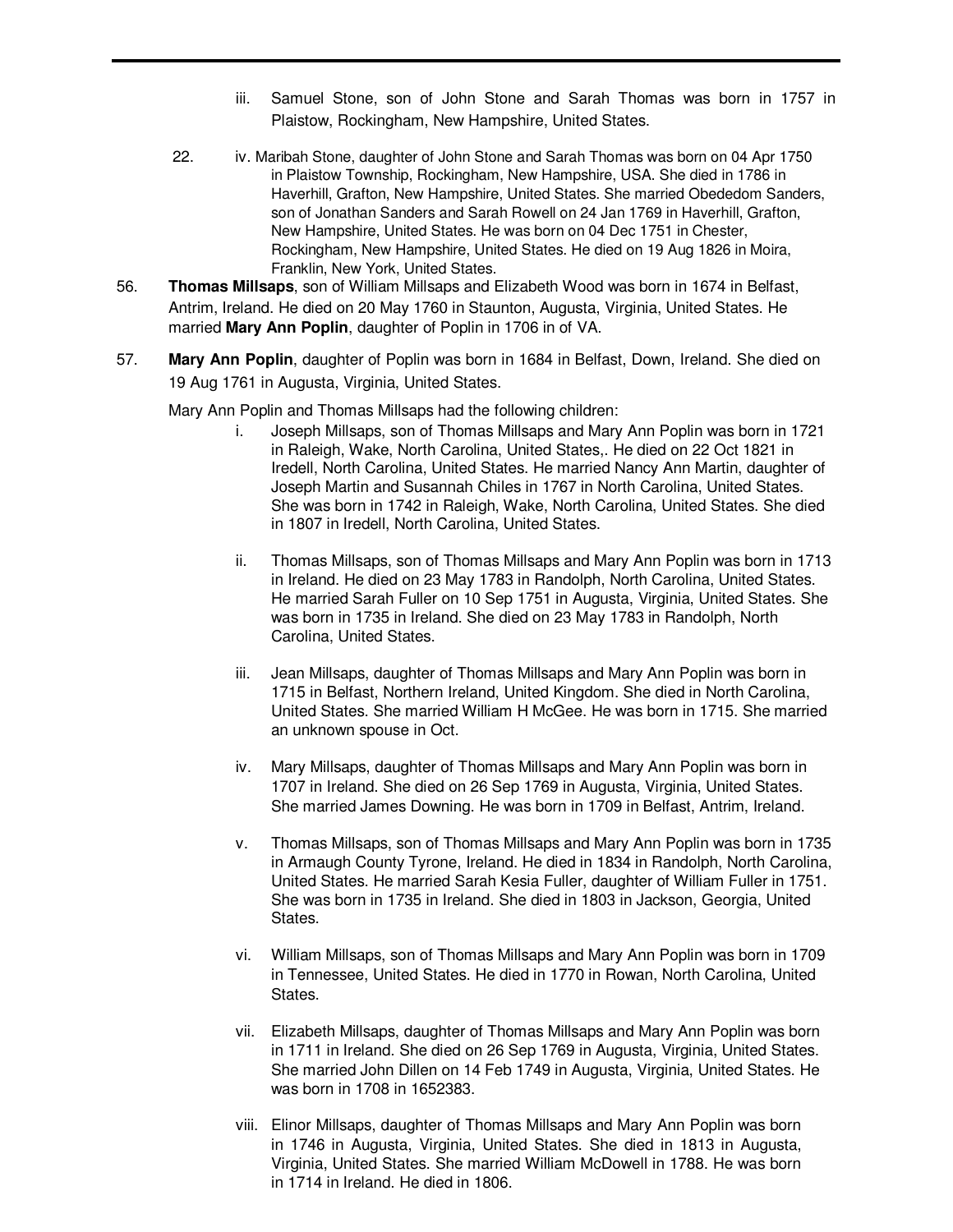- 29. ix. William Millsaps, son of Thomas Millsaps and Mary Ann Poplin was born about 1749 in North Carolina. He died in Aug 1850 in Iredell, North Carolina, United States. He married Nancy Ann O'Neil, daughter of Arthur O'Neil on 23 Apr 1770 in Rowan, North Carolina (Permission given by Ann's father, Arthur. William Frohock was bondsman and Thomas Frohock was witness.). She died before Jun 1800 in Rowan County, North Carolina, USA (Not listed on 1800 census and not listed on property sale on Sept 1800.).
	- x. Robert Millsaps, son of Thomas Millsaps and Mary Ann Poplin was born in 1719 in Belfast, Ireland (Parents immigrated in 1718). He died in Dec 1793 in Randolph, North Carolina, United States. He married Ellender King in 1750 in Augusta, Virginia, United States. She was born in 1733 in Augusta, Virginia, United States. She died in 1796 in Randolph, North Carolina, United States.
- 58. **Arthur O'Neil** was born between 1719-1729. He died on 11 Aug 1779 in Jersey Baptist Church Cemetery, Linwood, Davidson County, NC.

Arthur O'Neil had the following child:

29. i. Nancy Ann O'Neil. She died before Jun 1800 in Rowan County, North Carolina, USA (Not listed on 1800 census and not listed on property sale on Sept 1800.). She married William Millsaps, son of Thomas Millsaps and Mary Ann Poplin on 23 Apr 1770 in Rowan, North Carolina (Permission given by Ann's father, Arthur. William Frohock was bondsman and Thomas Frohock was witness.). He was born about 1749 in North Carolina. He died in Aug 1850 in Iredell, North Carolina, United States.

## **Generation 7**

- 64. **Daniel Parmenter**, son of George Parmenter and Hannah Johnson was born on 08 Mar 1688 in Middlesex, Massachusetts, United States. He died on 05 Dec 1753 in Middlesex, Massachusetts, United States. He married **Rebeckah Adams**.
- 65. **Rebeckah Adams** was born in 1681 in Middlesex, Massachusetts, United States. She died on 09 Jan 1760.

Rebeckah Adams and Daniel Parmenter had the following children:

- i. Peletiah Parmenter, son of Daniel Parmenter and Rebeckah Adams was born in 1735.
- 33. ii. William Parmenter, son of Daniel Parmenter and Rebeckah Adams was born on 16 Jul 1712 in Sudbury, Middlesex, MA. He died on 01 Apr 1797 in Sudbury, Middlesex, Massachusetts, United States. He married Mary Pepper, daughter of Jacob PEPPER and Mary Gleason on 25 Sep 1740 in Sudbury, Middlesex, MA. She was born on 25 Oct 1717 in Framingham, Middlesex Co., MA. She died on 06 Apr in Roxbury, Suffolk, Massachusetts, United States.
	- iii. Aaron Parmenter, son of Daniel Parmenter and Rebeckah Adams was born on 06 Jun 1723 in Framingham, Middlesex, Massachusetts, United States. He died on 03 May 1794 in Oakham, Worcester, Massachusetts, United States.
- 66. **Jacob PEPPER**, son of Robert Pepper and Elizabeth Johnson was born on 28 Jul 1661 in Roxbury, Suffolk, Massachusetts, United States. He died on 10 Apr 1739 in Framingham, Middlesex, Massachusetts, United States. He married **Mary Gleason**, daughter of Thomas Gleason and Sarah Gleason on 10 Feb 1685 in Rehoboth, Bristol, MA.
- 67. **Mary Gleason**, daughter of Thomas Gleason and Sarah Gleason was born on 19 Jun 1680 in Sherborn, Middlesex, Massachusetts, United States. She died on 10 Apr 1739 in Framingham, Middlesex, Massachusetts, United States.

Mary Gleason and Jacob PEPPER had the following children:

i. Benjamin Pepper, son of Jacob PEPPER and Mary Gleason was born on 30 Oct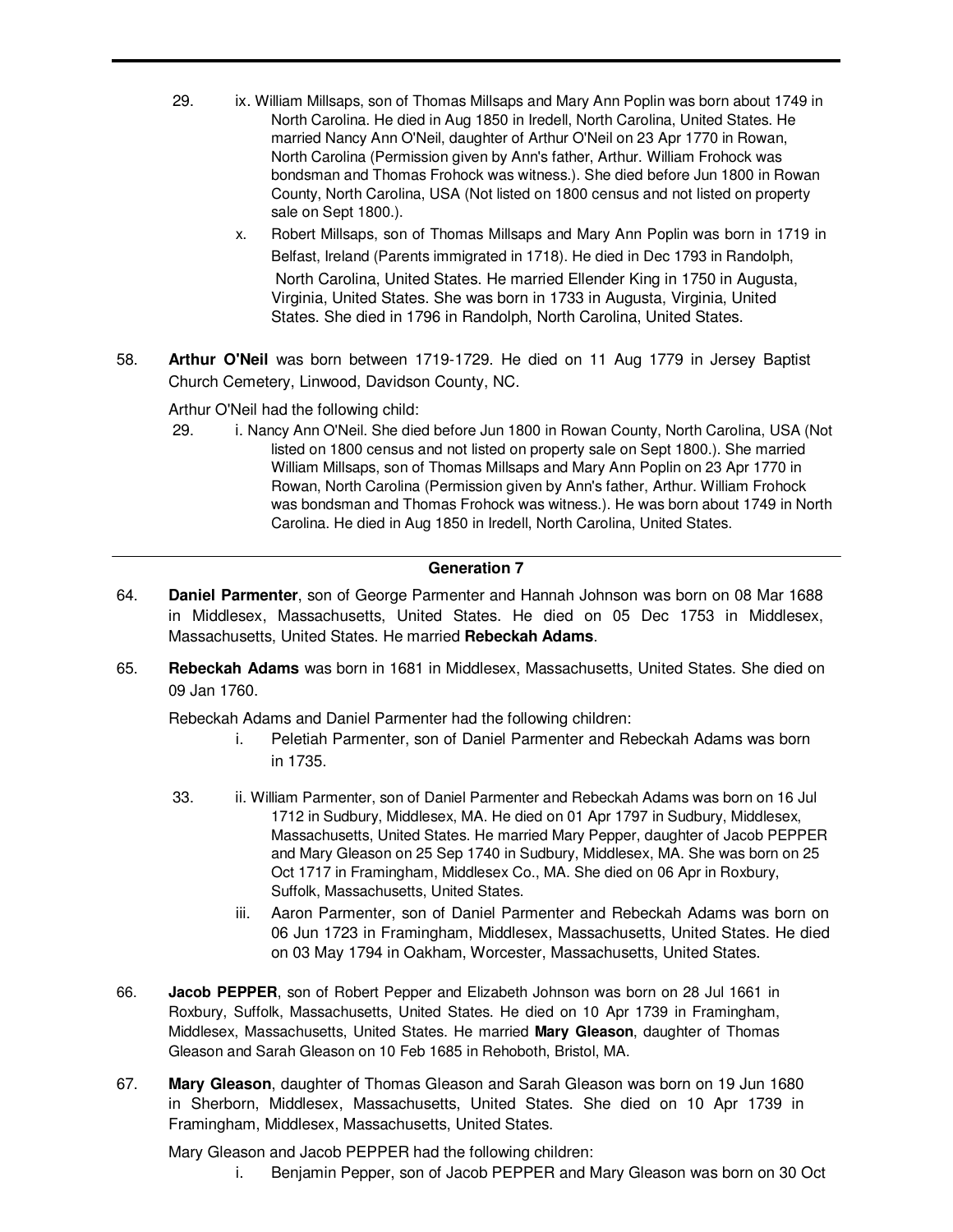1719 in Framingham, Middlesex, Massachusetts, United States. He died on 09 Sep 1807 in Framingham, Middlesex, Massachusetts, United States.

- 34. ii. Mary Pepper, daughter of Jacob PEPPER and Mary Gleason was born on 25 Oct 1717 in Framingham, Middlesex Co., MA. She died on 06 Apr in Roxbury, Suffolk, Massachusetts, United States. She married William Parmenter, son of Daniel Parmenter and Rebeckah Adams on 25 Sep 1740 in Sudbury, Middlesex, MA. He was born on 16 Jul 1712 in Sudbury, Middlesex, MA. He died on 01 Apr 1797 in Sudbury, Middlesex, Massachusetts, United States.
- 80. **Avery Page Sanders**, son of James Sanders and Sarah Page was born on 03 Aug 1683 in Haverhill, Essex, Massachusetts, United States. He died on 01 Nov 1721 in Haverhill, Essex, Massachusetts, United States. He married **Abigail Salisbury Green**, daughter of Isaac Green and Mary Cass in 1710 in Haverhill, Essex, Massachusetts, United States.
- 81. **Abigail Salisbury Green**, daughter of Isaac Green and Mary Cass was born on 10 Sep 1682 in Haverhill, Essex, Massachusetts, United States. She died on 18 Feb 1768 in Haverhill, Essex, Massachusetts, United States.

Abigail Salisbury Green and Avery Page Sanders had the following children:

- 40. i. Jonathan Sanders, son of Avery Page Sanders and Abigail Salisbury Green was born on 23 Feb 1712 in Haverhill, Essex, Massachusetts, United States. He died on 1 Jan 1775 in Haverhill, Grafton, New Hampshire, United States. He married Sarah Rowell, daughter of John Rowell and Elizabeth Colby in 1749. She was born on 07 Jul 1728 in Haverhill, Essex, Massachusetts, United States. She died in 1787 in Haverhill, Grafton, New Hampshire, United States.
	- iii. Ruth Sanders, daughter of Avery Page Sanders and Abigail Salisbury Green was born on 23 Jun 1718 in Haverhill, Essex, Massachusetts, United States. She died in 1781 in Salem, Rockingham, New Hampshire, United States.
	- iv. Peter Sanders, son of Avery Page Sanders and Abigail Salisbury Green was born on 18 Mar 1724 in Haverhill, Essex, Massachusetts, United States. He died in 1790. He married Abigail Johnson on 19 Mar 1752 in Haverhill, Essex County, Massachusetts, United States of America. She was born on 25 Sep 1726 in Haverhill, Essex, Massachusetts, United States.
	- v. Moses Sanders, son of Avery Page Sanders and Abigail Salisbury Green was born on 23 May 1714 in Haverhill, Essex, Massachusetts, United States. He died in 1747. He married Sarah Martin on 03 Apr 1740 in Amesbury, Essex, Massachusetts, United States. She was born on 05 May 1716 in Amesbury, Essex, Massachusetts, USA.

1 Abigail Sanders, daughter of Avery Page Sanders and Abigail Salisbury Green was born on 18 Feb 1718 in Haverhill, Essex County, Massachusetts, United States of America. She died on 18 Feb 1750 in Hampstead, Rockingham County, New Hampshire, United States of America. She married John Atwood. He was born on 1 Aug 1714 in Havenhill, Massachusetts. He died on 01 Jan 1812 in Hampstead, New Hampshire.

- 82. **John Rowell** was born on 30 Apr 1683 in Amesbury, Essex, Massachusetts, United States. He died on 01 Feb 1736 in Kingston, Rockingham, New Hampshire, United States. He married **Elizabeth Colby**.
- 83. **Elizabeth Colby** was born on 07 Dec 1694 in Amesbury, Essex, Massachusetts, United States. She died in 1748 in Chester, Rockingham, New Hampshire, United States.

Elizabeth Colby and John Rowell had the following child:

41. i. Sarah Rowell, daughter of John Rowell and Elizabeth Colby was born on 07 Jul 1728 in Haverhill, Essex, Massachusetts, United States. She died in 1787 in Haverhill, Grafton, New Hampshire, United States. She married Jonathan Sanders, son of Avery Page Sanders and Abigail Salisbury Green in 1749. He was born on Feb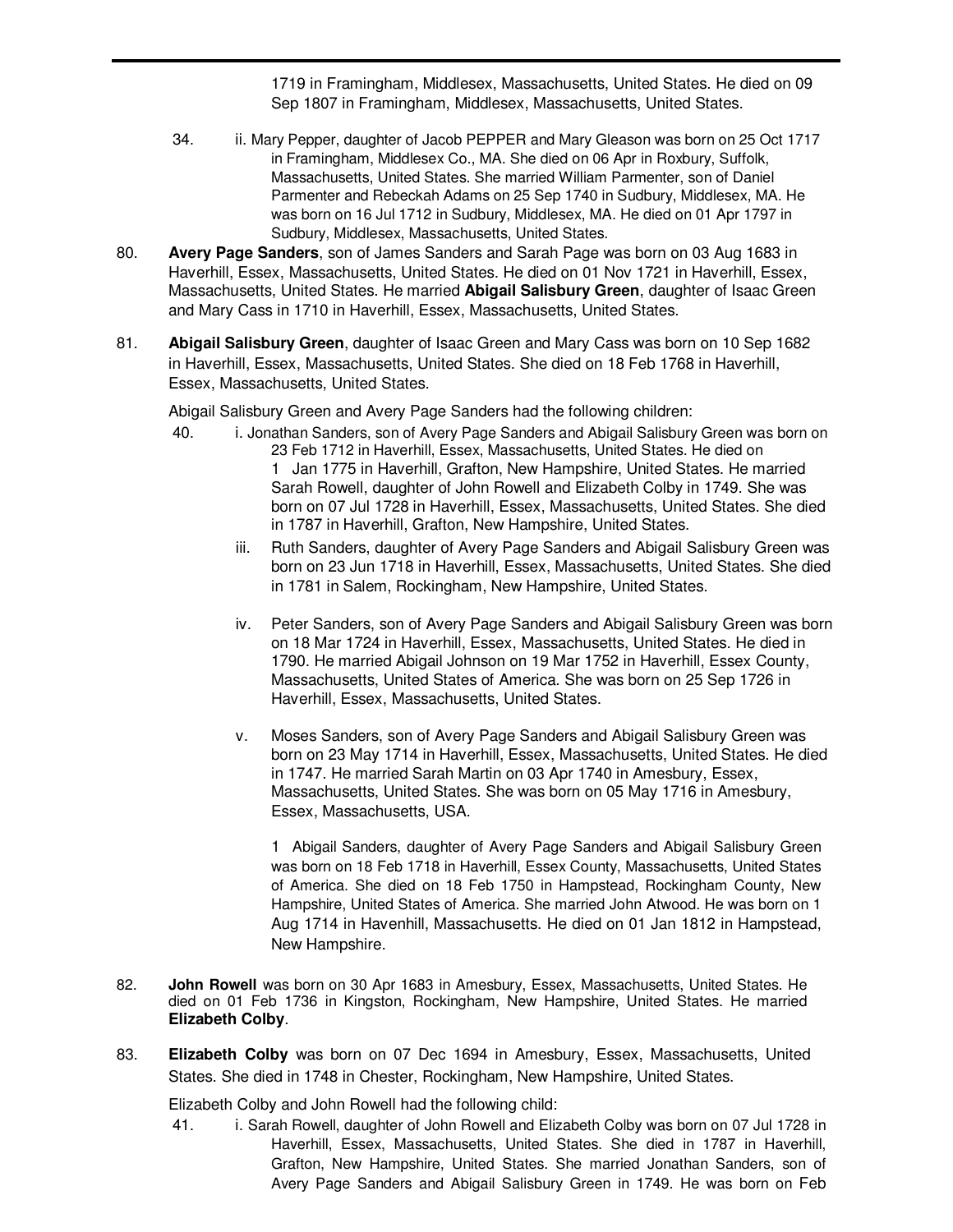1712 in Haverhill, Essex, Massachusetts, United States. He died on 01 Jan 1775 in Haverhill, Grafton, New Hampshire, United States.

- 84. **HUGH STONE**, son of Hugh Stone and Hannah Foster was born on 03 Aug 1682 in Andover, Essex, Massachusetts, United States. He died in Dec 1746 in Andover, Essex, Massachusetts, United States. He married **Dorothy Colby**, daughter of Isaac Colby and Martha Parratt in 1707 in Andover, Massachusetts, USA.
- 85. **Dorothy Colby**, daughter of Isaac Colby and Martha Parratt was born in 1690 in Massachusetts, United States. She died on 18 May 1756 in Amesbury, Essex, Massachusetts, United States.

Dorothy Colby and HUGH STONE had the following children:

- i. Hannah Stone, daughter of HUGH STONE and Dorothy Colby was born on 04 Aug 1716.
- ii. Elizabeth Stone, daughter of HUGH STONE and Dorothy Colby was born on 05 Feb 1724 in Gloucester, Essex, Massachusetts, USA.
- iii. Elizabeth Stone, daughter of HUGH STONE and Dorothy Colby was born on 07 Oct 1728 in Gloucester, Essex, Massachusetts, USA.
- iv. Rachall Stone, daughter of HUGH STONE and Dorothy Colby was born on 03 Jul 1737 in Gloucester, Essex, Massachusetts, USA.
- v. Dorothy Stone, daughter of HUGH STONE and Dorothy Colby was born on 04 Jul 1719.
- 43. vi. John Stone, son of HUGH STONE and Dorothy Colby was born on 13 Aug 1721 in Gloucester, Essex, Massachusetts, United States. He married Sarah Thomas on 12 Dec 1751 in Gloucester, Essex, Massachusetts, United States.
	- vii. Child Stone, child of HUGH STONE and Dorothy Colby was born on 11 Dec 1713 in Andover, Essex, Massachusetts, United States. Child died on 11 Dec 1713 in Andover, Essex, Massachusetts, United States.
	- viii. Thomas Stone, son of HUGH STONE and Dorothy Colby was born on 05 Jul 1719 in Gloucester, Essex, Massachusetts, USA. He died on 07 Oct 1807 in Henniker, Merrimack, New Hampshire, USA. He married Rebecca Johnson on 22 Jun 1742 in Haverhill, Essex, Massachusetts, United States. She was born on 19 Jun 1707 in Haverhill, Essex, Massachusetts, United States. She died on 10 Jul 1783 in Henniker, Merrimack, New Hampshire, United States.
	- ix. Benjamin Stone, son of HUGH STONE and Dorothy Colby was born on 02 May 1714 in Andover, Essex, Massachusetts, USA. He died in Hampstead, New Hampshire, USA.
- 112. **William Millsaps** was born in 1649 in Armagh County, Northern Ireland. He died in 1675 in Tyrone, Tyrone, , Ireland. He married **Elizabeth Wood**, daughter of William Wood and Rachell Wood about 1677 in Belfast, Antrim, Ireland.
- 113. **Elizabeth Wood**, daughter of William Wood and Rachell Wood was born about 1647 in Westminster, London, England. She died in 1698 in Tyrone, Tyrone, , Ireland,.

Elizabeth Wood and William Millsaps had the following children:

- i. Elenor Milsaps.
- ii. Elizabeth Milsaps, daughter of William Millsaps and Elizabeth Wood was born in 1775 in Iredell, North Carolina, USA. She died on 01 Mar 1821 in McHargue Mountain, Iredell, North Carolina, USA. She married James McHargue. He was born on 13 Nov 1775 in Rowan, North Carolina, USA. He died on 01 Apr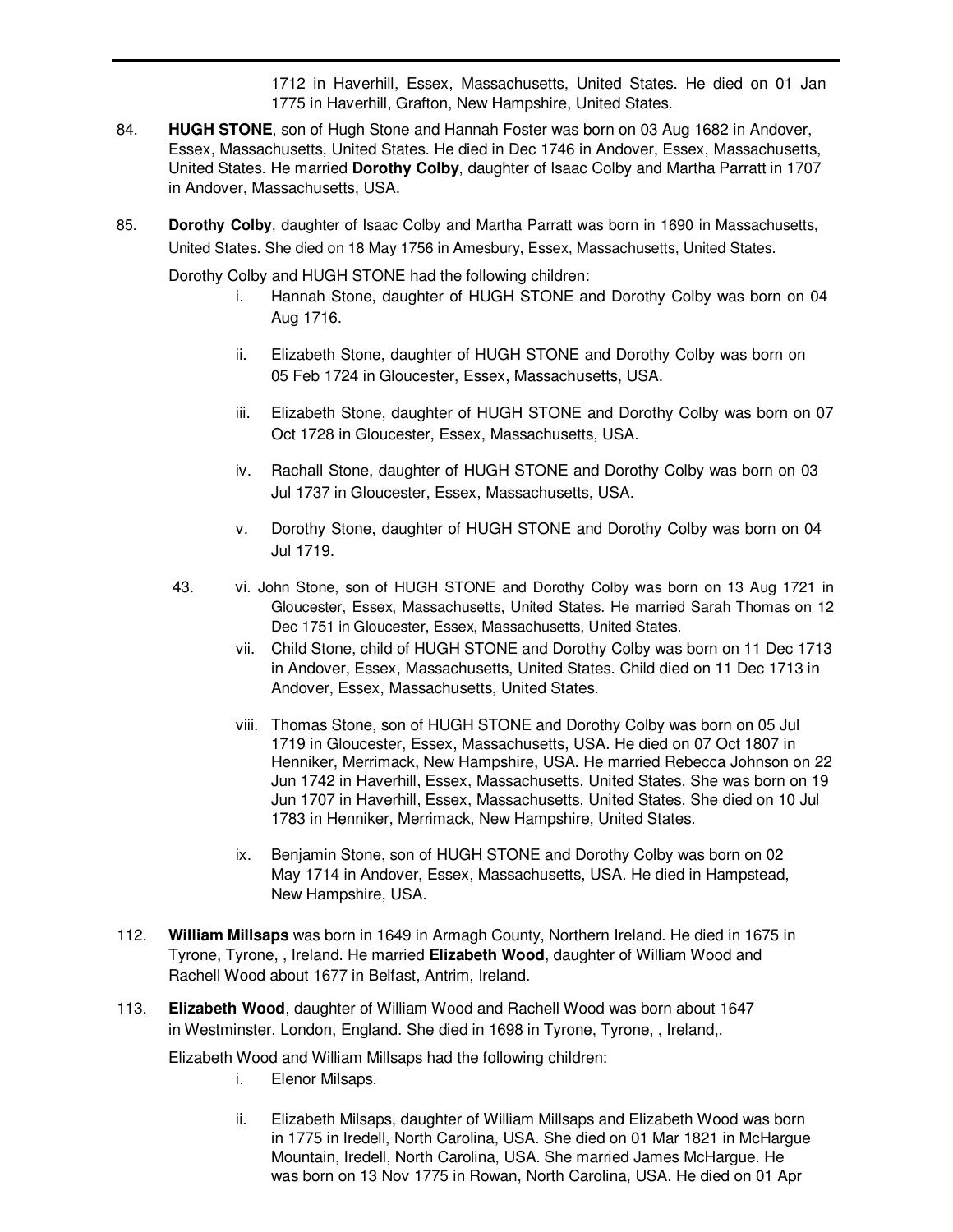1856 in Iredell, North Carolina, USA.

Notes for Elizabeth Milsaps:

Her parents are not William Millsaps and Elizabeth Wood. Need to find the right parents.

- 56. iii. Thomas Millsaps, son of William Millsaps and Elizabeth Wood was born in 1674 in Belfast, Antrim, Ireland. He died on 20 May 1760 in Staunton, Augusta, Virginia, United States. He married Mary Ann Poplin, daughter of Poplin in 1706 in of VA. She was born in 1684 in Belfast, Down, Ireland. She died on 19 Aug 1761 in Augusta, Virginia, United States.
	- iv. Hirum Milsaps.
- 114. **Poplin**, son of Alexander Popham was born in 1664 in Belfast, Antrim, Ireland. He died in Davie, North Carolina, United States.

Poplin had the following child:

57. i. Mary Ann Poplin, daughter of Poplin was born in 1684 in Belfast, Down, Ireland. She died on 19 Aug 1761 in Augusta, Virginia, United States. She married Thomas Millsaps, son of William Millsaps and Elizabeth Wood in 1706 in of VA. He was born in 1674 in Belfast, Antrim, Ireland. He died on 20 May 1760 in Staunton, Augusta, Virginia, United States.

## **Generation 8**

- 128. **George Parmenter**, son of Johnathan Parmenter and Amy Eames was born on 14 Feb 1647 in Sudbury, Middlesex, Massachusetts, United States. He died on 25 Oct 1727 in Sudbury, Middlesex, Massachusetts, United States. He married **Hannah Johnson**, daughter of Solomon Johnson and Hannah Holman on 20 Jan 1678 in Sudbury, Middlesex, Massachusetts.
- 129. **Hannah Johnson**, daughter of Solomon Johnson and Hannah Holman was born on 27 Apr 1656 in Sudbury, Middlesex, Massachusetts, United States. She died on 16 Jun 1720 in Sudbury, Middlesex, Massachusetts, United States.

Hannah Johnson and George Parmenter had the following children:

- i. George Parmenter, son of George Parmenter and Hannah Johnson was born on 05 May 1679 in Sudbury, Middlesex, Massachusetts, United States. He died on 25 Oct 1727 in Sudbury, Middlesex, Massachusetts, United States.
- ii. Joseph Parmenter, son of George Parmenter and Hannah Johnson was born on 19 May 1681 in Sudbury, Middlesex, Massachusetts, United States. He died on 18 May 1742 in Sudbury, Middlesex, Massachusetts, United States.
- iii. Amos Parmenter, son of George Parmenter and Hannah Johnson was born on 12 Mar 1693 in Sudbury, Middlesex, Massachusetts, United States. He died on 24 Sep 1782 in Sudbury, Middlesex, Massachusetts, United States.
- iv. John Parmenter, son of George Parmenter and Hannah Johnson was born on 17 Apr 1685 in Sudbury, Middlesex, Massachusetts, United States. He died on 18 Sep 1719 in Sudbury, Middlesex, Massachusetts, United States.
- 65. v. Daniel Parmenter, son of George Parmenter and Hannah Johnson was born on 08 Mar 1688 in Middlesex, Massachusetts, United States. He died on 05 Dec 1753 in Middlesex, Massachusetts, United States. He married Rebeckah Adams. She was born in 1681 in Middlesex, Massachusetts, United States. She died on 09 Jan 1760. He married an unknown spouse in 1714 in MA.
	- vi. Hannah Parmenter, daughter of George Parmenter and Hannah Johnson was born on 17 Jul 1696 in Sudbury, Middlesex, Massachusetts, United States. She died on 29 Jul 1730 in Sudbury, Middlesex, Massachusetts, United States.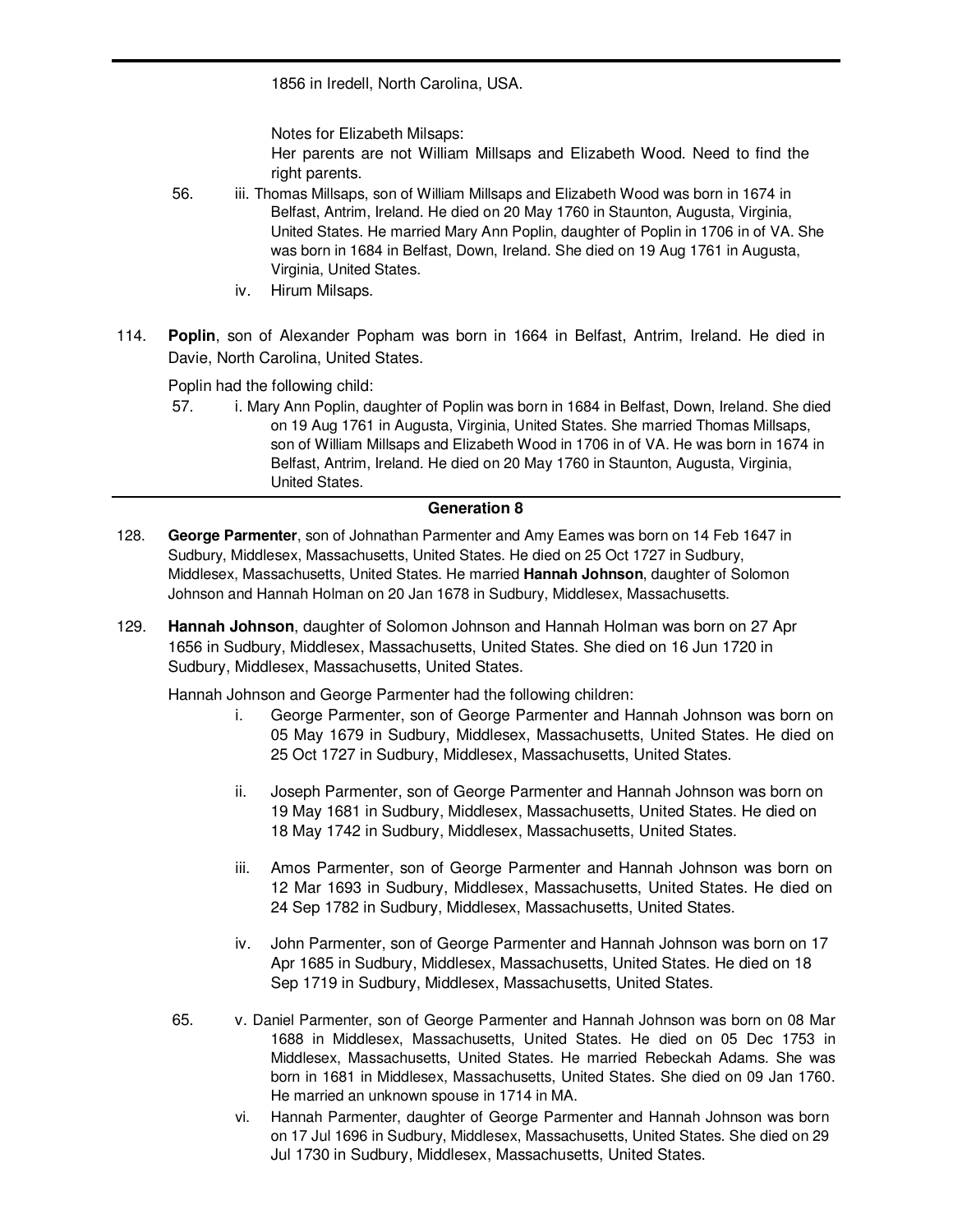- vii. Abigail Parmenter, daughter of George Parmenter and Hannah Johnson was born on 17 Feb 1702 in Sudbury, Middlesex, Massachusetts, United States. She died on 20 May 1703 in Sudbury, Middlesex, Massachusetts, United States.
- 132. **Robert Pepper**, son of Richard Pepper and Elizabeth Leake was born on 18 Jan 1617 in London, Middlesex, England. He died on 07 Jul 1684 in Roxbury, Suffolk, Massachusetts, United States. He married **Elizabeth Johnson**, daughter of John Johnson and Mary Heath in 1642 in Roxbury, Norfolk, Massachusetts, United States.
- 133. **Elizabeth Johnson**, daughter of John Johnson and Mary Heath was born on 22 Aug 1619 in Herne Hill, London, England. She died on 04 Jan 1684 in Roxbury, Suffolk, Massachusetts, United States.

Elizabeth Johnson and Robert Pepper had the following children:

- i. Elizabeth Pepper, daughter of Robert Pepper and Elizabeth Johnson was born on 3 Mar 1644 in Roxbury, Suffolk, Massachusetts, United States. She died on 03 Mar 1644 in Roxbury, Suffolk, Massachusetts, United States.
- ii. Elizabeth Pepper, daughter of Robert Pepper and Elizabeth Johnson was born on 25 May 1645 in Roxbury, Suffolk, Massachusetts, United States. She died on 01 Apr 1714 in Dedham, Norfolk, Massachusetts, United States.
- iii. John Pepper, son of Robert Pepper and Elizabeth Johnson was born on 08 Apr 1647 in Roxbury, Suffolk, Massachusetts, United States. He died on 18 Mar 1670 in Roxbury, Norfolk, Massachusetts, United States.
- iv. Mary Pepper, daughter of Robert Pepper and Elizabeth Johnson was born on 27 Apr 1651 in Roxbury, Suffolk, Massachusetts, United States. She died in Jan 1718 in Dedham, Norfolk, Massachusetts, United States.
- v. Joseph Pepper, son of Robert Pepper and Elizabeth Johnson was born on 15 May 1653 in Roxbury, Suffolk, Massachusetts, United States. He died on 21 Apr 1676 in Sudbury, Middlesex, Massachusetts, United States.
- 66. vi. Jacob PEPPER, son of Robert Pepper and Elizabeth Johnson was born on 28 Jul 1661 in Roxbury, Suffolk, Massachusetts, United States. He died on 10 Apr 1739 in Framingham, Middlesex, Massachusetts, United States. He married Mary Gleason, daughter of Thomas Gleason and Sarah Gleason on 10 Feb 1685 in Rehoboth, Bristol, MA. She was born on 19 Jun 1680 in Sherborn, Middlesex, Massachusetts, United States. She died on 10 Apr 1739 in Framingham, Middlesex, Massachusetts, United States. He married Elizabeth Paine, daughter of Stephen Paine and Ann Chickering on 10 Feb 1685 in Rehoboth, Bristol, Massachusetts, United States. She was born on 27 Aug 1664 in Rehoboth, Bristol, Massachusetts, United States. She died in 1713 in Roxbury, Suffolk, Massachusetts, United States.
	- vii. Sarah Pepper, daughter of Robert Pepper and Elizabeth Johnson was born on 28 Apr 1657 in Roxbury, Suffolk, Massachusetts, United States. She died in Jan 1718 in Dedham, Norfolk, Massachusetts, United States.
	- viii. Isaac Pepper, son of Robert Pepper and Elizabeth Johnson was born on 26 Apr 1659 in Roxbury, Suffolk, Massachusetts, United States. He died in 1691.
	- ix. Susanna PEPPER, daughter of Robert Pepper and Elizabeth Johnson was born in 1663 in Roxbury, Suffolk, Massachusetts, United States.
	- x. Robert Pepper, son of Robert Pepper and Elizabeth Johnson was born on 21 Apr 1655 in Roxbury, Suffolk, Massachusetts, United States. He died on 24 May 1687 in Roxbury, Norfolk, Massachusetts, United States.
	- xi. Benjamin Pepper, son of Robert Pepper and Elizabeth Johnson was born on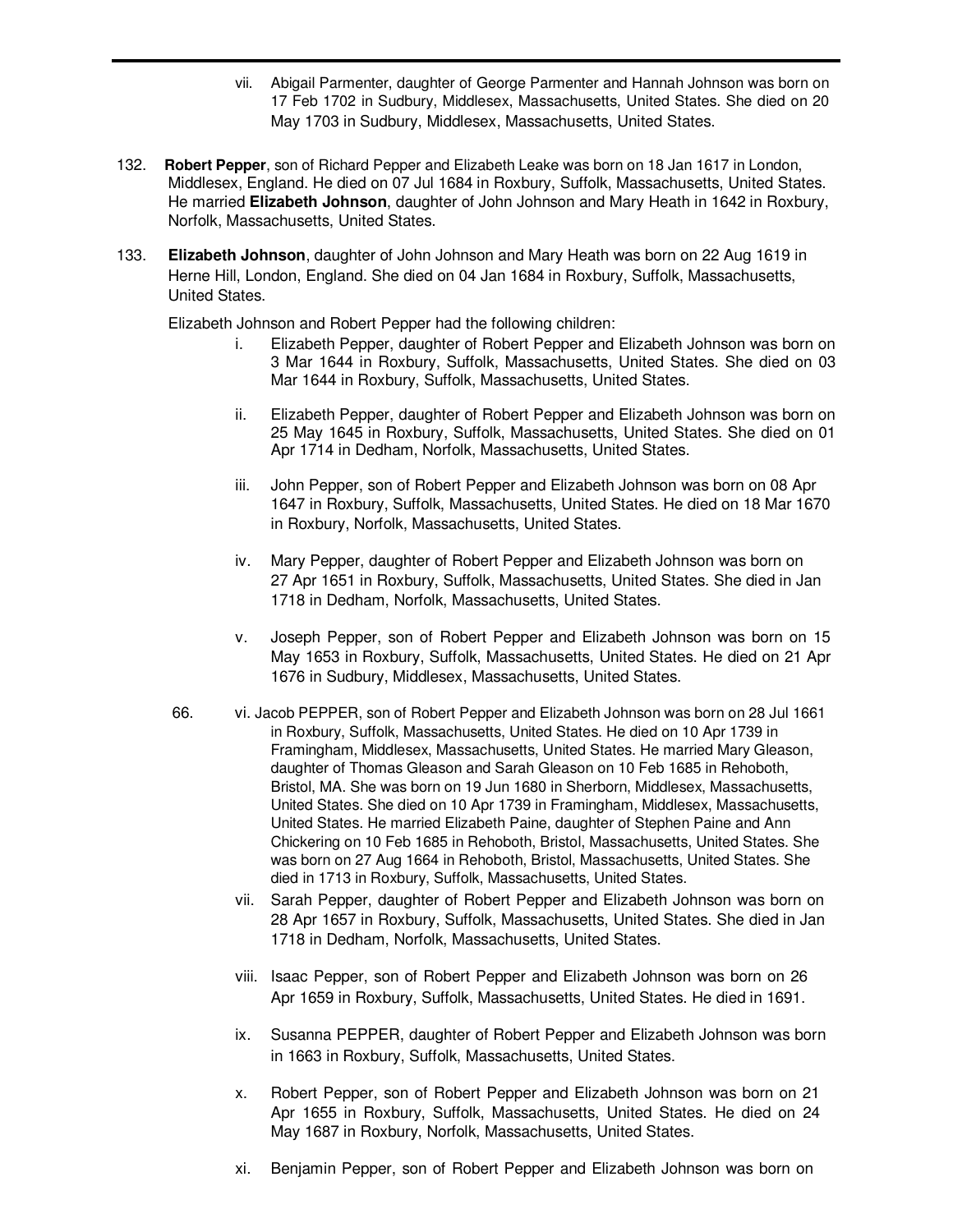15 May 1653 in Roxbury, Suffolk, Massachusetts, United States. He died on 16 Nov 1669 in Roxbury, Suffolk, Massachusetts, United States.

- 134. **Thomas Gleason**, son of Thomas Gleason and Susanna Page was born in 1637 in Sulgrave, Northamptonshire, England. He died on 25 Jul 1705 in Framingham, Middlesex, Massachusetts, United States. He married **Sarah Gleason** on 28 Jul 1658 in Framingham, Middlesex, Massachusetts, United States.
- 135. **Sarah Gleason** was born in 1642 in Sudbury, Middlesex, Massachusetts, United States. She died on 25 Jul 1705 in Framingham, Middlesex, Massachusetts, United States.

Sarah Gleason and Thomas Gleason had the following children:

- i. Patience GLEASON, daughter of Thomas Gleason and Sarah Gleason was born about 1677.
- ii. John GLEASON, son of Thomas Gleason and Sarah Gleason was born about 1682.
- iii. Anna Gleason, daughter of Thomas Gleason and Sarah Gleason was born in 1667. She died in 1692 in Sudbury, Middlesex, Massachusetts, United States.
- iv. THOMAS GLEASON, son of Thomas Gleason and Sarah Gleason was born in 1671 in Sherborn, Mass. He died on 11 Jan 1732 in Oxford, Worchester, Massachusetts.
- v. Sarah Gleason, daughter of Thomas Gleason and Sarah Gleason was born on 06 Feb 1665 in Sudbbury, Massachusetts, United States. She died in 1703.
- 68. vi. Mary Gleason, daughter of Thomas Gleason and Sarah Gleason was born on 19 Jun 1680 in Sherborn, Middlesex, Massachusetts, United States. She died on 10 Apr 1739 in Framingham, Middlesex, Massachusetts, United States. She married Jacob PEPPER, son of Robert Pepper and Elizabeth Johnson on 10 Feb 1685 in Rehoboth, Bristol, MA. He was born on 28 Jul 1661 in Roxbury, Suffolk, Massachusetts, United States. He died on 10 Apr 1739 in Framingham, Middlesex, Massachusetts, United States.
	- vii. Isaac Gleason, son of Thomas Gleason and Sarah Gleason was born in 1674. He died on 09 May 1740 in Framingham, Middlesex, Massachusetts, United States.
- 160. **James Sanders**, son of John Sanders and Hester Rolfe was born in 1643 in Haverhill, Essex, Massachusetts, United States. He died on 09 Dec 1721 in Haverhill, Essex, Massachusetts, United States. He married **Sarah Page**, daughter of John Page and Mary Marsh on 14 Jan 1669 in Haverhill, Essex, Massachusetts, United States.
- 161. **Sarah Page**, daughter of John Page and Mary Marsh was born on 18 Jul 1651 in Haverhill, Essex, Massachusetts, United States. She died on 23 Mar 1685 in Haverhill, Essex, Massachusetts, United States.

Sarah Page and James Sanders had the following children:

- i. Elizabeth Sanders, daughter of James Sanders and Sarah Page was born on 28 Nov 1676 in Haverhill, Essex, Massachusetts, United States. She died on 15 Feb 1677 in Haverhill, Essex, Massachusetts, United States.
- ii. John Sanders, son of James Sanders and Sarah Page was born on 06 Jun 1672 in Haverhill, Essex, Massachusetts, United States. He died on 08 Sep 1737 in Haverhill, Essex, Massachusetts, United States.
- iii. James Sanders, son of James Sanders and Sarah Page was born on 30 May 1671 in Haverhill, Essex, Massachusetts, United States. He died on 13 Jun 1671 in Haverhill, Essex, Massachusetts, United States.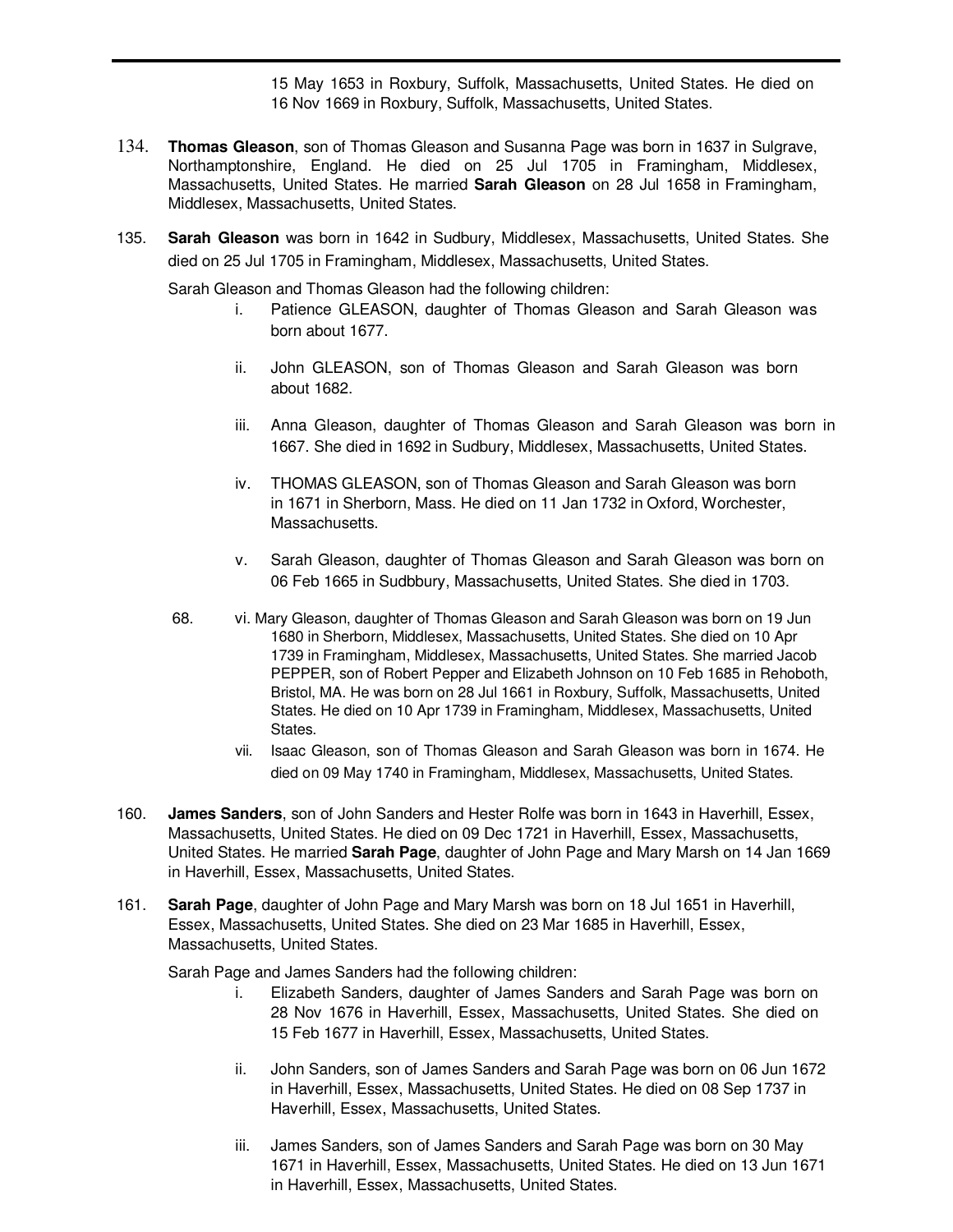- iv. Avery Sanders, son of James Sanders and Sarah Page was born on 06 Nov 1689 in Haverhill, Essex, Massachusetts, United States. He died on 06 Nov 1689 in Haverhill, Essex, Massachusetts, United States.
- 80. v. Avery Page Sanders, son of James Sanders and Sarah Page was born on 03 Aug 1683 in Haverhill, Essex, Massachusetts, United States. He died on 01 Nov 1721 in Haverhill, Essex, Massachusetts, United States. He married Abigail Salisbury Green, daughter of Isaac Green and Mary Cass in 1710 in Haverhill, Essex, Massachusetts, United States. She was born on 10 Sep 1682 in Haverhill, Essex, Massachusetts, United States. She died on 18 Feb 1768 in Haverhill, Essex, Massachusetts, United States.
	- vi. Sarah Sanders, daughter of James Sanders and Sarah Page was born on 07 Aug 1674 in Haverhill, Essex, Massachusetts, United States. She died on 23 Apr 1698 in Haverhill, Essex, Massachusetts, United States.
- 162. **Isaac Green**, son of Henry Green and Mary Perkins was born on 25 Jan 1652 in Hampton, Rockingham, New Hampshire, United States. He died on 12 May 1716 in Hampton, Rockingham, New Hampshire, United States. He married **Mary Cass**, daughter of John Cass and Martha Philbrick on 18 Feb 1673 in Hampton, Rockingham, New Hampshire, United States.
- 163. **Mary Cass**, daughter of John Cass and Martha Philbrick was born on 05 Oct 1665 in Hampton, Rockingham, New Hampshire, United States. She died on 23 Jul 1692 in Hampton, Rockingham, New Hampshire, United States.

Mary Cass and Isaac Green had the following children:

- i. Jacob Green, son of Isaac Green and Mary Cass was born on 07 Jun 1691 in Hampton, Rockingham, New Hampshire, United States. He died on 08 Oct 1713 in Hampton Falls, Rockingham, New Hampshire, United States.
- ii. Abigail Salisbury, daughter of Isaac Green and Mary Cass was born on 18 Feb 1678 in Haverhill, Essex, Massachusetts, United States. She died on 18 Feb 1768 in Haverhill, Essex, Massachusetts, United States.
- iii. Mehitable Green, daughter of Isaac Green and Mary Cass was born in 1683 in Hampton, Rockingham, New Hampshire, United States. She died on 30 Dec 1727 in Salisbury, Essex, Massachusetts, United States.
- iv. Mary Green, daughter of Isaac Green and Mary Cass was born on 24 Jul 1698 in Hampton, Rockingham, New Hampshire, United States. She died in 1735 in Hampton, Rockingham, New Hampshire, United States.
- v. Jacob Green, son of Isaac Green and Mary Cass was born in 1674.
- vi. Henry Green, son of Isaac Green and Mary Cass was born on 31 Jan 1680 in Haverhill, Essex, Massachusetts, United States.
- vii. Peter Green, son of Isaac Green and Mary Cass was born on 11 May 1687 in Haverhill, Essex, Massachusetts, United States. He died in 1713 in Haverhill, Essex, Massachusetts, United States.
- 82. viii. Abigail Salisbury Green, daughter of Isaac Green and Mary Cass was born on 10 Sep 1682 in Haverhill, Essex, Massachusetts, United States. She died on 18 Feb 1768 in Haverhill, Essex, Massachusetts, United States. She married Avery Page Sanders, son of James Sanders and Sarah Page in 1710 in Haverhill, Essex, Massachusetts, United States. He was born on 03 Aug 1683 in Haverhill, Essex, Massachusetts, United States. He died on 01 Nov 1721 in Haverhill, Essex, Massachusetts, United States.
	- x. Mary Lewis, daughter of Isaac Green and Mary Cass was born in 1682 in Casco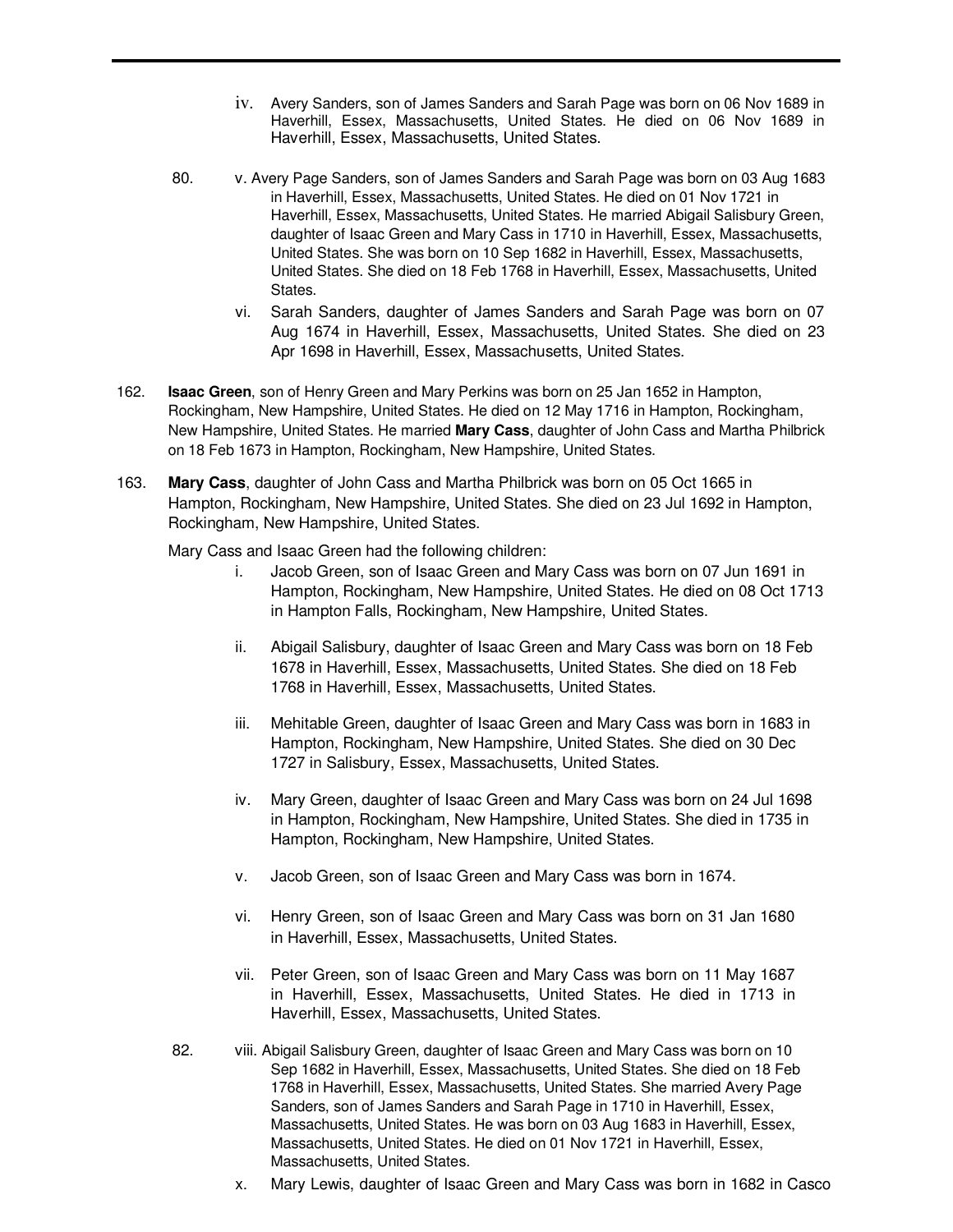Bay, Cumberland, Maine, United States. She died on 01 Apr 1760 in Greenland, Rockingham, New Hampshire, United States.Jonathan Green, son of Isaac Green and Mary Cass was born on 04 Jun 1681 in Hampton, Rockingham, New Hampshire, United States. He died on 17 Aug 1703 in Hampton, Rockingham, New Hampshire, United States.

- xi. Isaac Green, son of Isaac Green and Mary Cass was born on 28 Dec 1685 in Hampton, Rockingham, New Hampshire, United States. He died on 07 Jan 1729 in Hampton, Rockingham, New Hampshire, United States.
- xii. Isaac Green, son of Isaac Green and Mary Cass was born on 07 Jun 1691 in Salisbury, Merrimack, New Hampshire, United States. He died on 28 Dec 1695 in Salisbury, Merrimack, New Hampshire, United States.
- 168. **Hugh Stone**, son of Daniel Stone was born in 1645 in Andover, Essex, Massachusetts, USA. He died on 02 Jan 1690 in Andover, Essex, Massachusetts, USA. He married **Hannah Foster**, daughter of Andrew Foster and Ann (Annis) Alcock on 15 Oct 1667 in Andover, Essex, Massachusetts, United States.
- 169. **Hannah Foster**, daughter of Andrew Foster and Ann (Annis) Alcock was born in 1650 in Andover, Essex, Massachusetts, USA. She died on 20 Apr 1689 in Andover, Essex, Massachusetts, USA (Was murdered by husband, Hugh.).

Hannah Foster and Hugh Stone had the following children:

- i. Simon Stone, son of Hugh Stone and Hannah Foster was born on 08 Oct 1671 in Andover, Essex, Massachusetts, United States. He died in 1747 in Lancaster, Worcester, Massachusetts, United States.
- ii. Kezia Stone, daughter of Hugh Stone and Hannah Foster was born on 22 Apr 1686 in Andover, Essex, Massachusetts, United States. She died in 1690 in Andover, Essex, Massachusetts, United States.
- iii. John Stone, son of Hugh Stone and Hannah Foster was born on 24 Nov 1668 in Colony, Laurel, Kentucky, United States. He died on 28 Jul 1736 in Beverly, Essex, Massachusetts, United States.
- iv. Daniel Stone, son of Hugh Stone and Hannah Foster was born on 28 Apr 1677 in Andover, Essex, Massachusetts, United States. He died on 16 Nov 1720 in Beverly, Essex, Massachusetts, United States.
- v. Katharine Stone, daughter of Hugh Stone and Hannah Foster was born on 25 May 1674 in Andover, Essex, Massachusetts, United States. She died in 1774.
- 85. vi. HUGH STONE, son of Hugh Stone and Hannah Foster was born on 03 Aug 1682 in Andover, Essex, Massachusetts, United States. He died in Dec 1746 in Andover, Essex, Massachusetts, United States. He married Dorothy Colby, daughter of Isaac Colby and Martha Parratt in 1707 in Andover, Massachusetts, USA. She was born in 1690 in Massachusetts, United States. She died on 18 May 1756 in Amesbury, Essex, Massachusetts, United States.
	- vii. Hannah Stone, daughter of Hugh Stone and Hannah Foster was born on 23 Mar 1680 in Andover, Essex, Massachusetts, United States. She died on 05 Feb 1745 in Andover, Essex, Massachusetts, United States.
- 171. **Isaac Colby**, son of Anthony Colby and Susanna Haddon was born on 06 Jul 1640 in Salisbury, Essex, Massachusetts, United States. He died on 13 Jul 1723 in Amesbury, Essex, Massachusetts, United States. He married **Martha Parratt**, daughter of Francis Parratt and Elizabeth Northend in 1668 in Salisbury, Essex, Massachusetts, United States.**Martha Parratt**, daughter of Francis Parratt and Elizabeth Northend was born on 06 Oct 1649 in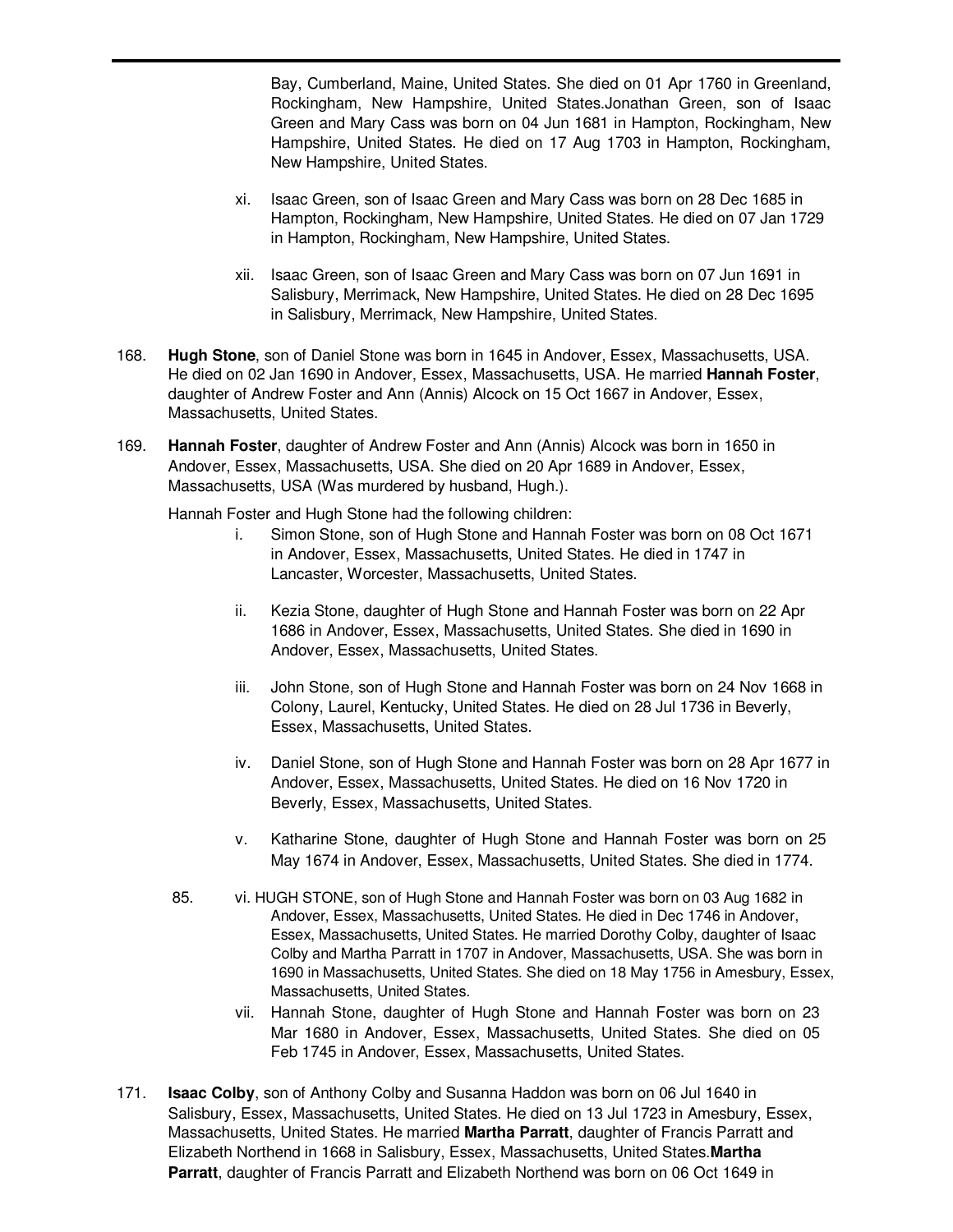Rowley, Essex, Massachusetts, United States. She died on 13 Jul 1730 in Rowley, Essex, Massachusetts, United States.

Martha Parratt and Isaac Colby had the following children:

- i. Isaac Colby, son of Isaac Colby and Martha Parratt was born on 15 Jul 1680 in Rowley, Essex, Massachusetts, United States. He died on 18 May 1756 in Amesbury, Essex, Massachusetts, United States.
- ii. Elizabeth Colby, daughter of Isaac Colby and Martha Parratt was born on 30 Oct 1671 in Rowley, Essex, Massachusetts, United States. She died in 1707 in Haverhill, Essex, Massachusetts, United States.
- iii. Abraham Colby, son of Isaac Colby and Martha Parratt was born on 07 Oct 1683 in Rowley, Essex, Massachusetts, United States. He died on 30 Jan 1739 in Amesbury, Essex, Massachusetts, United States.
- iv. Rebecca Colby, daughter of Isaac Colby and Martha Parratt was born in 1676 in Haverhill, Essex, Massachusetts, United States. She died on 13 Oct 1753 in Amesbury, Essex, Massachusetts, United States.
- v. Martha Colby, daughter of Isaac Colby and Martha Parratt was born on 07 Feb 1672 in Haverhill, Essex, Massachusetts, United States. She died in Young, Texas, United States.
- vi. Sarah Colby, daughter of Isaac Colby and Martha Parratt was born on 28 Jan 1674 in Haverhill, Essex, Massachusetts, United States. She died in 1725 in Amesbury, Essex, Massachusetts, United States.
- vii. Anthony Colby, son of Isaac Colby and Martha Parratt was born on 24 Jan 1669 in Haverhill, Essex, Massachusetts, United States. He died in 1734 in Haverhill, Essex, Massachusetts, United States.
- 86. viii. Dorothy Colby, daughter of Isaac Colby and Martha Parratt was born in 1690 in Massachusetts, United States. She died on 18 May 1756 in Amesbury, Essex, Massachusetts, United States. She married HUGH STONE, son of Hugh Stone and Hannah Foster in 1707 in Andover, Massachusetts, USA. He was born on 03 Aug 1682 in Andover, Essex, Massachusetts, United States. He died in Dec 1746 in Andover, Essex, Massachusetts, United States.
- 226. **William Wood** was born in 1627 in Ireland. He married **Rachell Wood**.
- 227. **Rachell Wood** was born in 1627 in Ireland.

Rachell Wood and William Wood had the following child:

- 113. i. Elizabeth Wood, daughter of William Wood and Rachell Wood was born about 1647 in Westminster, London, England. She died in 1698 in Tyrone, Tyrone, Ireland. She married William Millsaps about 1677 in Belfast, Antrim, Ireland. He was born in 1649 in Armagh County, Northern Ireland. He died in 1675 in Tyrone, Tyrone, Ireland.
- 228. **Alexander Popham**, son of Alexander Popham and Letitia Carre was born in 1632 in Wellington, Somerset, England. He died in 1669 in Littlecot and Houndstreet, Wiltshire, England.

Alexander Popham and Jane French had the following child: i. Poplin, son of Alexander Popham was born in 1664 in Belfast, Antrim, Ireland. He died in Davie, North Carolina, United States.

### **Generation 9**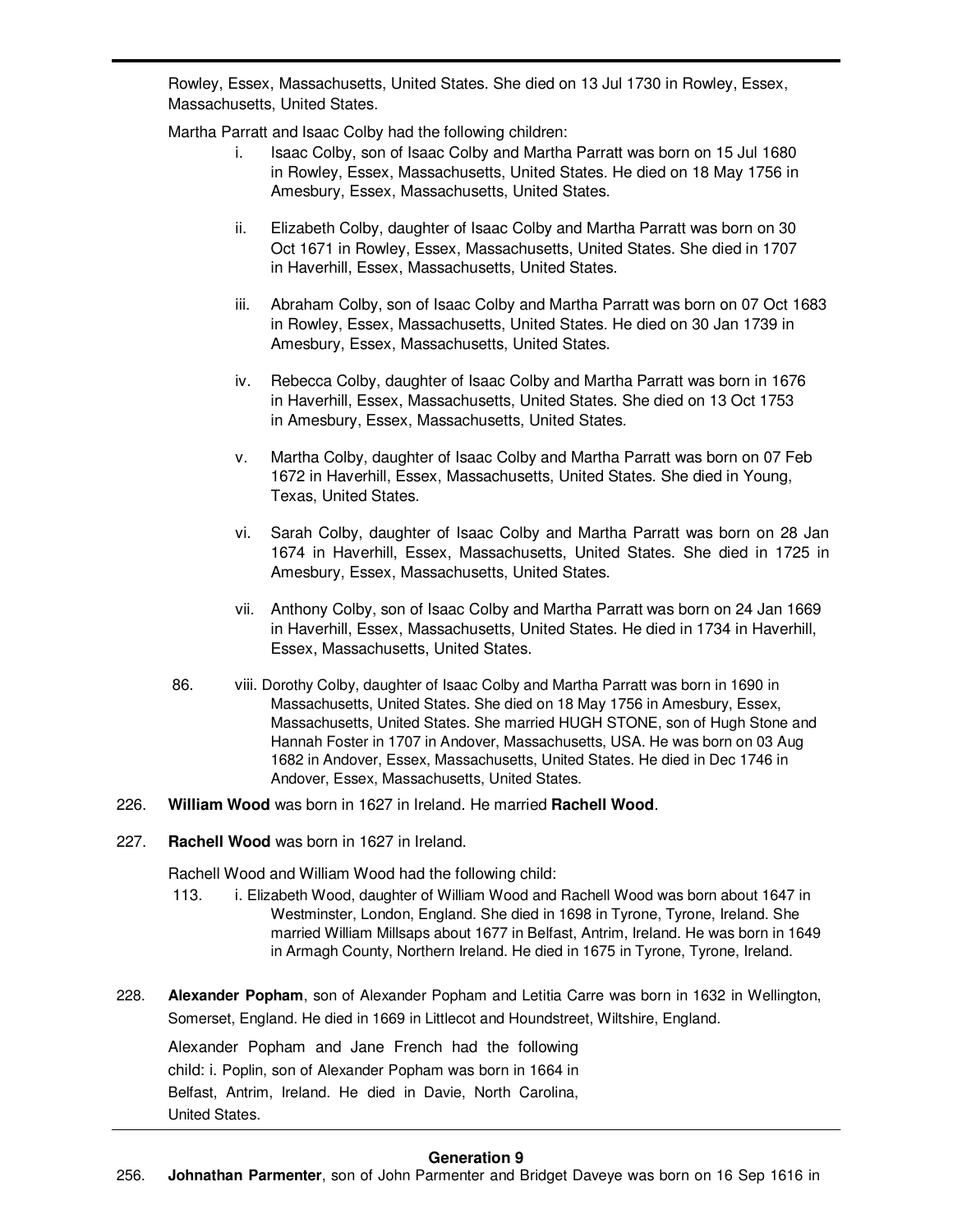Little Yeldham, Essex, England. He died on 12 Apr 1666 in Sudbury, Middlesex, Massachusetts, USA. He married **Amy Eames** in 1634 in Sudbury, Middlesex, Massachusetts, USA.

257. **Amy Eames** was born on 03 May 1614 in Little Yeldham, Essex, England. She died on 21 Nov 1681 in Sudbury, Middlesex, Massachusetts, USA.

Amy Eames and Johnathan Parmenter had the following children:

- i. Mary Parmenter, daughter of Johnathan Parmenter and Amy Eames was born on 10 Apr 1644 in Sudbury, Middlesex, Massachusetts, United States. She died on 30 Aug 1727 in Sudbury, Middlesex, Massachusetts, United States.
- ii. John Parmenter, son of Johnathan Parmenter and Amy Eames was born on 16 Feb 1640 in Sudbury, Middlesex, Massachusetts, United States. He died on 18 Sep 1719 in Sudbury, Middlesex, Massachusetts, United States.
- iii. Abiel Parmenter, daughter of Johnathan Parmenter and Amy Eames was born on 24 Apr 1665 in Sudbury, Middlesex, Massachusetts, United States. She died in 1693.
- iv. John Parmenter, son of Johnathan Parmenter and Amy Eames was born on 11 Jun 1683 in Sudbury, Middlesex, Massachusetts, United States. He died on 01 Jan 1729 in Sudbury, Middlesex, Massachusetts, United States.
- 128. v. George Parmenter, son of Johnathan Parmenter and Amy Eames was born on 14 Feb 1647 in Sudbury, Middlesex, Massachusetts, United States. He died on 25 Oct 1727 in Sudbury, Middlesex, Massachusetts, United States. He married Hannah Johnson, daughter of Solomon Johnson and Hannah Holman on 20 Jan 1678 in Sudbury, Middlesex, Massachusetts. She was born on 27 Apr 1656 in Sudbury, Middlesex, Massachusetts, United States. She died on 16 Jun 1720 in Sudbury, Middlesex, Massachusetts, United States.
	- vi. Joseph Parmenter, son of Johnathan Parmenter and Amy Eames was born on 12 Mar 1642 in Sudbury, Middlesex, Massachusetts, United States. He died on 21 Nov 1678 in Sudbury, Middlesex, Massachusetts, United States.
	- vii. Lydia Parmenter, daughter of Johnathan Parmenter and Amy Eames was born on 16 Oct 1655 in Sudbury, Middlesex, Massachusetts, USA. She died on 06 Feb 1741 in Sudbury, Middlesex, Massachusetts, USA.
	- viii. Abigail Parmenter, daughter of Johnathan Parmenter and Amy Eames was born in 1665.
	- ix. Benjamin Parmenter, son of Johnathan Parmenter and Amy Eames was born on 22 Sep 1650 in Sudbury, Middlesex, Massachusetts, USA. He died on 01 May 1737 in Sudbury, Middlesex, Massachusetts, USA.
- 258. **Solomon Johnson**, son of Solomon Johnson and Hannah Throckmorton was born on 06 Apr 1627 in Watertown, Middlesex, Massachusetts, United States. He died on 28 Jul 1690 in Sudbury, Middlesex, Massachusetts, United States. He married **Hannah Holman**, daughter of William Holman and Winifred Henchman in 1653 in Watertown, Middlesex, Massachusetts, United States.
- 259. **Hannah Holman**, daughter of William Holman and Winifred Henchman was born on 30 Nov 1627 in Sudbury, Middlesex, Massachusetts, United States. She died on 04 Jun 1685 in Sudbury, Middlesex, Massachusetts, United States.

Hannah Holman and Solomon Johnson had the following children:

129. i. Hannah Johnson, daughter of Solomon Johnson and Hannah Holman was born on 27 Apr 1656 in Sudbury, Middlesex, Massachusetts, United States. She died on 16 Jun 1720 in Sudbury, Middlesex, Massachusetts, United States. She married George Parmenter, son of Johnathan Parmenter and Amy Eames on 20 Jan 1678 in Sudbury, Middlesex, Massachusetts. He was born on 14 Feb 1647 in Sudbury, Middlesex, Massachusetts,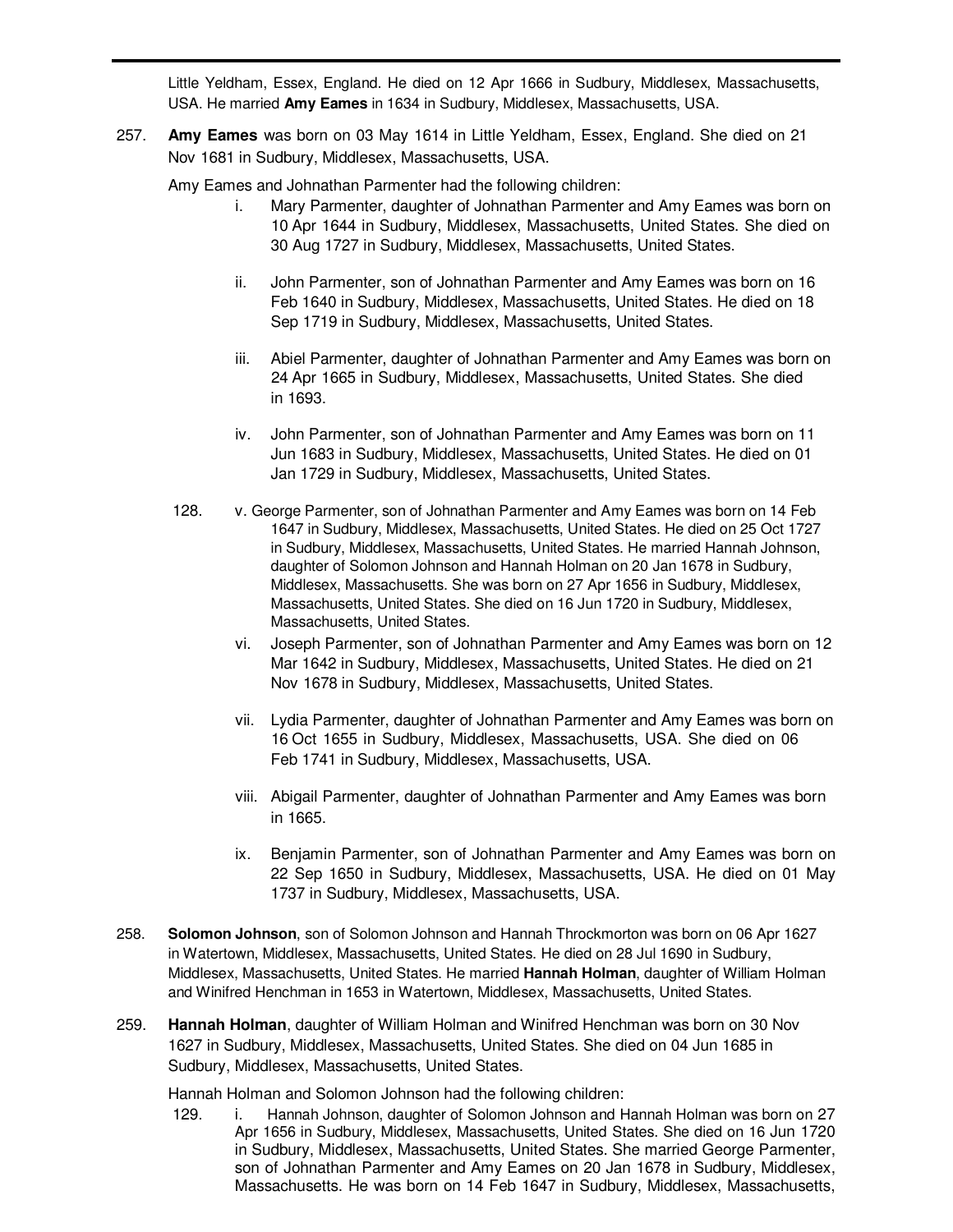United States. He died on 25 Oct 1727 in Sudbury, Middlesex, Massachusetts, United States.

- ii. Samuel Johnson, son of Solomon Johnson and Hannah Holman was born on 05 Mar 1654 in Sudbury, Middlesex, Massachusetts, United States. He died in Massachusetts, United States.
- iii. Caleb Johnson, son of Solomon Johnson and Hannah Holman was born on 31 Oct 1658 in Sudbury, Middlesex, Massachusetts, United States. He died on 01 Dec 1715 in Sudbury, Middlesex, Massachusetts, United States.
- iv. Hannah Brigham, daughter of Solomon Johnson and Hannah Holman was born on
	- 9 Mar 1650 in Cambridge, Middlesex, Massachusetts, United States. She died on
	- 8 Dec 1719 in Marlborough, Middlesex, Massachusetts, United States.
- 264. **Richard Pepper** was born on 07 Mar 1594 in Stamford, Lincolnshire, England. He died on 26 Sep 1634 in Roxbury, Suffolk, Massachusetts, United States. He married **Elizabeth Leake**.
- 265. **Elizabeth Leake** was born in 1594 in St Mary Aldermary, London, England. She died on 24 Jun 1642 in St Mary Aldermary, London, England.

Elizabeth Leake and Richard Pepper had the following child:

- 132. i. Robert Pepper, son of Richard Pepper and Elizabeth Leake was born on 18 Jan 1617 in London, Middlesex, England. He died on 07 Jul 1684 in Roxbury, Suffolk, Massachusetts, United States. He married Elizabeth Johnson, daughter of John Johnson and Mary Heath in 1642 in Roxbury, Norfolk, Massachusetts, United States. She was born on 22 Aug 1619 in Herne Hill, London, England. She died on 4 Jan 1684 in Roxbury, Suffolk, Massachusetts, United States.
- 266. **John Johnson**, son of John Johnson and Hannah Throckmorton was born about 1588 in Canterbury, Kent, England. He died on 30 Sep 1659 in Roxbury, Suffolk, Massachusetts, United States. He married **Mary Heath**, daughter of William Heath and Agnes Cheney on 21 Sep 1613 in Ware, Hertfordshire, England.
- 267. **Mary Heath**, daughter of William Heath and Agnes Cheney was born on 24 Mar 1594 in Ware, Hertfordshire, England. She died on 15 May 1629 in Ware, Hertfordshire, England.

Mary Heath and John Johnson had the following children:

- i. Humphrey Johnson, son of John Johnson and Mary Heath was born on 05 Nov 1620 in Great Amwell, Hertfordshire, England. He died on 24 Jul 1692 in Hingham, Plymouth, Massachusetts, United States.
- ii. John Johnson, son of John Johnson and Mary Heath was born in 1625 in London Suffolk, Eng, Massachusetts, United States. He died on 18 Dec 1661 in Roxbury, Suffolk, Massachusetts, United States.
- iii. Lydia Johnson, daughter of John Johnson and Mary Heath was born in 1625.
- iv. Mary Johnson, daughter of John Johnson and Mary Heath was born on 22 Aug 1619 in Herne Hill, Middlesex, England. She died on 05 Jan 1683 in Roxbury, Suffolk, Massachusetts, United States.
- v. Son Johnson, daughter of John Johnson and Mary Heath was born in 1616 in , , , England.
- vii. Miss Johnson, daughter of John Johnson and Mary Heath was born in 1629. Hannah Johnson, daughter of John Johnson and Mary Heath was born on 23 Mar 1628 in Ware, Hertfordshire, England. She died in 1630 in Ware,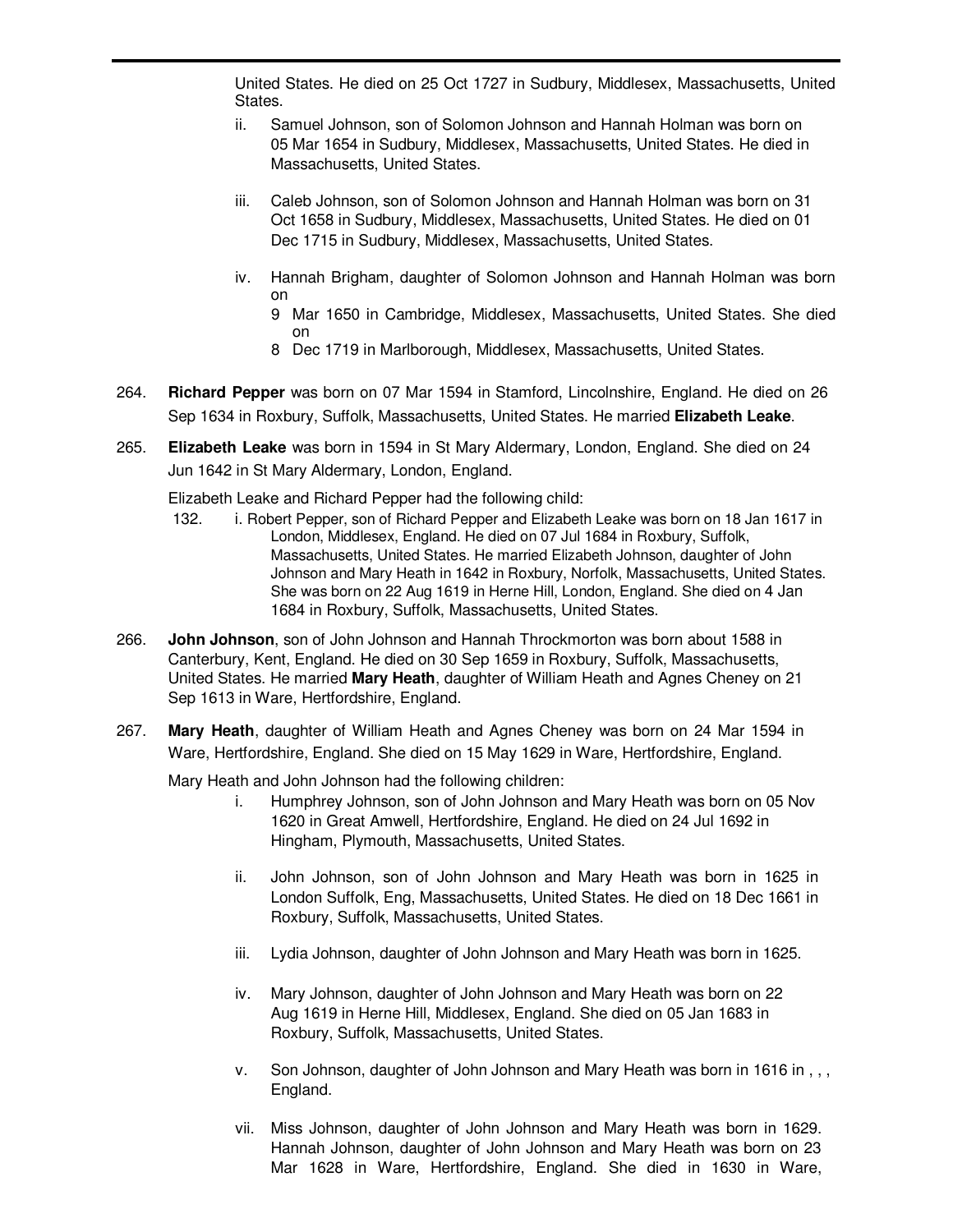Hertfordshire, England.

- viii. Joseph Johnson, son of John Johnson and Mary Heath was born on 06 Mar 1626 in Ware, Hertfordshire, England. He died on 08 Jul 1627 in Ware End, Herefordshire, England.
- ix. Sarah Johnson, daughter of John Johnson and Mary Heath was born on 12 Nov 1624 in Ware End, Herefordshire, England. She died on 06 Nov 1694 in Swansea, Bristol, Massachusetts, United States.
- x. Susan Johnson, daughter of John Johnson and Mary Heath was born on 16 Jul 1623 in Great Amwell, Hertfordshire, England. She died on 16 Aug 1629 in Ware, Hertfordshire, England.
- xi. Isaac Johnson, son of John Johnson and Mary Heath was born in 1615 in London, Middlesex, England. He died on 19 Dec 1675 in Roxbury, Suffolk, Massachusetts, United States.
- 133. xii. Elizabeth Johnson, daughter of John Johnson and Mary Heath was born on 22 Aug 1619 in Herne Hill, London, England. She died on 04 Jan 1684 in Roxbury, Suffolk, Massachusetts, United States. She married Robert Pepper, son of Richard Pepper and Elizabeth Leake in 1642 in Roxbury, Norfolk, Massachusetts, United States. He was born on 18 Jan 1617 in London, Middlesex, England. He died on 07 Jul 1684 in Roxbury, Suffolk, Massachusetts, United States.
	- xiii. Humphrey Johnson, son of John Johnson and Mary Heath was born on 05 Nov 1620 in Great Amwell, Hertfordshire, England. He died on 20 Mar 1641 in Roxbury, Suffolk, Massachusetts, United States.
	- xiv. Martha Johnson, daughter of John Johnson and Mary Heath was born in 1622 in Herne Hill, London, England. She died on 25 Aug 1708 in Swansea, Bristol, Massachusetts, United States.
- 268. **Thomas Gleason**, son of THOMAS GLEASON and MARGARET KIRTON was born in 1607 in Sulgrave, Northamptonshire, England. He died in 1686 in Cambridge, Middlesex, Massachusetts, United States. He married **Susanna Page**, daughter of John Page and Phoebe Payne in Apr 1636 in Sulgrave, Northamptonshire, England.
- 269. **Susanna Page**, daughter of John Page and Phoebe Payne was born in 1619 in Lavenham, Suffolk, England. She died on 24 Jan 1691 in Boston, Middlesex, Massachusetts, United States.

Susanna Page and Thomas Gleason had the following children:

- i. Ann GLEASON, daughter of Thomas Gleason and Susanna Page was born in 1659 in Cambridge, Middlesex, Massachusetts, United States. She died in 1741 in Arlington, Middlesex, Massachusetts, United States.
- ii. Mary Pratt, daughter of Thomas Gleason and Susanna Page was born in 1631 in Weymouth, Norfolk, Massachusetts, United States. She died in 1726 in Massachusetts, United States.
- iii. Joseph Gleason, son of Thomas Gleason and Susanna Page was born in 1642 in Watertown, Middlesex, Massachusetts, United States. He died on 20 Nov 1715 in Sudbury, Middlesex, Massachusetts, United States.
- v. John GLEASON, son of Thomas Gleason and Susanna Page was born in 1654 in Watertown, Middlesex, Massachusetts, United States. He died in 1689 in Sudbury, Middlesex, Massachusetts, United States.Mary Gleason, daughter of Thomas Gleason and Susanna Page was born on 31 Oct 1657 in Cambridge, Middlesex, Massachusetts, United States. She died on 19 Jun 1711 in Massachusetts, United States.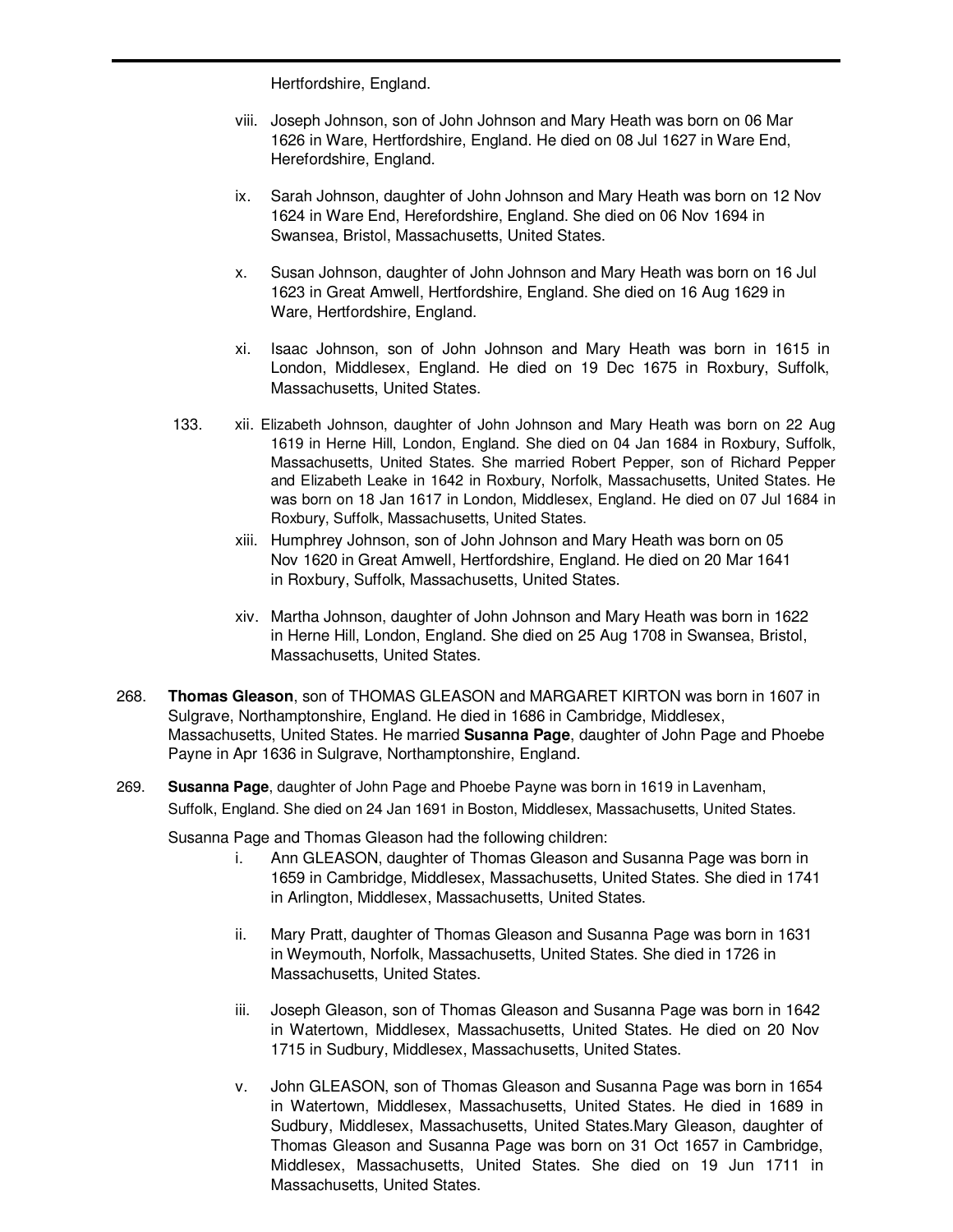- 134. vi. Thomas Gleason, son of Thomas Gleason and Susanna Page was born in 1637 in Sulgrave, Northamptonshire, England. He died on 25 Jul 1705 in Framingham, Middlesex, Massachusetts, United States. He married Sarah Gleason on 28 Jul 1658 in Framingham, Middlesex, Massachusetts, United States. She was born in 1642 in Sudbury, Middlesex, Massachusetts, United States. She died on 25 Jul 1705 in Framingham, Middlesex, Massachusetts, United States. He married Mary in 1704 in Framingham, Massachusetts. She was born in 1639.
	- vii. Susanna Gleason, daughter of Thomas Gleason and Susanna Page was born in 1639 in Sulgrave, Northamptonshire, England.
- 320. **John Sanders**, son of John Saunders and Alice Coles was born on 26 Mar 1613 in Dainton Parish, Wiltshire, England. He died on 08 Feb 1664 in Salem, Essex, Massachusetts, United States. He married **Hester Rolfe**, daughter of John Rolfe and Joane Ann Coles in 1639 in Whiteparish, Wiltshire, England.
- 321. **Hester Rolfe**, daughter of John Rolfe and Joane Ann Coles was born on 02 Apr 1616 in Melchitt Parke, Suffolk, England. She died in 1663 in Newbury, Essex, Massachusetts, United States.

Hester Rolfe and John Sanders had the following children:

- i. Hester Sanders, son of John Sanders and Hester Rolfe was born on 05 Sep 1639 in Salisbury, Essex, Massachusetts, USA.
- ii. Elizabeth Sanders, daughter of John Sanders and Hester Rolfe was born on 26 Jan 1655 in Newbury, Essex, Massachusetts, USA.
- iii. Joseph Sanders, son of John Sanders and Hester Rolfe was born on 28 Aug 1653 in Newbury, Essex, Massachusetts, USA. He died on 24 Apr 1654 in Newbury, Essex, Massachusetts, USA.
- iv. John Sanders, son of John Sanders and Hester Rolfe was born on 01 Nov 1640 in Salem, Plymouth, Massachusetts, United States. He died on 26 Nov 1694 in Salem, Essex, Massachusetts, United States.
- v. Sarah Saunders, daughter of John Sanders and Hester Rolfe was born on 20 Aug 1646 in Newbury, Essex, Massachusetts, USA. She died in 1711 in Kittery, York, Maine, USA.
- vi. Ruth Sanders, daughter of John Sanders and Hester Rolfe was born on 16 Dec 1642 in Salisbury, Essex, Massachusetts, USA.
- 161. vii. James Sanders, son of John Sanders and Hester Rolfe was born in 1643 in Haverhill, Essex, Massachusetts, United States. He died on 09 Dec 1721 in Haverhill, Essex, Massachusetts, United States. He married Sarah Page, daughter of John Page and Mary Marsh on 14 Jan 1669 in Haverhill, Essex, Massachusetts, United States. She was born on 18 Jul 1651 in Haverhill, Essex, Massachusetts, United States. She died on 23 Mar 1685 in Haverhill, Essex, Massachusetts, United States. He married Hannah Tewksbury on 14 Jan 1669 in Haverhill, Essex, MA. She was born on 31 Aug 1662 in Newbury, Essex, Massachusetts, United States. She died on 24 Sep 1746 in Haverhill, Essex, Massachusetts, United States.
	- ix. John Sanders, son of John Sanders and Hester Rolfe was born on 01 Jul 1641 in Salisbury, Essex, Massachusetts, USA. He died on 03 Sep 1641 in Salisbury, Essex, Massachusetts, USA.
	- x. Abigail Sanders, daughter of John Sanders and Hester Rolfe was born on 12 Apr 1651 in Newbury, Essex, Massachusetts, USA.
	- xi. John Sanders, son of John Sanders and Hester Rolfe was born on 10 Dec 1644 in Salisbury, Essex, Massachusetts, United States. He died on 10 Jul 1726 in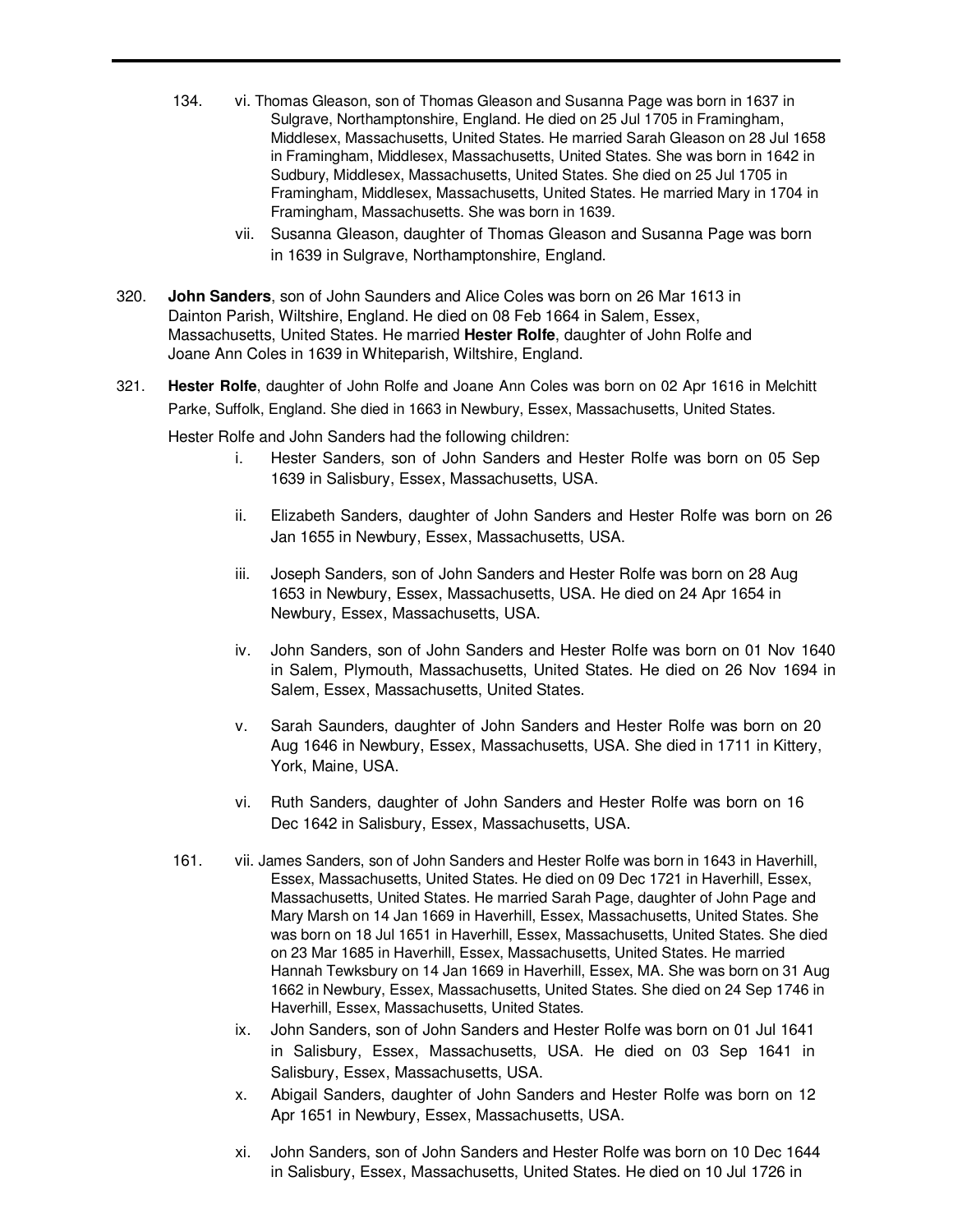Billerica, Middlesex, Massachusetts, United States.

- 322. **John Page** was born on 06 Feb 1614 in England. He died on 23 Nov 1687 in Haverhill, Essex, Massachusetts, United States. He married **Mary Marsh**, daughter of George MARSH MARCHE and Elizabeth Key on 11 Jul 1641 in Haverhill, Essex, Massachusetts, United States.
- 323. **Mary Marsh**, daughter of George MARSH MARCHE and Elizabeth Key was born in 1618 in Hingham, Norfolk, England. She died on 15 Feb 1697 in Haverhill, Essex, Massachusetts, United States.

Mary Marsh and John Page had the following children:

- i. Abigail Page, daughter of John Page and Mary Marsh was born on 21 Feb 1661.
- ii. Son PAGE, son of John Page and Mary Marsh was born on 26 Mar 1658 in Haverhill, Essex, Massachusetts, United States. He died on 26 Mar 1658 in Haverhill, Essex, Massachusetts, United States.
- iii. Joseph Page, son of John Page and Mary Marsh was born on 05 Mar 1648 in Haverhill, Essex, Massachusetts, United States. He died on 05 Feb 1683 in Haverhill, Essex, Massachusetts, United States.
- iv. Cornelius Page, son of John Page and Mary Marsh was born on 15 Jul 1649 in Haverhill, Essex, Massachusetts, United States. He died on 11 Oct 1697 in Haverhill, Essex, Massachusetts, United States.
- v. Ephraim Page, son of John Page and Mary Marsh was born on 27 Feb 1659 in Haverhill, Essex, Massachusetts, United States. He died on 22 Jul 1659 in Haverhill, Essex, Massachusetts, United States.
- vi. Benjamin Page, son of John Page and Mary Marsh was born on 14 Jul 1644 in Hingham, Plymouth, Massachusetts, United States. He died on 28 Jun 1736 in Haverhill, Essex, Massachusetts, United States.
- vii. Mary Page, daughter of John Page and Mary Marsh was born on 03 May 1646 in Haverhill, Essex, Massachusetts, United States. She died on 03 May 1646 in Hingham, Plymouth, Massachusetts, United States.
- viii. Mary Page, daughter of John Page and Mary Marsh was born on 29 Sep 1644 in Hampton, Rockingham, New Hampshire, United States. She died on 08 May 1700 in Hampton, Rockingham, New Hampshire, United States.
- ix. John PAGE, son of John Page and Mary Marsh was born on 11 Jul 1641 in Haverhill, Essex, Massachusetts, United States. He died on 27 Jun 1714 in Haverhill, Essex, Massachusetts, United States.
- x. Mercy Page, daughter of John Page and Mary Marsh was born on 01 Apr 1655 in Haverhill, Essex, Massachusetts, United States. She died on 25 Jan 1718/19 in Salisbury, Essex, Massachusetts, United States.
- 161. Onesiphorus Page, son of John Page and Mary Marsh was born on 20 Nov 1642 in Haverhill, Essex, Massachusetts, United States. He died on 28 Jun 1706 in Haverhill, Essex, Massachusetts, United States.
	- xii. Sarah Page, daughter of John Page and Mary Marsh was born on 18 Jul 1651 in Haverhill, Essex, Massachusetts, United States. She died on 23 Mar 1685 in Haverhill, Essex, Massachusetts, United States. She married James Sanders, son of John Sanders and Hester Rolfe on 14 Jan 1669 in Haverhill, Essex, Massachusetts, United States. He was born in 1643 in Haverhill, Essex, Massachusetts, United States. He died on 09 Dec 1721 in Haverhill, Essex, Massachusetts, United States.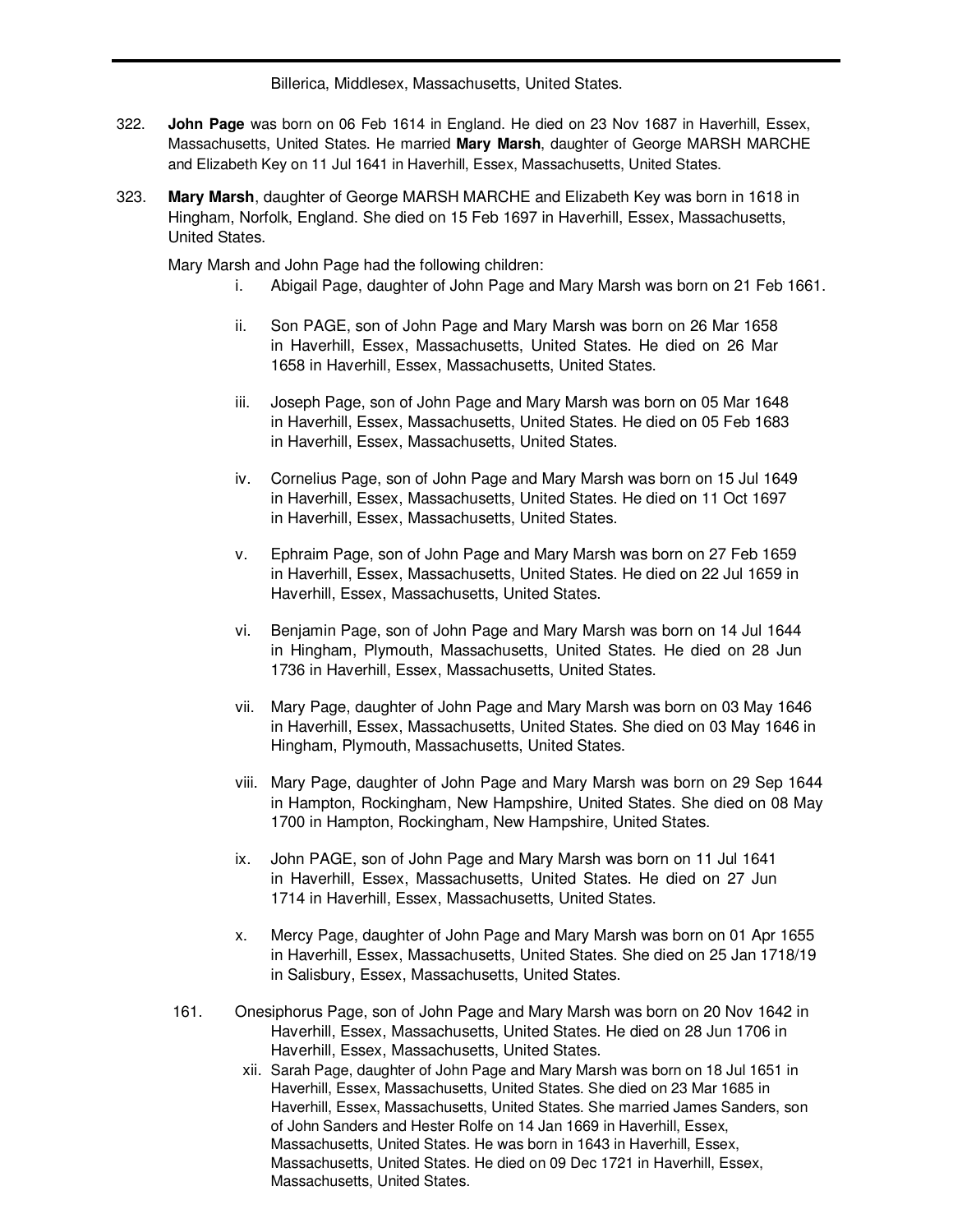- xiii. Elizabeth PAGE, daughter of John Page and Mary Marsh was born on 04 Apr 1653 in Haverhill, Essex, Massachusetts, United States. She died on 03 Jul 1653 in Haverhill, Essex, Massachusetts, United States.
- 324. **Henry Green** was born in 1620 in Of, Yorkshire, England. He died on 29 Jun 1671 in Hampton, Rockingham, New Hampshire, United States. He married **Mary Perkins**.
- 325. **Mary Perkins** was born on 16 Sep 1621 in Hillmorton, Warwickshire, England. She died on 26 Apr 1690 in Hampton, Rockingham, New Hampshire, United States.

Mary Perkins and Henry Green had the following child:

- 162. i. Isaac Green, son of Henry Green and Mary Perkins was born on 25 Jan 1652 in Hampton, Rockingham, New Hampshire, United States. He died on 12 May 1716 in Hampton, Rockingham, New Hampshire, United States. He married Mary Cass, daughter of John Cass and Martha Philbrick on 18 Feb 1673 in Hampton, Rockingham, New Hampshire, United States. She was born on 05 Oct 1665 in Hampton, Rockingham, New Hampshire, United States. She died on 23 Jul 1692 in Hampton, Rockingham, New Hampshire, United States.
- 326. **John Cass**, son of James Cass was born in 1629 in St Albans, Hertfordshire, England. He died on 7 Apr 1675 in Hampton, Rockingham, New Hampshire, United States. He married **Martha Philbrick**, daughter of Thomas Philbrick and Elizabeth Knopp on 07 Apr 1657 in Hampton, Rockingham, New Hampshire, United States.
- 327. **Martha Philbrick**, daughter of Thomas Philbrick and Elizabeth Knopp was born on 04 Sep 1631 in Watertown, Plymouth, MA. She died on 04 Aug 1694 in Roxbury, Suffolk, Massachusetts, United States.

Martha Philbrick and John Cass had the following children:

- i. Elizabeth Cass, daughter of John Cass and Martha Philbrick was born on 06 Jun 1666 in Roxbury, Suffolk, Massachusetts, United States. She died on 26 Dec 1763 in Norwich, New London, Connecticut, United States.
- ii. Ebenezer Cass, son of John Cass and Martha Philbrick was born on 17 Jul 1671 in Hampton, Rockingham, New Hampshire, United States. He died on 16 Dec 1763 in Norwich, New London, Connecticut, United States.
- iii. John Cass, son of John Cass and Martha Philbrick was born on 21 Aug 1650 in Hampton, Rockingham, New Hampshire, United States. He died on 11 Feb 1706 in West Tisbury, Dukes, Massachusetts, United States.
- iv. Jonathan Cass, son of John Cass and Martha Philbrick was born on 13 Sep 1663 in Hampton, Rockingham, New Hampshire, United States. He died in 1698 in Roxbury, Norfolk, Massachusetts, United States.
- v. Ann Cass, daughter of John Cass and Martha Philbrick was born in 1675 in Hampton, Rockingham, New Hampshire, United States. She died in 1693 in Suffolk, England.
- 163. Joseph Cass, son of John Cass and Martha Philbrick was born on 05 Oct 1656 in Hampton, Rockingham, New Hampshire, United States. He died on 03 Jul 1692 in Hampton, Rockingham, New Hampshire, United States.
- 164. vii. Mary Cass, daughter of John Cass and Martha Philbrick was born on 05 Oct 1665 in Hampton, Rockingham, New Hampshire, United States. She died on 23 Jul 1692 in Hampton, Rockingham, New Hampshire, United States. She married Isaac Green, son of Henry Green and Mary Perkins on 18 Feb 1673 in Hampton, Rockingham, New Hampshire, United States. He was born on 25 Jan 1652 in Hampton, Rockingham, New Hampshire, United States. He died on 12 May 1716 in Hampton, Rockingham, New Hampshire, United States.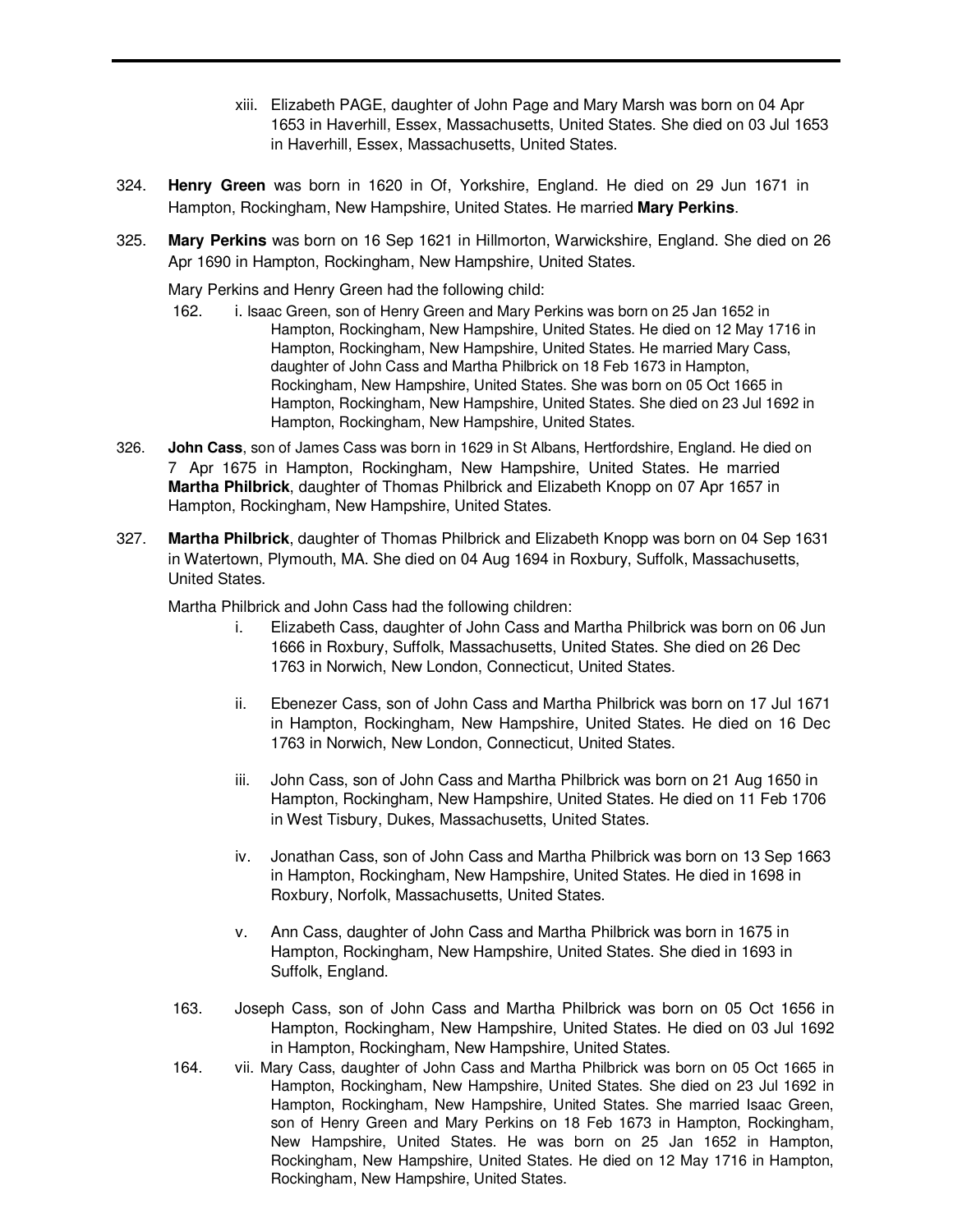- viii. Martha Margaret Cass, daughter of John Cass and Martha Philbrick was born on 04 Oct 1649 in Hampton, Rockingham, New Hampshire, United States. She died in 1698 in Hampton, Rockingham, New Hampshire, United States.
- ix. Samuel Cass, son of John Cass and Martha Philbrick was born on 13 Jul 1659 in Hampton, Rockingham, New Hampshire, United States. He died on 07 Dec 1681 in Hampton, Rockingham, New Hampshire, United States.
- x. John Cass, son of John Cass and Martha Philbrick was born on 21 Aug 1658 in Yorkshire, England. He died on 07 Apr 1675 in Boston, Suffolk, Massachusetts, United States.
- xi. Abigail Cass, daughter of John Cass and Martha Philbrick was born on 11 Jan 1674 in Hampton, Rockingham, New Hampshire, United States. She died on 15 Dec 1705 in Montréal, Quebec, Canada.
- xii. Mary CASS, daughter of John Cass and Martha Philbrick was born in 1652.
- xiii. Mary Elizabeth Brown, daughter of John Cass and Martha Philbrick was born on 06 Jun 1666 in Roxbury, Suffolk, Massachusetts, United States. She died in 1723.
- xiv. Mercy Cass, daughter of John Cass and Martha Philbrick was born on 01 Aug 1668 in Hampton, Rockingham, New Hampshire, United States. She died on 04 Aug 1694.
- xv. Mercy Cass, daughter of John Cass and Martha Philbrick was born on 01 Aug 1668 in Hampton, Rockingham, New Hampshire, United States. She died in 1723.
- 336. **Daniel Stone**, son of Gregory Stone and Margaret Garrad was born on 15 Aug 1620 in Nayland, Suffolk, England. He died on 20 Mar 1686 in Boston, Suffolk, Massachusetts, USA.

Daniel Stone and Mary Howes had the following children:

- i. Sarah Stone, daughter of Daniel Stone and Mary Howes was born on 22 Sep 1645 in Cambridge, Middlesex, Massachusetts, United States. She died in 1715 in Wenham, Middlesex, Massachusetts, United States.
- ii. Mary Stone, daughter of Daniel Stone and Mary Howes was born on 22 Mar 1644 in Boston, Suffolk, Massachusetts, United States. She died in 1704.

Daniel Stone had the following child:

- 168. i. Hugh Stone, son of Daniel Stone was born in 1645 in Andover, Essex, Massachusetts, USA. He died on 02 Jan 1690 in Andover, Essex, Massachusetts, USA. He married Hannah Foster, daughter of Andrew Foster and Ann (Annis) Alcock on 15 Oct 1667 in Andover, Essex, Massachusetts, United States. She was born in 1650 in Andover, Essex, Massachusetts, USA. She died on 20 Apr 1689 in Andover, Essex, Massachusetts, USA (Was murdered by husband, Hugh.).
- 338. **Andrew Foster**, son of Andrew Foster and Margery Elliott was born in 1579 in Wickham, Suffolk, England. He died on 07 May 1685 in Andover, Essex, Massachusetts, United States. He married **Ann (Annis) Alcock**, daughter of George Alcock and ANNA (Anne) Hooker in 1640 in Andover, Essex, Massachusetts, USA.
- 339. **Ann (Annis) Alcock**, daughter of George Alcock and ANNA (Anne) Hooker was born on 07 May 1617 in Andover, Essex, Massachusetts, United States. She died on 03 Dec 1692 in Salem, Essex, Massachusetts, United States.

Ann (Annis) Alcock and Andrew Foster had the following children:

i. Andrew Foster, son of Andrew Foster and Ann (Annis) Alcock was born in 1640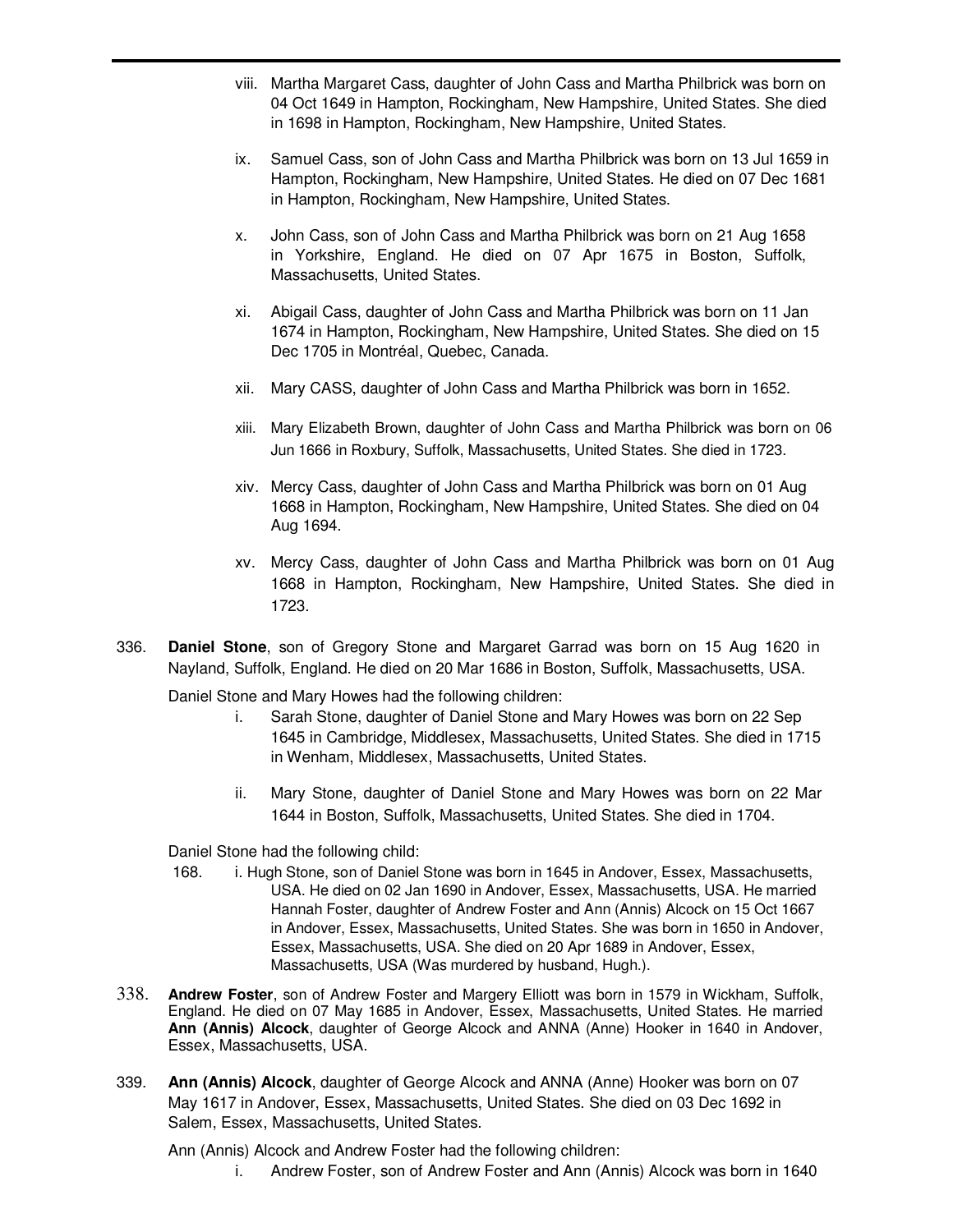in Andover, Essex, Massachusetts, United States. He died on 07 May 1697 in Andover, Essex, Massachusetts, United States.

- ii. Abraham Foster, son of Andrew Foster and Ann (Annis) Alcock was born in 1648 in Andover, Essex, Massachusetts, United States. He died on 09 Oct 1723 in Andover, Essex, Massachusetts, United States.
- iii. Sarah Foster, daughter of Andrew Foster and Ann (Annis) Alcock was born on 23 May 1642 in Andover, Essex, Massachusetts, United States. She died in 1683 in Groton, Mdx, Massachusetts, United States.
- iv. Mary Foster, daughter of Andrew Foster and Ann (Annis) Alcock was born on 09 Jul 1652 in Andover, Essex, Massachusetts, United States. She died on 18 Jun 1707 in Andover, Essex, Massachusetts, United States.
- v. Hannah Foster, daughter of Andrew Foster and Ann (Annis) Alcock was born in 1640 in Massachusetts. She died in 1703 in Kittery, York, Maine, United States.
- 170. vi. Hannah Foster, daughter of Andrew Foster and Ann (Annis) Alcock was born in 1650 in Andover, Essex, Massachusetts, USA. She died on 20 Apr 1689 in Andover, Essex, Massachusetts, USA (Was murdered by husband, Hugh.). She married Hugh Stone, son of Daniel Stone on 15 Oct 1667 in Andover, Essex, Massachusetts, United States. He was born in 1645 in Andover, Essex, Massachusetts, USA. He died on 02 Jan 1690 in Andover, Essex, Massachusetts, USA.
- 340. **Anthony Colby**, son of Thomas Colby and Anne Jackson was born on 08 Sep 1605 in Lincolnshire, England. He died on 11 Feb 1661 in Salisbury, Essex, Massachusetts, United States. He married **Susanna Haddon** in 1632 in Boston, Suffolk, Massachusetts, United States.
- 341. **Susanna Haddon** was born in 1608 in Boston, Suffolk, Massachusetts, United States. She died on 8 Jul 1689 in Salisbury, Essex, Massachusetts, United States.

Susanna Haddon and Anthony Colby had the following children:

- i. Mary Colby, daughter of Anthony Colby and Susanna Haddon was born on 19 Sep 1647 in Salisbury, Essex, Massachusetts, United States. She died on 27 Sep 1716 in Amesbury, Essex, Massachusetts, United States.
- ii. Thomas Colby, son of Anthony Colby and Susanna Haddon was born on 08 Mar 1650 in Salisbury, Essex, Massachusetts, United States. He died on 30 Mar 1691 in Salisbury, Essex, Massachusetts, United States.
- iii. John Colby, son of Anthony Colby and Susanna Haddon was born on 08 Sep 1633 in Boston, Suffolk, Massachusetts, United States. He died on 11 Feb 1674 in Salisbury, Essex, Massachusetts, United States.
- 170. iv. Isaac Colby, son of Anthony Colby and Susanna Haddon was born on 06 Jul 1640 in Salisbury, Essex, Massachusetts, United States. He died on 13 Jul 1723 in Amesbury, Essex, Massachusetts, United States. He married Martha Parratt, daughter of Francis Parratt and Elizabeth Northend in 1668 in Salisbury, Essex, Massachusetts, United States. She was born on 06 Oct 1649 in Rowley, Essex, Massachusetts, United States. She died on 13 Jul 1730 in Rowley, Essex, Massachusetts, United States.
- 342. **Francis Parratt** was born in 1614 in Rowley, Yorkshire, England. He died on 30 Sep 1656 in Rowley, Essex, Massachusetts, United States. He married **Elizabeth Northend**.
- 343. **Elizabeth Northend** was born in 1618 in Rowley, Essex, Massachusetts, United States. She died on 17 Nov 1694 in Bradford, Essex, Massachusetts, United States.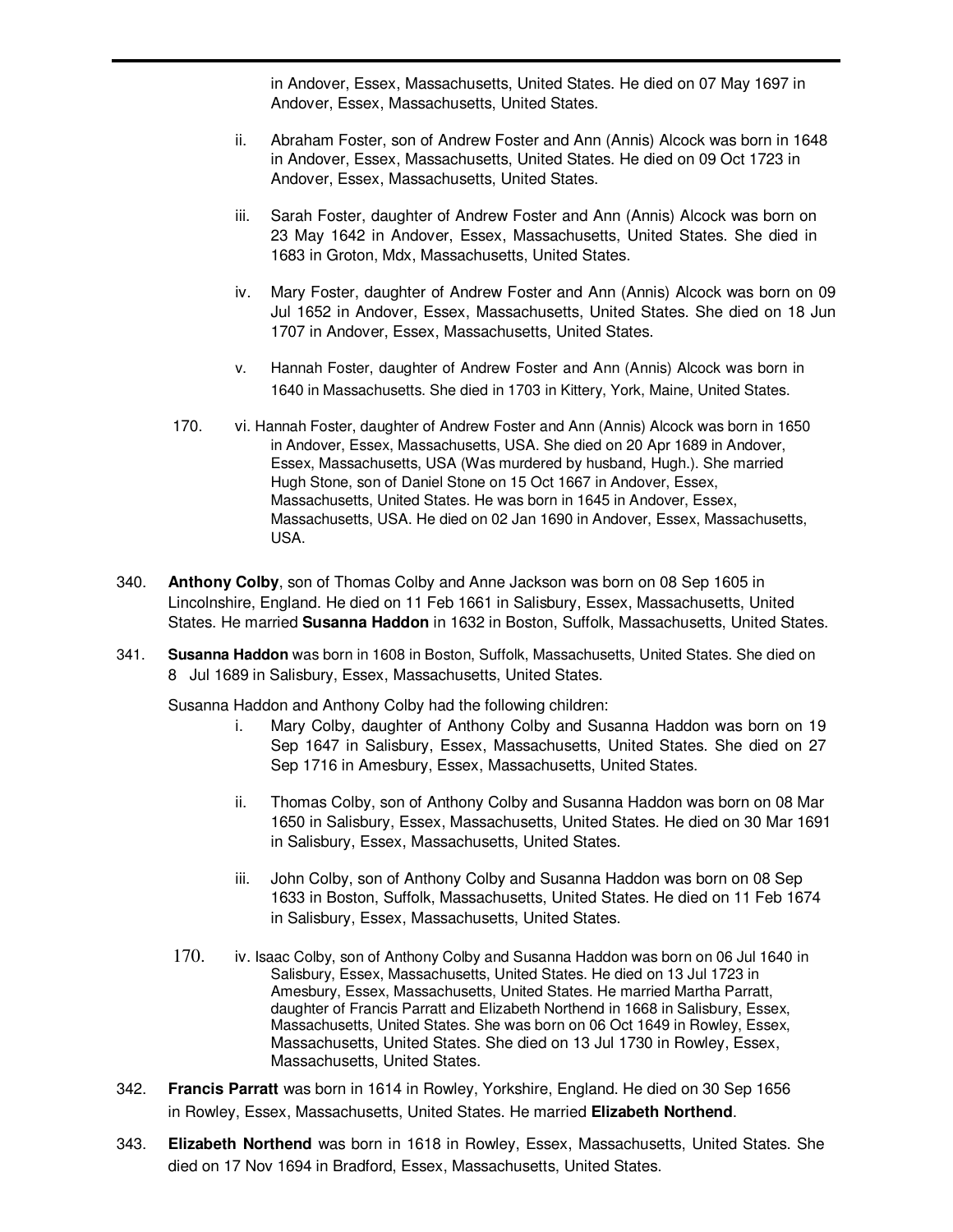Elizabeth Northend and Francis Parratt had the following child:

- 171. i. Martha Parratt, daughter of Francis Parratt and Elizabeth Northend was born on 06 Oct 1649 in Rowley, Essex, Massachusetts, United States. She died on 13 Jul 1730 in Rowley, Essex, Massachusetts, United States. She married Isaac Colby, son of Anthony Colby and Susanna Haddon in 1668 in Salisbury, Essex, Massachusetts, United States. He was born on 06 Jul 1640 in Salisbury, Essex, Massachusetts, United States. He died on 13 Jul 1723 in Amesbury, Essex, Massachusetts, United States.
- 456. **Alexander Popham**, son of Francis Popham and Anne Gardiner Dudley was born in 1595 in Littlecott, Wiltshire, England. He died on 08 Dec 1669 in Littlecott, Wiltshire, England. He married **Letitia Carre**, daughter of William Carre and Elizabeth Ord in 1624.
- 457. **Letitia Carre**, daughter of William Carre and Elizabeth Ord was born in 1599 in Littlecott, Wiltshire, England. She died on 27 Apr 1660 in Littlecott, Wiltshire, England.

Letitia Carre and Alexander Popham had the following children:

- i. Humphrey Popham, son of Alexander Popham and Letitia Carre was born about 1645 in Devonshire, England.
- 229. ii. Alexander Popham, son of Alexander Popham and Letitia Carre was born in 1632 in Wellington, Somerset, , England. He died in 1669 in Littlecot and Houndstreet, Wiltshire, England. He married Jane French in 1682. She was born in 1656 in Littlecott, Wiltshire, England. She died in Littlecot and Houndstreet, Wiltshire, England.
	- iii. George POPHAM, son of Alexander Popham and Letitia Carre was born in 1633 in Littlecott, Wiltshire, England. He died in 1687 in Barwick Winchester, Wiltshire, England.
	- iv. Anna Popham, daughter of Alexander Popham and Letitia Carre was born in 1635 in Of, Wiltshire, England. She died in 1684 in Littlecot and Houndstreet, Wiltshire, England.
	- v. Letitia Popham, daughter of Alexander Popham and Letitia Carre was born in 1627 in Cannington, Somerset, England. She died on 16 Mar 1714 in Cunnington, Somerset, England.
	- vi. Essex POPHAM, daughter of Alexander Popham and Letitia Carre was born in 1625 in Wiltshire, England. She died in 1693 in Littlecott, Wiltshire, England.
	- vii. Francis POPHAM, son of Alexander Popham and Letitia Carre was born in 1629 in Wiltshire, England. He died on 28 Aug 1674 in Littlecott, Wiltshire, England.

# **Generation 10**

- 512. **John Parmenter** was born in 1588 in Little Yoldham, Essex, England. He died on 01 May 1671 in Roxbury, Middlesex, Massachusetts, United States. He married **Bridget Daveye**.
- 513. **Bridget Daveye** was born on 12 Feb 1589 in St Mary, Essex, England. She died on 06 Apr 1660 in Sudbury, Middlesex, Massachusetts, United States. Bridget Daveye and John Parmenter had the following child:
	- 256. i. Johnathan Parmenter, son of John Parmenter and Bridget Daveye was born on 16 Sep 1616 in Little Yeldham, Essex, England. He died on 12 Apr 1666 in Sudbury, Middlesex, Massachusetts, USA. He married Amy Eames in 1634 in Sudbury, Middlesex, Massachusetts, USA. She was born on 03 May 1614 in Little Yeldham, Essex, England. She died on 21 Nov 1681 in Sudbury, Middlesex, Massachusetts, USA.
- 516. **Solomon Johnson** was born in 1601 in Sudbury, Middlesex, Massachusetts, United States.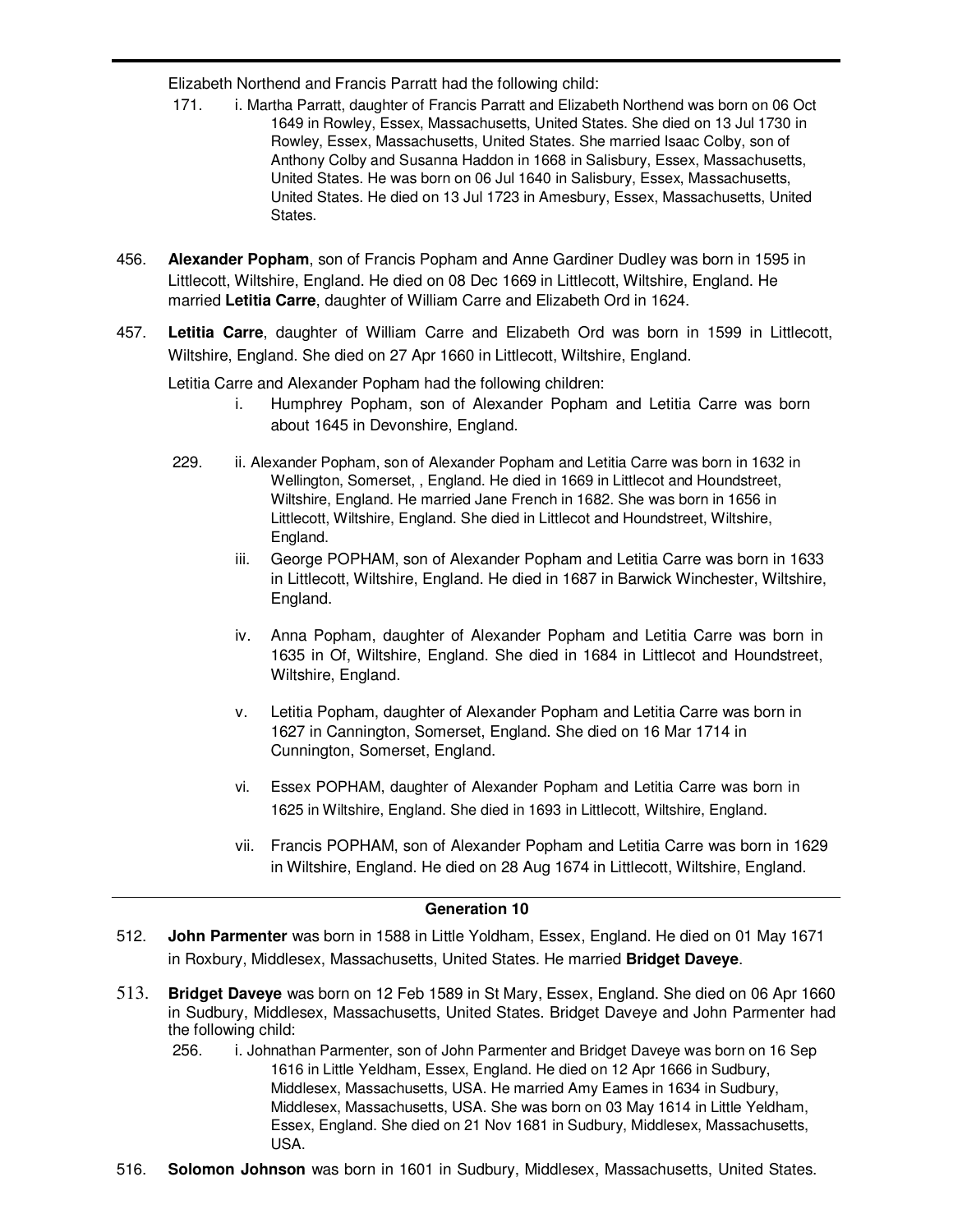He died on 26 Jul 1690 in Sudbury, Middlesex, Massachusetts, United States. He married **Hannah Throckmorton**.

517. **Hannah Throckmorton** was born in 1570 in Wilmington, Kent, England. She died in 1667 in Wilmington, Kent, England.

Hannah Throckmorton and Solomon Johnson had the following child:

- 258. i. Solomon Johnson, son of Solomon Johnson and Hannah Throckmorton was born on 06 Apr 1627 in Watertown, Middlesex, Massachusetts, United States. He died on 28 Jul 1690 in Sudbury, Middlesex, Massachusetts, United States. He married Hannah Holman, daughter of William Holman and Winifred Henchman in 1653 in Watertown, Middlesex, Massachusetts, United States. She was born on 30 Nov 1627 in Sudbury, Middlesex, Massachusetts, United States. She died on 04 Jun 1685 in Sudbury, Middlesex, Massachusetts, United States.
- 518. **William Holman** was born in 1595 in Northamptonshire, England. He died on 08 Jan 1653 in Cambridge, Middlesex, Massachusetts, United States. He married **Winifred Henchman**.
- 519. **Winifred Henchman** was born in 1597 in England. She died on 15 Oct 1671 in Cambridge, Middlesex, Massachusetts, United States.

Winifred Henchman and William Holman had the following child:

- 259. i. Hannah Holman, daughter of William Holman and Winifred Henchman was born on 30 Nov 1627 in Sudbury, Middlesex, Massachusetts, United States. She died on 04 Jun 1685 in Sudbury, Middlesex, Massachusetts, United States. She married Solomon Johnson, son of Solomon Johnson and Hannah Throckmorton in 1653 in Watertown, Middlesex, Massachusetts, United States. He was born on 06 Apr 1627 in Watertown, Middlesex, Massachusetts, United States. He died on 28 Jul 1690 in Sudbury, Middlesex, Massachusetts, United States.
- 532. **John Johnson** was born in 1564 in Pinchbeck, Lincolnshire, England. He died on 04 Feb 1666 in Dartford, Kent, England. He married **Hannah Throckmorton**.
- 533. **Hannah Throckmorton** was born in 1575 in Dartford, Kent, England. She died in 1667 in Wilmington, Kent, England.

Hannah Throckmorton and John Johnson had the following child:

- 266. i. John Johnson, son of John Johnson and Hannah Throckmorton was born about 1588 in Canterbury, Kent, England. He died on 30 Sep 1659 in Roxbury, Suffolk, Massachusetts, United States. He married Mary Heath, daughter of William Heath and Agnes Cheney on 21 Sep 1613 in Ware, Hertfordshire, England. She was born on 24 Mar 1594 in Ware, Hertfordshire, England. She died on 15 May 1629 in Ware, Hertfordshire, , England.
- 534. **William Heath** was born in 1550 in Ware, Hertfordshire, England. He died on 07 Jan 1625 in Ware, Hertfordshire, England. He married **Agnes Cheney**.
- 535. **Agnes Cheney** was born in 1560 in Waltham Abbey, Essex, England. She died in 1594 in Ware, Hertfordshire, England.

Agnes Cheney and William Heath had the following child:

- 267. i. Mary Heath, daughter of William Heath and Agnes Cheney was born on 24 Mar 1594 in Ware, Hertfordshire, , England. She died on 15 May 1629 in Ware, Hertfordshire, England. She married SIMON CHAPMAN in 1577. He was born in 1586 in Digswell, Hertfordshire, England. He died in 1616 in Hertfordshire, , England. She married John Johnson, son of John Johnson and Hannah Throckmorton on 21 Sep 1613 in Ware, Hertfordshire, England. He was born about 1588 in Canterbury, Kent, England. He died on 30 Sep 1659 in Roxbury, Suffolk, Massachusetts, United States.
- 536. **THOMAS GLEASON** was born in 1586 in Sulgrave, Northamptonshire, England. He died in 1614 in Cambridge, Middlesex, Massachusetts, United States. He married **MARGARET KIRTON**, daughter of Thomas Kirton and Mary Sadler in 1600 in Byfield, Northamptonshire, England.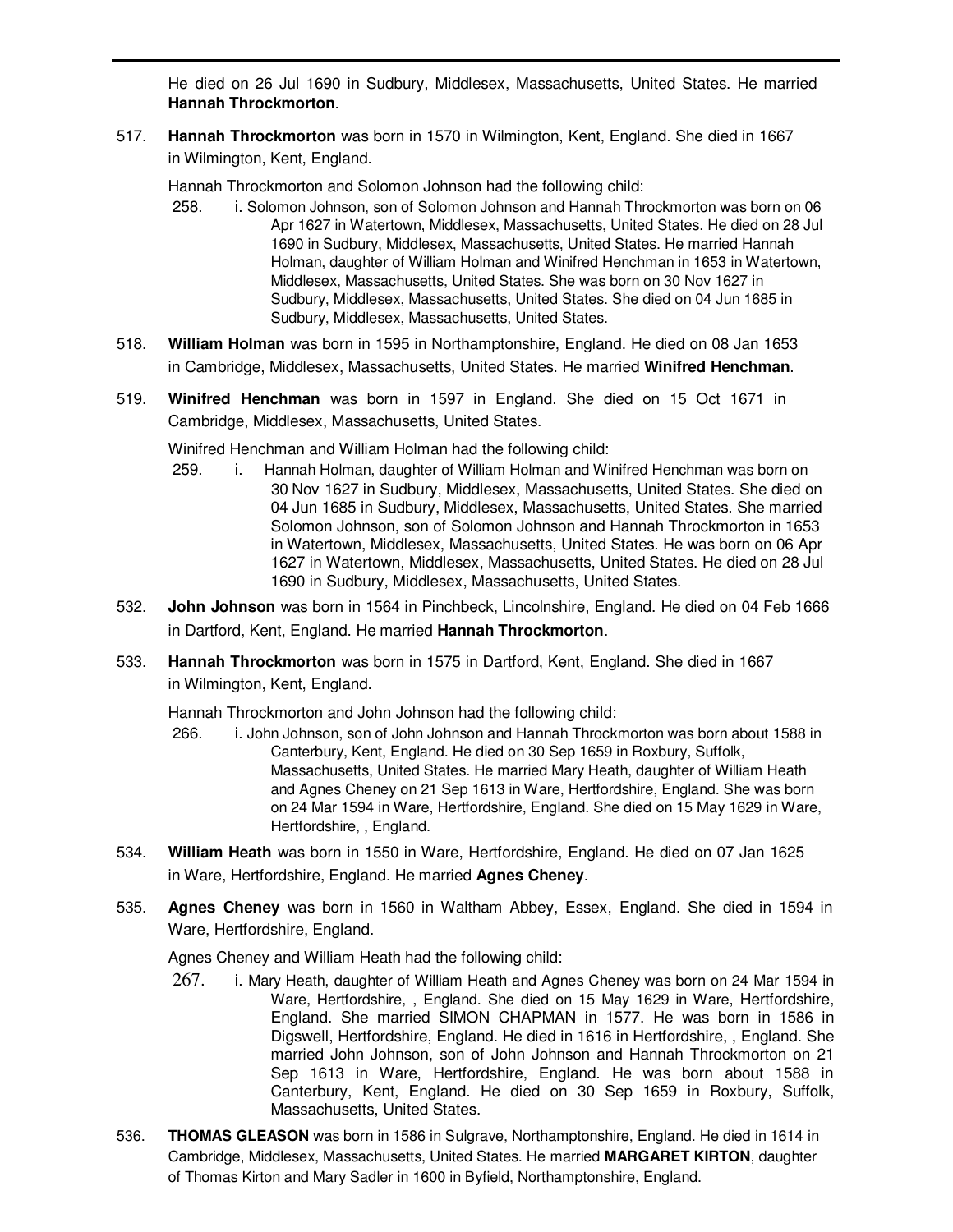537. **MARGARET KIRTON**, daughter of Thomas Kirton and Mary Sadler was born in 1580 in Northamptonshire, England. She died in 1610 in Sulgrave, Northamptonshire, England.

MARGARET KIRTON and THOMAS GLEASON had the following children:

- i. Mabel Gleason, daughter of THOMAS GLEASON and MARGARET KIRTON was born in 1603.
- 269. ii. Thomas Gleason, son of THOMAS GLEASON and MARGARET KIRTON was born in 1607 in Sulgrave, Northamptonshire, England. He died in 1686 in Cambridge, Middlesex, Massachusetts, United States. He married Susanna Page, daughter of John Page and Phoebe Payne in Apr 1636 in Sulgrave, Northamptonshire, England. She was born in 1619 in Lavenham, Suffolk, England. She died on 24 Jan 1691 in Boston, Middlesex, Massachusetts, United States.
	- iii. Dorothy Gleason, daughter of THOMAS GLEASON and MARGARET KIRTON was born in 1605.
	- iv. Ursula Gleason, daughter of THOMAS GLEASON and MARGARET KIRTON was born in 1604.
	- v. Mary Gleason, daughter of THOMAS GLEASON and MARGARET KIRTON was born in 1602.
	- vi. William Gleason, son of THOMAS GLEASON and MARGARET KIRTON was born in 1600 in Sulgrave, Northamptonshire, England. He died in 1622 in England.
	- vii. Margaret Gleason, daughter of THOMAS GLEASON and MARGARET KIRTON was born in 1606 in Sulgrave, Northamptonshire, England.
- 538. **John Page**, son of Richard Page and Susan Syckerling was born on 25 Sep 1586 in Middle Temple, London, England. He died on 18 Dec 1676 in Watertown, Middlesex, Massachusetts, United States. He married **Phoebe Payne** on 05 Jun 1621 in Lavenham, Suffolk, England.
- 539. **Phoebe Payne** was born on 01 Apr 1594 in Lavenham, Suffolk, England. She died on 25 Sep 1677 in Watertown, Middlesex, Massachusetts, United States.

Phoebe Payne and John Page had the following children:

- i. Samuel Page, son of John Page and Phoebe Payne was born in 1608. He died in 1668 in Possibly, Massachusetts, United States.
- ii. John Page, son of John Page and Phoebe Payne was born in 1630 in Massachusetts. He died in 1711 in Watertown, Massachusetts.
- 270. iii. Susanna Page, daughter of John Page and Phoebe Payne was born in 1619 in Lavenham, Suffolk, England. She died on 24 Jan 1691 in Boston, Middlesex, Massachusetts, United States. She married Thomas Gleason, son of THOMAS GLEASON and MARGARET KIRTON in Apr 1636 in Sulgrave, Northamptonshire, England. He was born in 1607 in Sulgrave, Northamptonshire, England. He died in 1686 in Cambridge, Middlesex, Massachusetts, United States.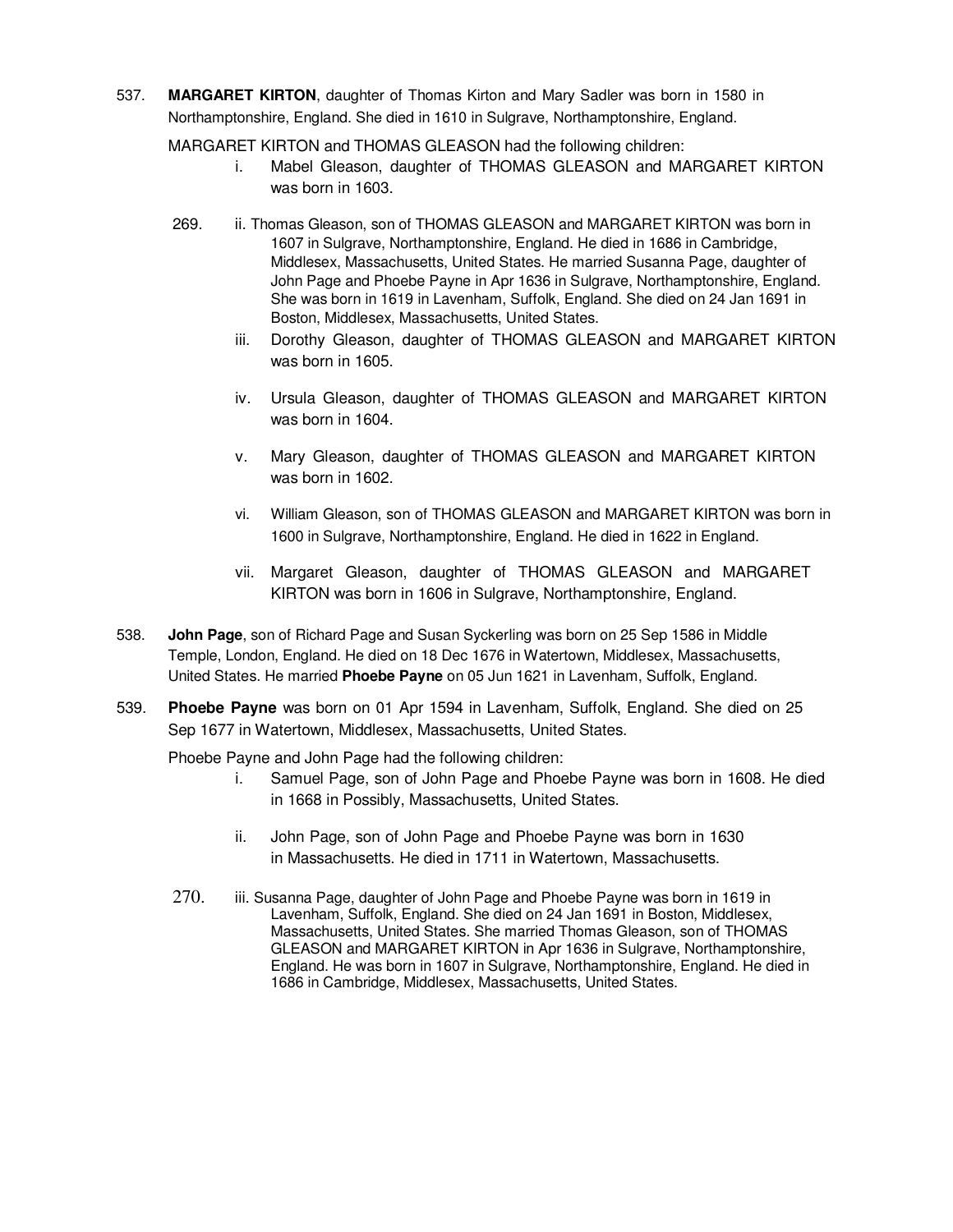- 640. **John Saunders** was born in 1534 in Downton, Wiltshire, England. He died in Jul 1670 in Salem, Essex, Massachusetts, United States. He married **Alice Coles**.
- 641. **Alice Coles** was born in 1591 in Warminster, Wiltshire, England. She died in 1636 in Salem, Plymouth, Massachusetts, United States.

Alice Coles and John Saunders had the following child:

- 320. i. John Sanders, son of John Saunders and Alice Coles was born on 26 Mar 1613 in Dainton Parish, Wiltshire, England. He died on 08 Feb 1664 in Salem, Essex, Massachusetts, United States. He married Hester Rolfe, daughter of John Rolfe and Joane Ann Coles in 1639 in Whiteparish, Wiltshire, England. She was born on 02 Apr 1616 in Melchitt Parke, Suffolk, England. She died in 1663 in Newbury, Essex, Massachusetts, United States.
- 642. **John Rolfe** was born on 24 Apr 1589 in Melchet Parke, Suffolk, England. He died on 29 Mar 1664 in Newbury, Essex, Massachusetts, USA. He married **Joane Ann Coles**.
- 643. **Joane Ann Coles** was born in 1591 in Whiteparish, Wiltshire, England. She died on 11 Apr 1638 in Newbury, Essex, Massachusetts, USA.

Joane Ann Coles and John Rolfe had the following child:

- 321. i. Hester Rolfe, daughter of John Rolfe and Joane Ann Coles was born on 02 Apr 1616 in Melchitt Parke, Suffolk, England. She died in 1663 in Newbury, Essex, Massachusetts, United States. She married John Sanders, son of John Saunders and Alice Coles in 1639 in Whiteparish, Wiltshire, England. He was born on 26 Mar 1613 in Dainton Parish, Wiltshire, England. He died on 08 Feb 1664 in Salem, Essex, Massachusetts, United States.
- 646. **George MARSH MARCHE** was born in 1592 in Hingham, Norfolk, England. He died on 02 Jul 1647 in Hingham, Plymouth, Massachusetts, usa. He married **Elizabeth Key**.
- 647. **Elizabeth Key** was born in 1596 in Hingham, Plymouth, Massachusetts, usa. She died in 1677 in Hingham, Plymouth, Massachusetts, usa.

Elizabeth Key and George MARSH MARCHE had the following child:

- 323. i. Mary Marsh, daughter of George MARSH MARCHE and Elizabeth Key was born in 1618 in Hingham, Norfolk, England. She died on 15 Feb 1697 in Haverhill, Essex, Massachusetts, United States. She married John Page on 11 Jul 1641 in Haverhill, Essex, Massachusetts, United States. He was born on 06 Feb 1614 in England. He died on 23 Nov 1687 in Haverhill, Essex, Massachusetts, United States.
- 652. **James Cass** was born on 15 Apr 1600 in Bury, Lancashire, England. He died in aft 1628; Yorkshire, England.

James Cass had the following child:

- 326. i. John Cass, son of James Cass was born in 1629 in St Albans, Hertfordshire, England. He died on 07 Apr 1675 in Hampton, Rockingham, New Hampshire, United States. He married Martha Philbrick, daughter of Thomas Philbrick and Elizabeth Knopp on 07 Apr 1657 in Hampton, Rockingham, New Hampshire, United States. She was born on 04 Sep 1631 in Watertown, Plymouth, MA. She died on 04 Aug 1694 in Roxbury, Suffolk, Massachusetts, United States.
- 654. **Thomas Philbrick**, son of Thomas Fylbrigg and Elizabeth was born on 23 Sep 1584 in 1676914, Suffolk, England. He died on 16 Nov 1667 in Hampton, Rockingham, New Hampshire, United States. He married **Elizabeth Knopp** on 04 Jun 1615 in Bures, Suffolk, England.
- 655. **Elizabeth Knopp** was born on 08 Jul 1593 in Bures St Mary, Suffolk, England. She died on 19 Feb 1664 in Hampton, Rockingham, New Hampshire, United States.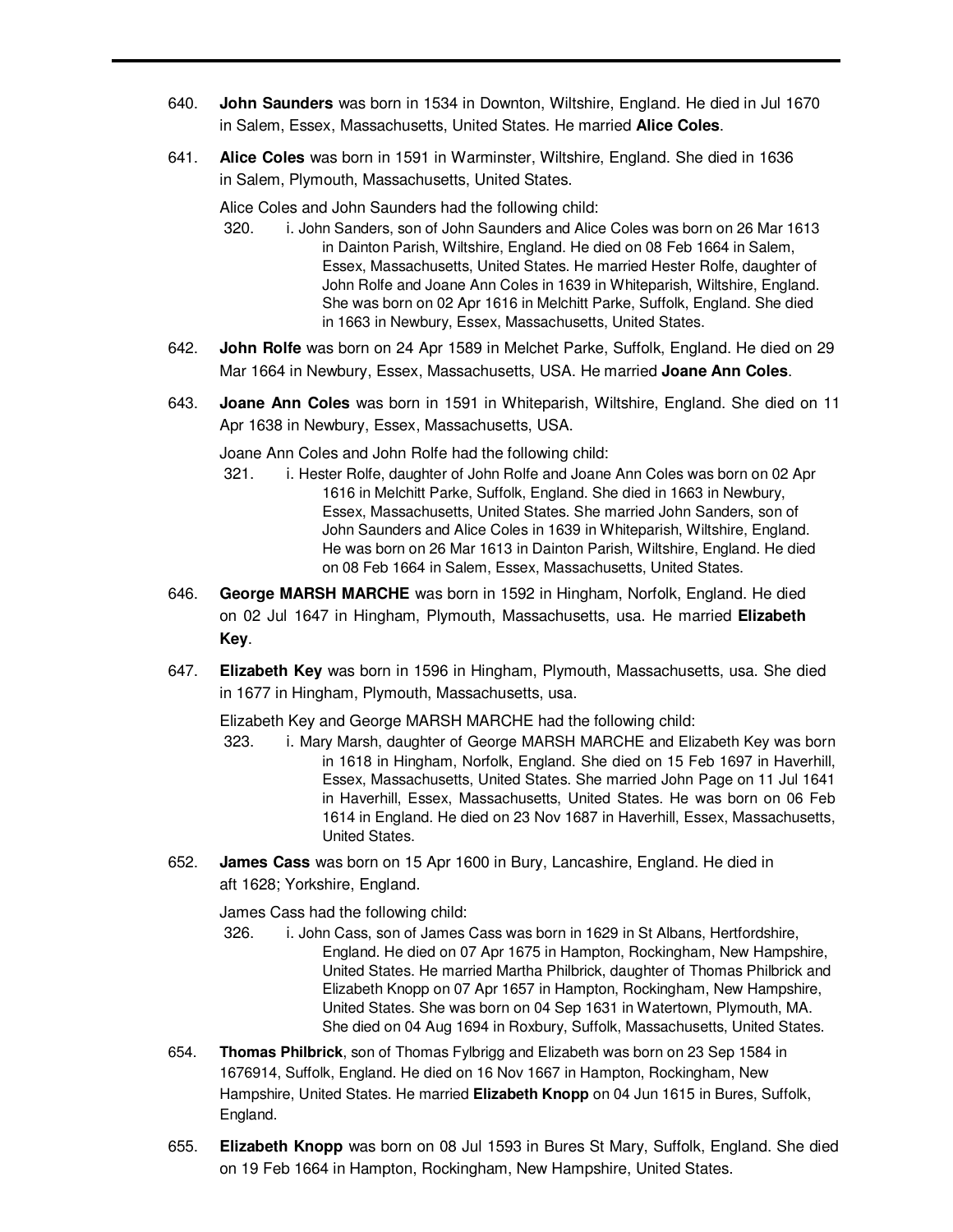Elizabeth Knopp and Thomas Philbrick had the following child:

- 327. i. Martha Philbrick, daughter of Thomas Philbrick and Elizabeth Knopp was born on 4 Sep 1631 in Watertown, Plymouth, MA. She died on 04 Aug 1694 in Roxbury, Suffolk, Massachusetts, United States. She married John Cass, son of James Cass on 07 Apr 1657 in Hampton, Rockingham, New Hampshire, United States. He was born in 1629 in St Albans, Hertfordshire, England. He died on 07 Apr 1675 in Hampton, Rockingham, New Hampshire, United States. She married William Lyon on 30 Nov 1676 in Rowley, Essex, Massachusetts, United States. He was born in 1626. He died on 21 May 1692 in Roxbury, Oxford, Maine, United States.
- 672. **Gregory Stone** was born on 19 Apr 1592 in Great Bromley, Essex, England. He died on 30 Nov 1672 in Cambridge, Middlesex, Massachusetts, USA. He married **Margaret Garrad**.
- 673. **Margaret Garrad** was born on 05 Dec 1597 in Nayland, Suffolk, England. She died on 04 Aug 1626 in Nayland, Suffolk, England.

Margaret Garrad and Gregory Stone had the following child:

- 336. i. Daniel Stone, son of Gregory Stone and Margaret Garrad was born on 15 Aug 1620 in Nayland, Suffolk, England. He died on 20 Mar 1686 in Boston, Suffolk, Massachusetts, USA. He married Mary Howes in 1643 in Cambridge, Middlesex, Massachusetts, United States. She was born in 1622 in Cambridge, Middlesex, Massachusetts, USA. She died on 08 Aug 1658 in Boston, Suffolk, Massachusetts, USA.
- 676. **Andrew Foster**, son of Thomas Forster and Margaret Browning was born in 1552 in Olynes, Essex, England. He died on 07 May 1685 in Andover, Essex, Massachusetts, USA. He married **Margery Elliott** on 17 May 1584 in Hunsdon, Hertfordshire, England.
- 677. **Margery Elliott** was born in 1556 in Olynes, Essex, England. She died in 1588 in Andover, Essex, Massachusetts, United States.

Margery Elliott and Andrew Foster had the following child:

- 338. i. Andrew Foster, son of Andrew Foster and Margery Elliott was born in 1579 in Wickham, Suffolk, England. He died on 07 May 1685 in Andover, Essex, Massachusetts, United States. He married Ann (Annis) Alcock, daughter of George Alcock and ANNA ( Anne) Hooker in 1640 in Andover, Essex, Massachusetts, USA. She was born on 07 May 1617 in Andover, Essex, Massachusetts, United States. She died on 03 Dec 1692 in Salem, Essex, Massachusetts, United States.
- 678. **George Alcock**, son of John Alcock and Alice Alrich was born on 25 Mar 1581 in Yorkshire, England Impington Parish Cambridgeshire, England. He died on 30 Dec 1640 in Roxbury, Suffolk, Massachusetts, United States. He married **ANNA (Anne) Hooker** in 1626 in Marefield, Leicestershire, England.
- 679. **ANNA (Anne) Hooker** was born in 1586 in Marchfield, Leicestershire, England. She died on 29 Mar 1667 in Roxbury, Suffolk, Massachusetts, United States.

ANNA ( Anne) Hooker and George Alcock had the following child:

339. i. Ann (Annis) Alcock, daughter of George Alcock and ANNA (Anne) Hooker was born on 07 May 1617 in Andover, Essex, Massachusetts, United States. She died on 03 Dec 1692 in Salem, Essex, Massachusetts, United States. She married Andrew Foster, son of Andrew Foster and Margery Elliott in 1640 in Andover, Essex, Massachusetts, USA. He was born in 1579 in Wickham, Suffolk, England. He died on 07 May 1685 in Andover, Essex, Massachusetts, United States.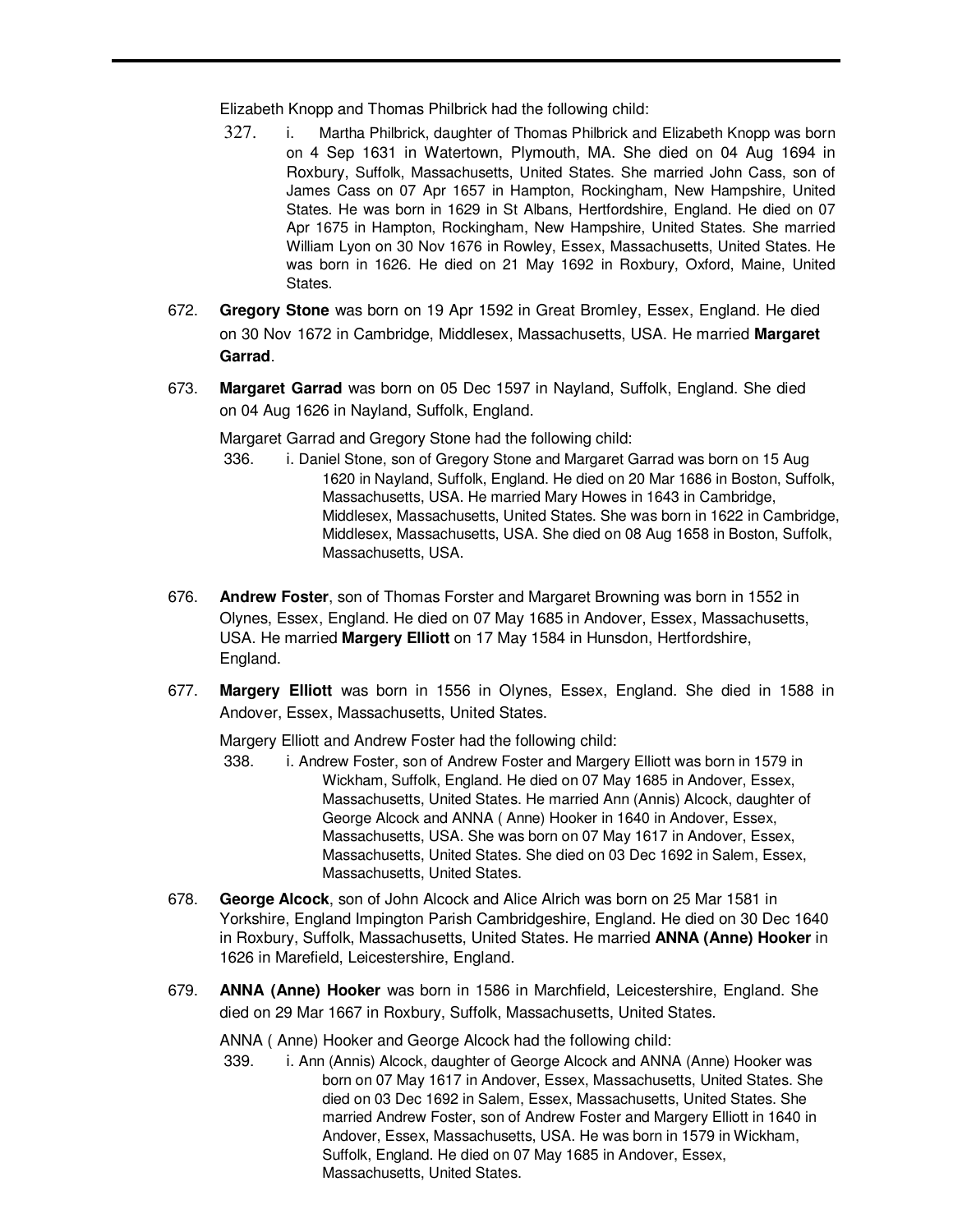- 680. **Thomas Colby** was born on 20 Dec 1567 in Lincolnshire, England. He died on 11 Dec 1625 in Lincolnshire, England. He married **Anne Jackson**.
- 681. **Anne Jackson** was born on 21 Nov 1574 in Lincolnshire, England. She died in 1681 in Lincolnshire, England.

Anne Jackson and Thomas Colby had the following child:

- 340. i. Anthony Colby, son of Thomas Colby and Anne Jackson was born on 08 Sep 1605 in Lincolnshire, England. He died on 11 Feb 1661 in Salisbury, Essex, Massachusetts, United States. He married Susanna Haddon in 1632 in Boston, Suffolk, Massachusetts, United States. She was born in 1608 in Boston, Suffolk, Massachusetts, United States. She died on 08 Jul 1689 in Salisbury, Essex, Massachusetts, United States.
- 912. **Francis Popham** was born in 1580 in Wiltshire, England. He died on 15 Aug 1644 in St Olave, Bermondsey, Surrey, England. He married **Anne Gardiner Dudley**.
- 913. **Anne Gardiner Dudley** was born on 12 Feb 1574 in Stoke Newington, Middlesex, England. She died in 1651 in Littlecott, Wiltshire, England.

Anne Gardiner Dudley and Francis Popham had the following child:

- 456. i. Alexander Popham, son of Francis Popham and Anne Gardiner Dudley was born in 1595 in Littlecott, Wiltshire, England. He died on 08 Dec 1669 in Littlecott, Wiltshire, England. He married Letitia Carre, daughter of William Carre and Elizabeth Ord in 1624. She was born in 1599 in Littlecott, Wiltshire, England. She died on 27 Apr 1660 in Littlecott, Wiltshire, England.
- 914. **William Carre** was born in 1573 in Esholt, Yorkshire, England. He died in 1645 in Esholt, Yorkshire, England. He married **Elizabeth Ord**.
- 915. **Elizabeth Ord** was born in 1577 in Berwick, Northumberland, England. She died in 1653 in Esholt, Yorkshire, England.

Elizabeth Ord and William Carre had the following child:

457. i. Letitia Carre, daughter of William Carre and Elizabeth Ord was born in 1599 in Littlecott, Wiltshire, England. She died on 27 Apr 1660 in Littlecott, Wiltshire, England. She married Alexander Popham, son of Francis Popham and Anne Gardiner Dudley in 1624. He was born in 1595 in Littlecott, Wiltshire, England. He died on 08 Dec 1669 in Littlecott, Wiltshire, England.

### **Generation 11**

- 1074. **Thomas Kirton**, son of Stephen Kirton and Margaret Offley was born in 1550 in Mandevil, Northamptonshire, England. He died in 1583 in Northamptonshire, England. He married **Mary Sadler** on 19 Feb 1560.
- 1075. **Mary Sadler** was born in Mandevil, Northamptonshire, England. She died on 22 Feb 1597 in Edmonton, Middlesex, England.

Mary Sadler and Thomas Kirton had the following children:

- i. Mary Kirton, daughter of Thomas Kirton and Mary Sadler was born in 1567 in of, Thorp, England. She died in 1634 in Staverton, Northamptonshire, England.
- ii. Stephen Kirton, son of Thomas Kirton and Mary Sadler was born in 1574 in Thorpemandeville, Northamptonshire, England.
- 537. iii. MARGARET KIRTON, daughter of Thomas Kirton and Mary Sadler was born in 1580 in Northamptonshire, England. She died in 1610 in Sulgrave, Northamptonshire, England. She married THOMAS GLEASON in 1600 in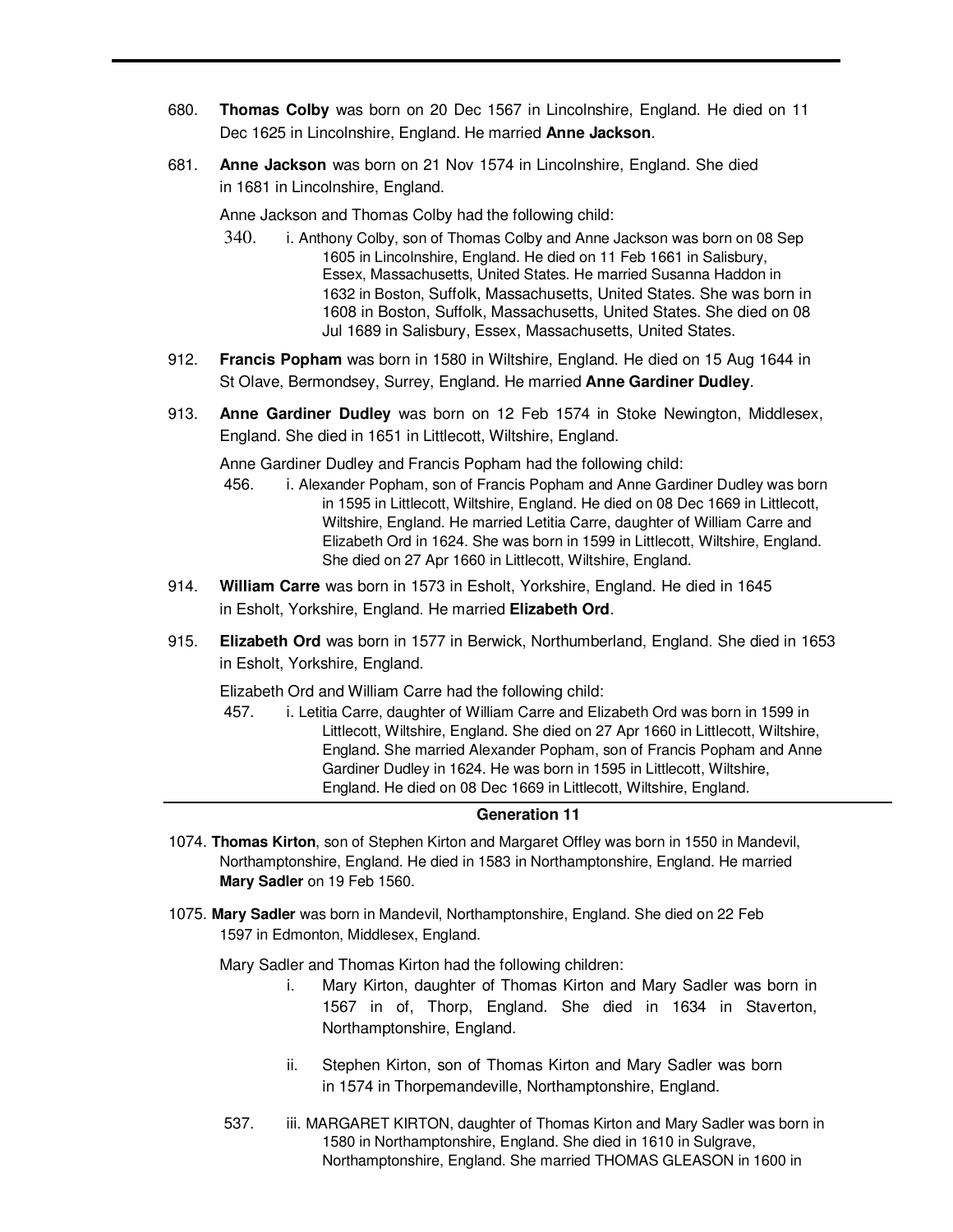Byfield, Northamptonshire, England. He was born in 1586 in Sulgrave, Northamptonshire, England. He died in 1614 in Cambridge, Middlesex, Massachusetts, United States.

- iv. Edward Kirton, son of Thomas Kirton and Mary Sadler was born in 1577 in England.
- v. Allice Kirton, daughter of Thomas Kirton and Mary Sadler was born in 1572 in Edmonton, Middlesex, England.
- vi. William Kirton, son of Thomas Kirton and Mary Sadler was born in 1576 in England.
- vii. Jane Kirton, daughter of Thomas Kirton and Mary Sadler was born in 1568 in Edmonton, Middlesex, England.
- viii. Ursula Kirton, daughter of Thomas Kirton and Mary Sadler was born in 1580 in Thorpemandeville, Northamptonshire, England
- 1076. **Richard Page**, son of John Page and Audrey Redding was born in 1556 in Boxted, Essex, England. He died on 13 Nov 1605 in Boxted, Essex, England. He married **Susan Syckerling** on 30 Sep 1583 in Boxted, Essex, England.
- 1077. **Susan Syckerling** was born on 25 Apr 1566 in Boxted, Essex, England. She died on 30 Sep 1583 in Boxted, Essex, England.

Susan Syckerling and Richard Page had the following child:

- 538. i. John Page, son of Richard Page and Susan Syckerling was born on 25 Sep 1586 in Middle Temple, London, England. He died on 18 Dec 1676 in Watertown, Middlesex, Massachusetts, United States. He married Phoebe Payne on 05 Jun 1621 in Lavenham, Suffolk, England. She was born on 01 Apr 1594 in Lavenham, Suffolk, England. She died on 25 Sep 1677 in Watertown, Middlesex, Massachusetts, United States.
- 1308. **Thomas Fylbrigg**, son of Robert Fylbrigg was born in 1550 in St Marys, Bures, Suffolk, England, United Kingdom. He died on 13 Sep 1584 in Bures, Suffolk, England, United Kingdom. He married **Elizabeth**.
- 1309. **Elizabeth** was born in 1554 in St Marys, Suffolk, England. She died on 24 Apr 1619 in 1676914, Suffolk, England.

Elizabeth and Thomas Fylbrigg had the following child:

- 654. i. Thomas Philbrick, son of Thomas Fylbrigg and Elizabeth was born on 23 Sep 1584 in 1676914, Suffolk, England. He died on 16 Nov 1667 in Hampton, Rockingham, New Hampshire, United States. He married Elizabeth Knopp on 04 Jun 1615 in Bures, Suffolk, England. She was born on 08 Jul 1593 in Bures St Mary, Suffolk, England. She died on 19 Feb 1664 in Hampton, Rockingham, New Hampshire, United States. He married Hannah White FRENCH. She was born in 1590. She died in 1615.
- 1352. **Thomas Forster** was born in 1543 in Hertfordshire, England. He died on 11 Oct 1599 in Hertfordshire, England. He married **Margaret Browning**.
- 1353. **Margaret Browning** was born in 1520 in Chelmsford, Essex, England. She died on 03 Apr 1625 in Hertfordshire, England.

Margaret Browning and Thomas Forster had the following child:

676. i. Andrew Foster, son of Thomas Forster and Margaret Browning was born in 1552 in Olynes, Essex, England. He died on 07 May 1685 in Andover, Essex, Massachusetts,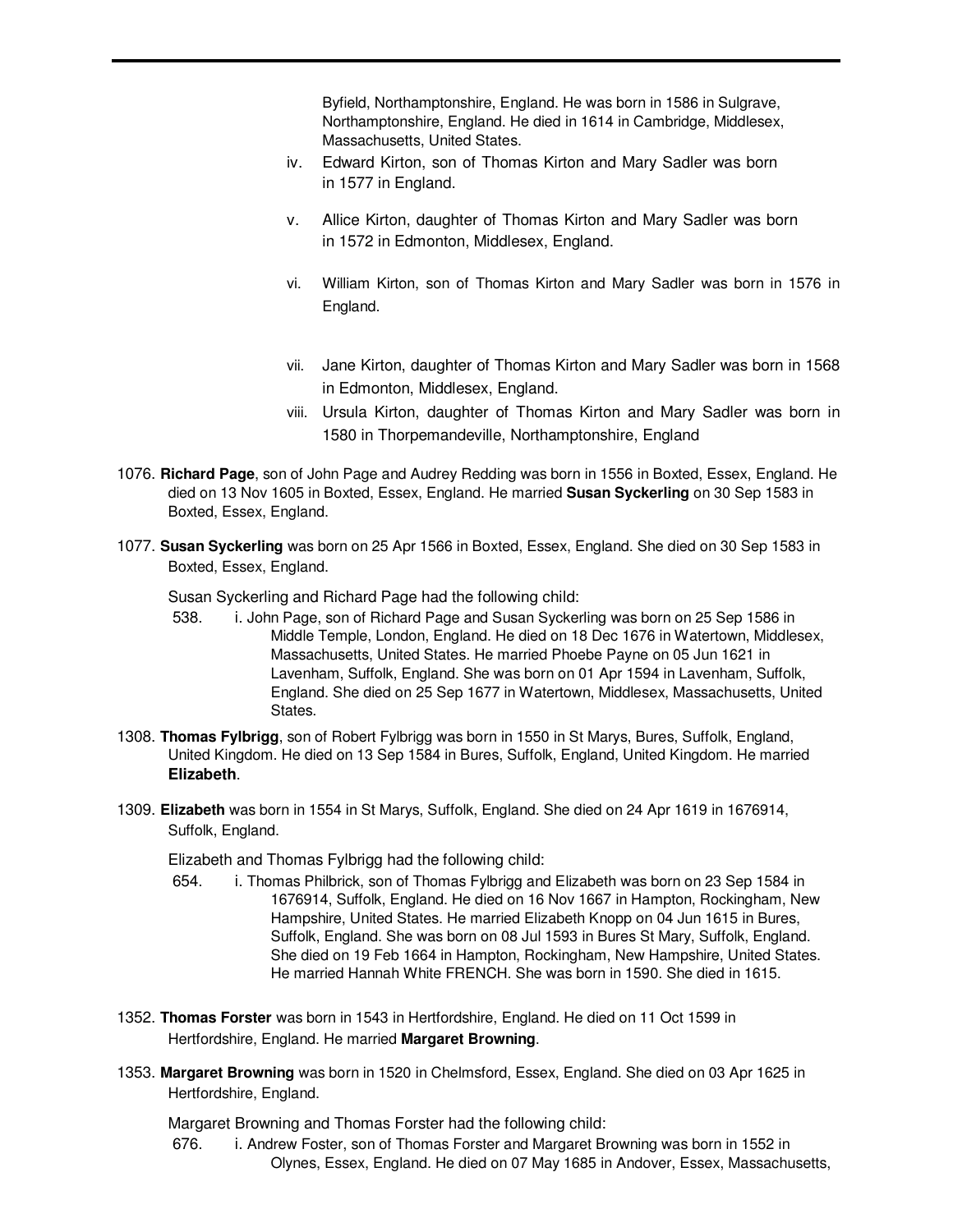USA. He married Margery Elliott on 17 May 1584 in Hunsdon, Hertfordshire, England. She was born in 1556 in Olynes, Essex, England. She died in 1588 in Andover, Essex, Massachusetts, United States.

- 1356. **John Alcock** was born in 1575 in Warwickshire, England. He died in Warwickshire, England. He married **Alice Alrich**.
- 1357. **Alice Alrich** was born in 1568 in London, Middlesex, England. She died about 1633 in Warwick, Warwickshire, England.

Alice Alrich and John Alcock had the following child:

678. i. George Alcock, son of John Alcock and Alice Alrich was born on 25 Mar 1581 in Yorkshire, England Impington Parish Cambridgeshire, England. He died on 30 Dec 1640 in Roxbury, Suffolk, Massachusetts, United States. He married ANNA ( Anne) Hooker in 1626 in Marefield, Leicestershire, England. She was born in 1586 in Marchfield, Leicestershire, England. She died on 29 Mar 1667 in Roxbury, Suffolk, Massachusetts, United States.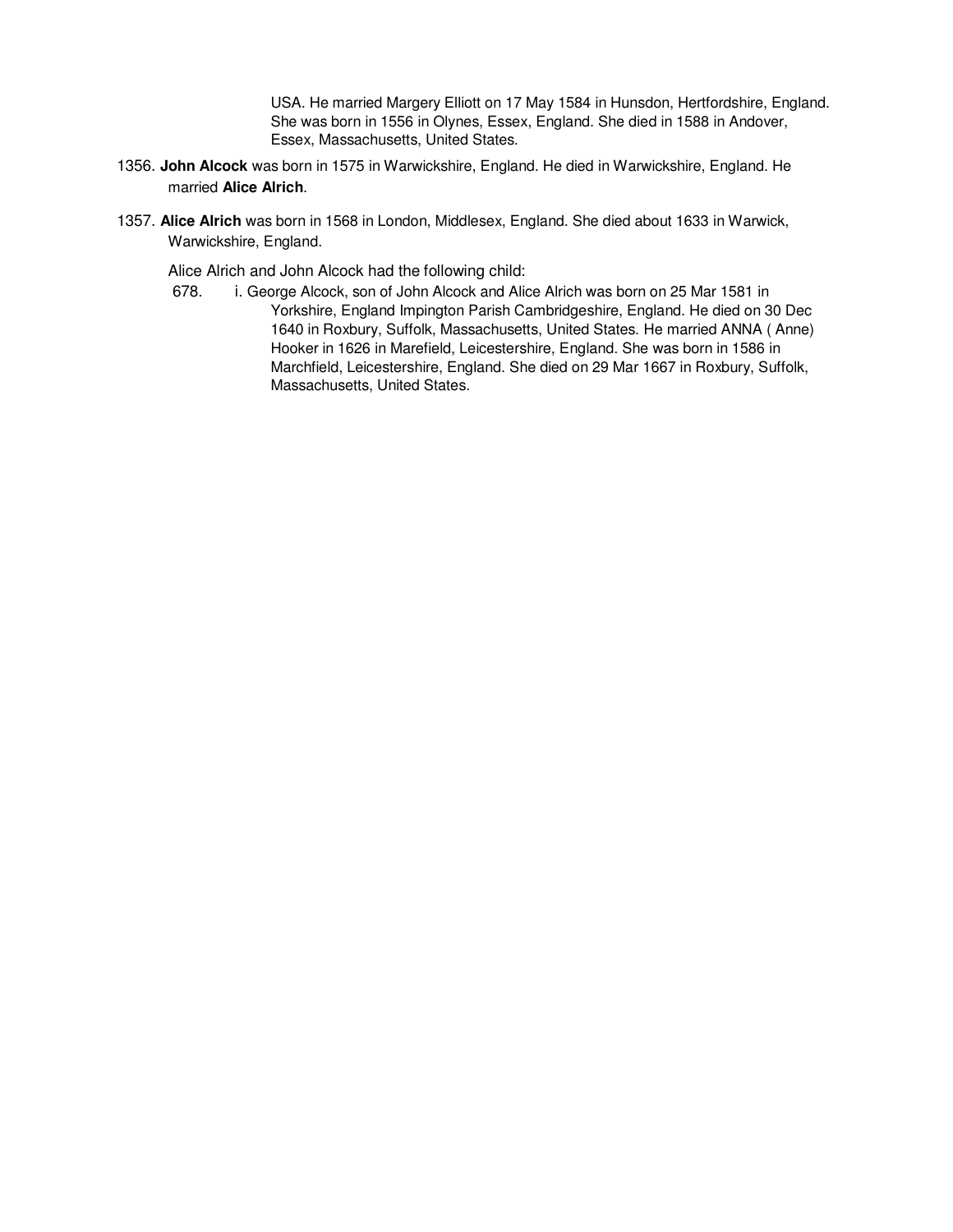# **Generation 12**

- 2148. **Stephen Kirton**, son of John Kirton and Margaret White was born in 1510 in Thorpe, Northumberland, England. He died on 15 Aug 1566 in St Andrews, London, England. He married **Margaret Offley**, daughter of William Offley and Elizabeth Dillorne in 1528 in Hill, Somerset, England.
- 2149. **Margaret Offley**, daughter of William Offley and Elizabeth Dillorne was born in 1501 in Stafford, Staffordshire, England. She died on 05 Jun 1574 in St Andrews, London, England.

Margaret Offley and Stephen Kirton had the following children:

- i. Stephen Kirton, son of Stephen Kirton and Margaret Offley was born in 1525 in Hill, Somerset, England. He died in 1526.
- ii. John KIRTON, son of Stephen Kirton and Margaret Offley was born in 1534 in London, Middlesex, England. He died in 1535.
- 1074. iii. Thomas Kirton, son of Stephen Kirton and Margaret Offley was born in 1550 in Mandevil, Northamptonshire, England. He died in 1583 in Northamptonshire, England. He married Mary Sadler on 19 Feb 1560. She was born in Mandevil, Northamptonshire, England. She died on 22 Feb 1597 in Edmonton, Middlesex, England.
	- iv. Grissell Grisild Kirton, daughter of Stephen Kirton and Margaret Offley was born in 1536 in London, Middlesex, England. She died on 15 Jul 1607.
	- v. Helen Kirton, daughter of Stephen Kirton and Margaret Offley was born in 1523 in Hil Farence, Somerset, England. She died on 22 Aug 1596 in Messing, Essex, England.
	- vi. Anne Kirton, daughter of Stephen Kirton and Margaret Offley was born in 1519.
	- vii. Ann Margaret Kirton, daughter of Stephen Kirton and Margaret Offley was born in 1545 in Edmonton, Middlesex, England. She died in 1581 in of London, Middlesex, England.
	- viii. Jane Kirton, daughter of Stephen Kirton and Margaret Offley was born in 1536 in London, Middlesex, England. She died in 1531.
- 2152. **John Page** was born in 1521 in London, Middlesex, England. He died in 1591 in Wembley, Middlesex, England. He married **Audrey Redding**.
- 2153. **Audrey Redding** was born in 1536 in Hedgeston, Middlesex, England. She died in 1600 in Lavenham, Suffolk, England.

Audrey Redding and John Page had the following child:

- 1076. i. Richard Page, son of John Page and Audrey Redding was born in 1556 in Boxted, Essex, England. He died on 13 Nov 1605 in Boxted, Essex, England. He married Susan Syckerling on 30 Sep 1583 in Boxted, Essex, England. She was born on 25 Apr 1566 in Boxted, Essex, England. She died on 30 Sep 1583 in Boxted, Essex, England.
- 2616. **Robert Fylbrigg** was born in 1505 in Earle, Suffolk, England. He died on 28 Jun 1571 in Bures, Suffolk, England.

Robert Fylbrigg had the following child:

1308. i. Thomas Fylbrigg, son of Robert Fylbrigg was born in 1550 in St Marys, Bures, Suffolk, England, United Kingdom. He died on 13 Sep 1584 in Bures, Suffolk, England, United Kingdom. He married Elizabeth. She was born in 1554 in St Marys, Suffolk, England. She died on 24 Apr 1619 in 1676914, Suffolk, England.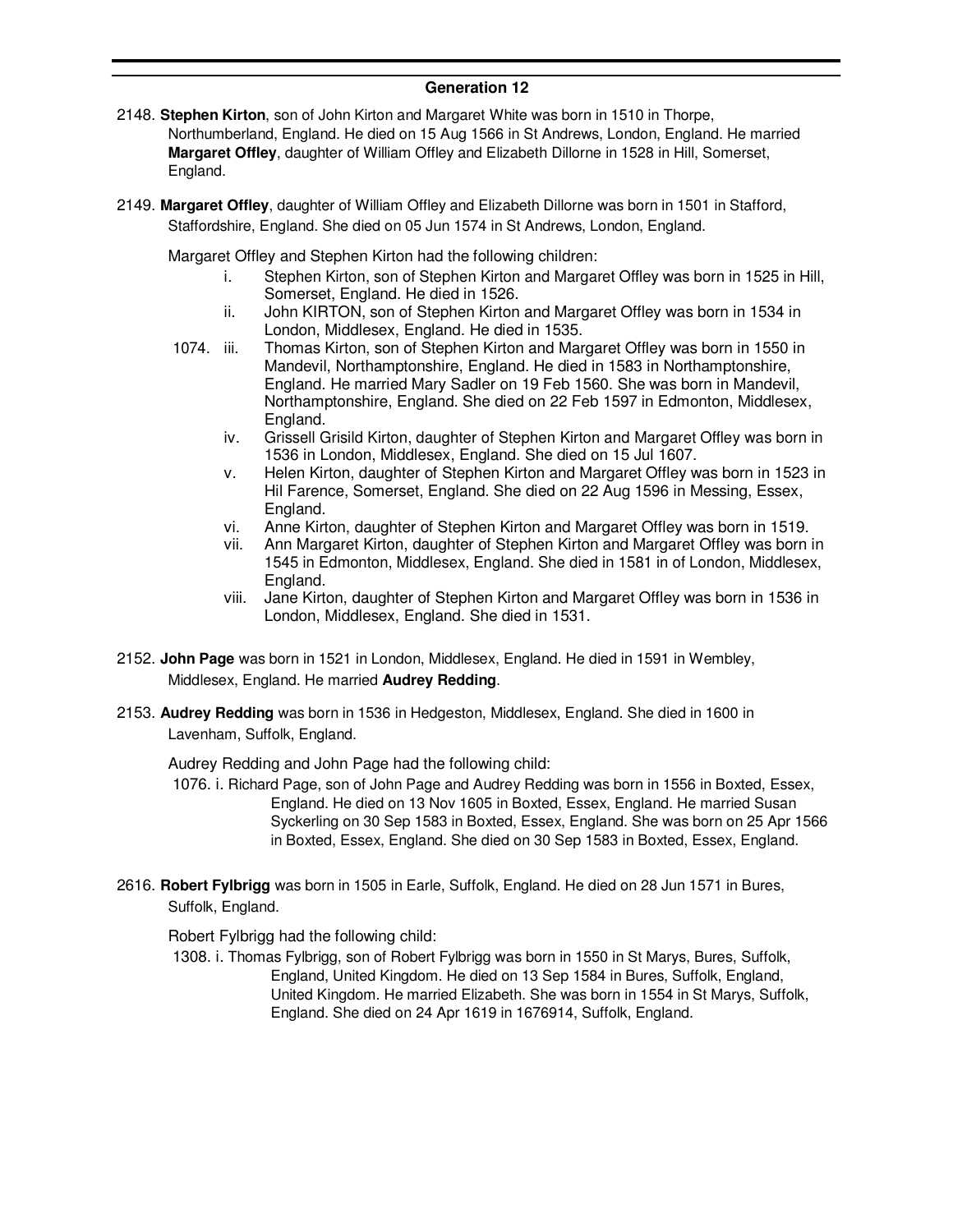# **Generation 13**

- 4296. **John Kirton** was born in 1474 in Christ Church, Hampshire, England. He died in 1529 in Edmonton, Middlesex, England. He married **Margaret White**.
- 4297. **Margaret White** was born in 1476 in Christ Church, Hampshire, England. She died in Apr 1529 in England.

Margaret White and John Kirton had the following child:

- 2148. i. Stephen Kirton, son of John Kirton and Margaret White was born in 1510 in Thorpe, Northumberland, England. He died on 15 Aug 1566 in St Andrews, London, England. He married Margaret Offley, daughter of William Offley and Elizabeth Dillorne in 1528 in Hill, Somerset, England. She was born in 1501 in Stafford, Staffordshire, England. She died on 05 Jun 1574 in St Andrews, London, England.
- 4298. **William Offley**, son of John Offley and Margery Offley was born in 1475 in Stafford, Staffordshire, England. He died in 1519 in Staffordshire, England. He married **Elizabeth Dillorne** in 1519.
- 4299. **Elizabeth Dillorne** was born in 1480 in Stafford, Staffordshire, England. She died in 1520 in Stafford, Staffordshire, England.

Elizabeth Dillorne and William Offley had the following children:

- i. John Offley, son of William Offley and Elizabeth Dillorne was born in 1501 in England.
- ii. Richard Offley, son of William Offley and Elizabeth Dillorne was born in 1502. He died in 1591.
- iii. Thomas Offley, son of William Offley and Elizabeth Dillorne was born in 1500 in England. He died in 1583 in England.
- iv. Hugh Offley, son of William Offley and Elizabeth Dillorne was born in 1528 in Stafford, Staffordshire, England. He died on 25 Nov 1594 in Stafford, Staffordshire, England.
- v. Elizabeth Offley, daughter of William Offley and Elizabeth Dillorne was born in 1503 in Stafford, Staffordshire, England. She died in 1555.
- vi. Margery Offley, daughter of William Offley and Elizabeth Dillorne was born in 1504 in England. She died in 1563 in England.
- vii. Richard Offley, son of William Offley and Elizabeth Dillorne was born in 1535 in St Marys, London, England. He died in 1591 in London, London, England.
- 2149. viii. Margaret Offley, daughter of William Offley and Elizabeth Dillorne was born in 1501 in Stafford, Staffordshire, England. She died on 05 Jun 1574 in St Andrews, London, England. She married Stephen Kirton, son of John Kirton and Margaret White in 1528 in Hill, Somerset, England. He was born in 1510 in Thorpe, Northumberland, England. He died on 15 Aug 1566 in St Andrews, London, England.
	- ix. Robert Offley, son of William Offley and Elizabeth Dillorne was born in 1520 in Longon, London, England. He died on 11 May 1596 in London, London, England.

### **Generation 14**

<sup>8596.</sup> **John Offley**, son of Richard Offley was born in 1450 in Stafford, Staffordshire, England. He died in 1560 in Chelston Temple, Hertfordshire, England. He married **Margery Offley** in 1473 in Stafford, Staffordshire, England.